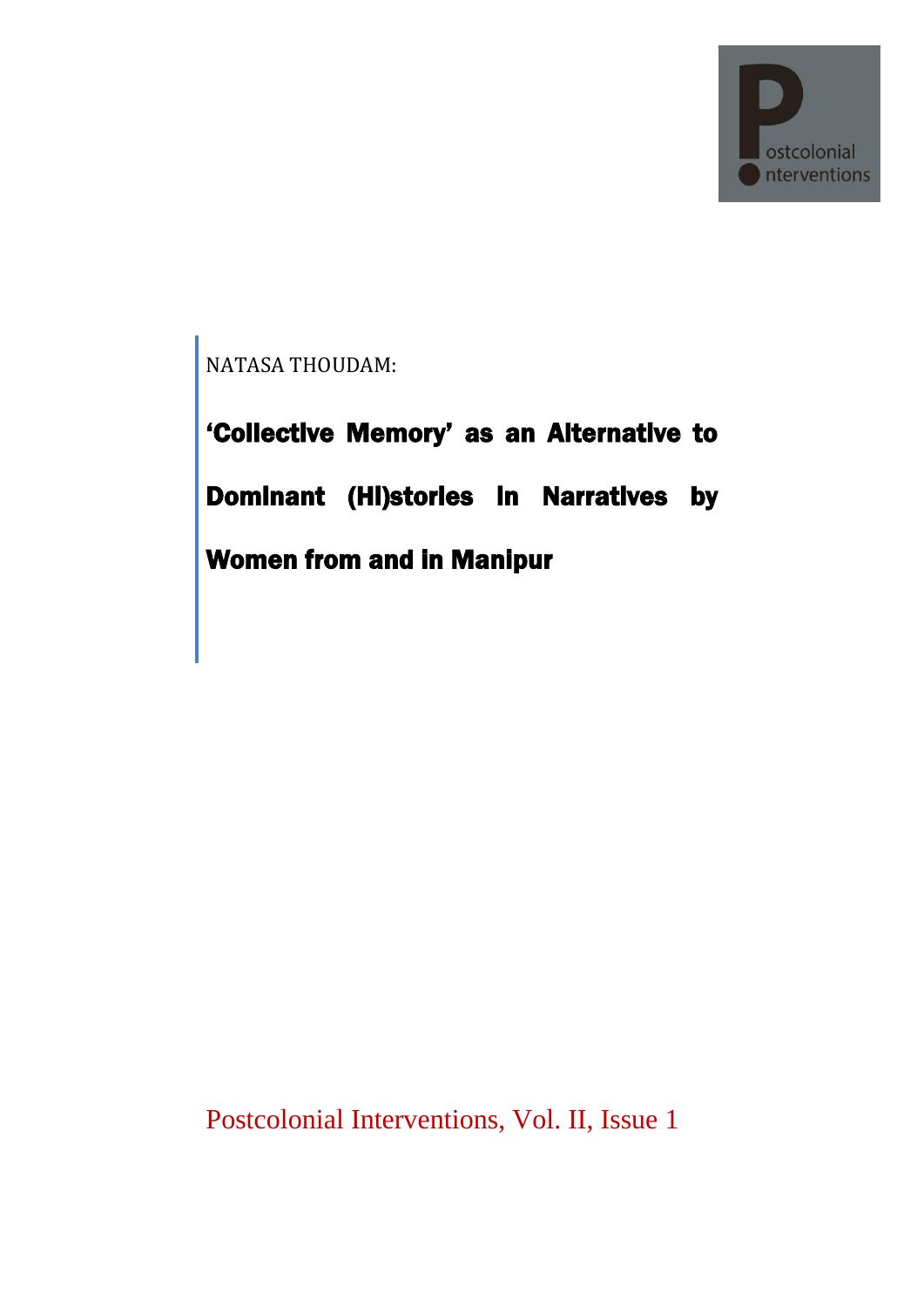#### **Abstract**

Theorizing in the context of France, Pierre Nora laments the erosion of 'national memory' or what he calls "*milieux de memoire*" and the emergence of what have remained of such an erosion as 'sites of memory' or "*lieux de memoire*" (7–24). Further he contends that all historic sites or *"lieux d'histoire"* (19) such as "museums, archives, cemeteries, festivals, anniversaries, treaties, depositions, monuments, sanctuaries, fraternal orders<sup></sup> (10) and even the "historian" can become *lieux de memoire* provided that in their invocation there is a will to remember (19). In contrast to Nora's lamentation, in the particular context of Manipur, a state in Northeast part of India, there is a reversal. It is these very 'sites of memory' that bring to life the ‗collective memory' of Manipur, which is often national, against the homogenizing tendencies of the histories of conflicting nationalisms in Manipur, including those of the Indian nation-state. This paper shows how photographs of Manorama Thangjam's ‗raped' body, the suicide note of the ‗raped' Miss Rose, Mary Kom's autobiography, and 'Rani' Gaidinlui's struggle become sites for 'collective' memory that emerge as an alternative to history in Manipur.

**Keywords:** Manipuri Women Writers, Pierre Nora, Conflict of Nationalisms, Collective Memory, Sites of Memory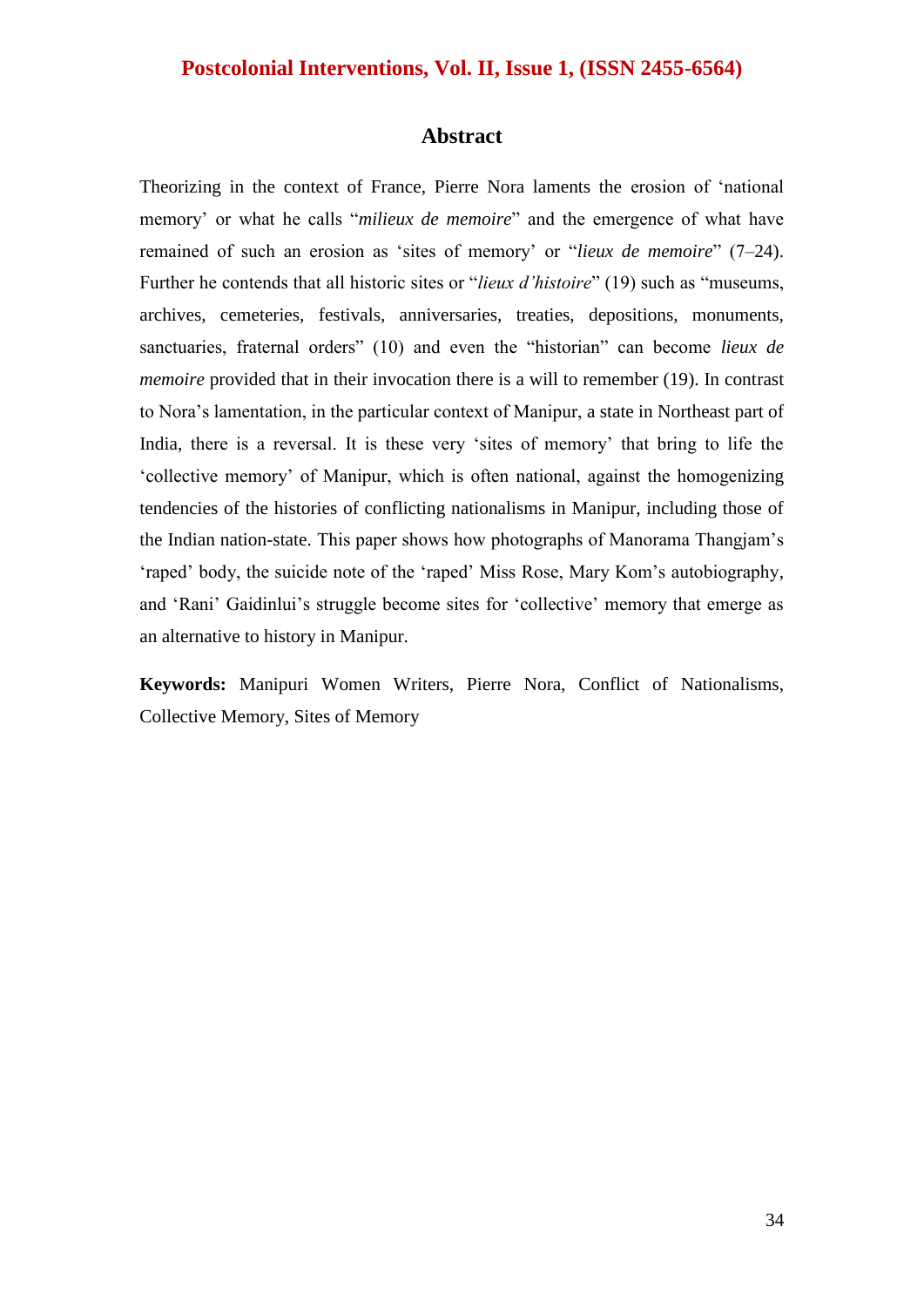Theorizing in the context of France, Pierre Nora laments the erosion of 'national memory' or what he calls "*milieux de memoire*" and the emergence of what have remained of such an erosion as 'sites of memory' or "*lieux de memoire*" (7–24). He attributes this erosion of national past to "industrial growth" and "democratization and mass culture on a global scale" (7). Thus, for Nora, "the most fundamental purpose of the *lieu de memoire* is to stop time, to block the work of forgetting, to establish a state of things, to immortalize death, [and] to materialize the immaterial ... —all of this in order to capture a maximum of meaning in the fewest of signs" (19). Further, he contends that all historic sites or "*lieuxd'histoire*" (19) such as "museums, archives, cemeteries, festivals, anniversaries, treaties, depositions, monuments, sanctuaries, fraternal orders<sup></sup> (10) and even the "historian" can become *lieux de memoire* provided that in their invocation there is a will to remember (19). Nora also states that "[w]ithout the intention to remember, *lieux de memoire* would be indistinguishable from *lieuxd'histoire*" (19). In contrast to Nora's lamentation, in the particular context of Manipur—a state in the Northeast of India—there seems to be a reversal. It is these very 'sites of memory' that bring to life the 'collective memories' of different communities in Manipur that aspire to have a nation of their own.These ‗collective memories' are thus often characterized as ‗nationalistic' but are against the homogenizing tendencies of the histories of conflicting nationalisms in Manipur, including those of the Indian nation-state.

I have invoked the rhetoric of nationalism here in spite of the danger it entails, considering the complex relation that Manipur shares with the Indian nation-state (which is often seen as 'colonial' by the revolutionary/nationalist leaders) and the nationalist aspirations of these leaders who saw Manipur as a 'nation' in the making. Please note that the term 'national memories' of communities in Manipur is itself a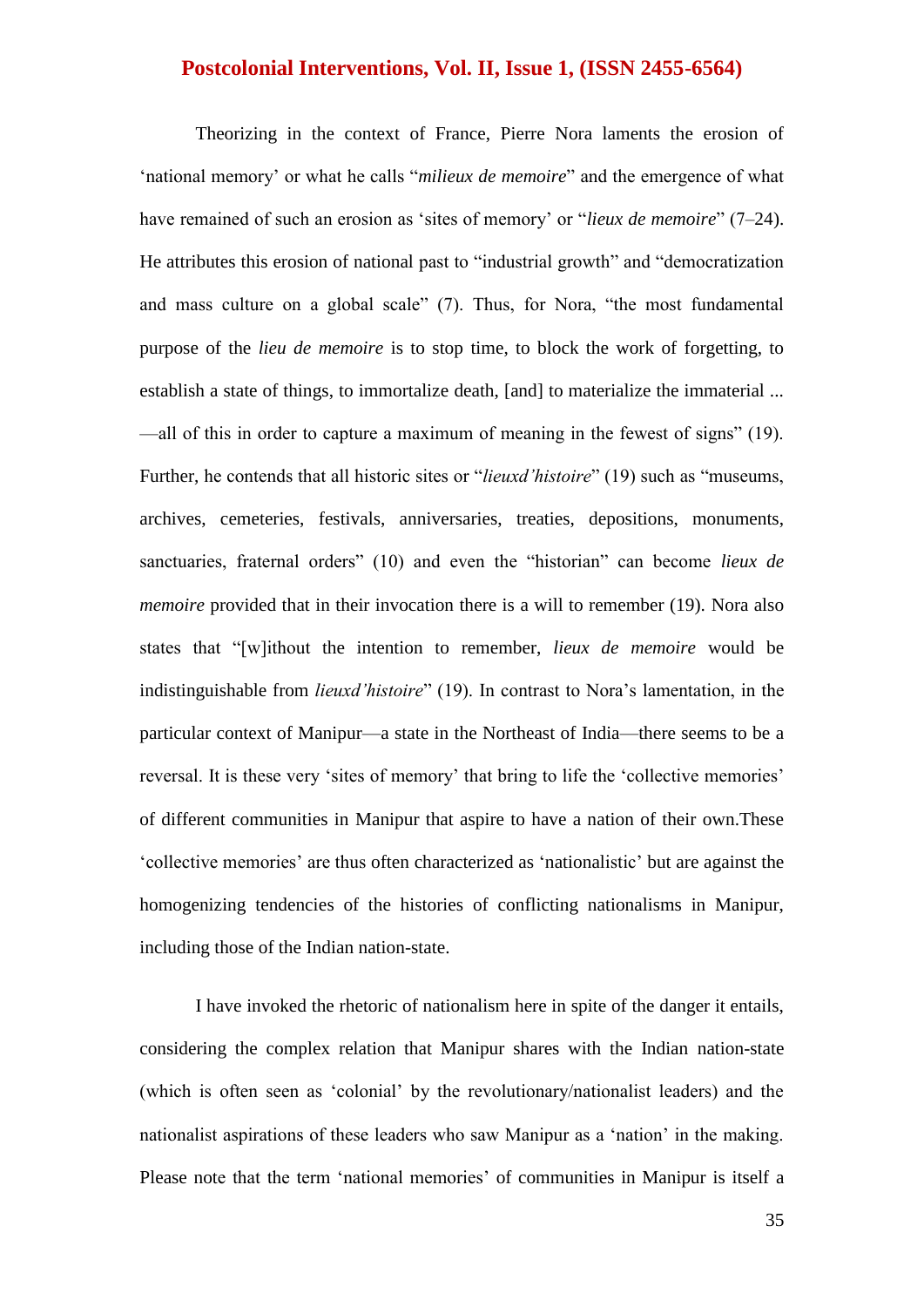problematic category. It is different from the nationalist histories of different communities in Manipur, which are not only gendered but turning more ethnic being synonymous with the totalizing Meitei nationalist history. In contrast, 'national memory' is a more inclusive term, a heterogeneous, fluidic, and 'conflicting' category that looks at Manipur as a geographical category rather than a linguistic or a religious/ethnic one. There is no attempt to homogenize this category either, which is itself a site of conflict. In addition, the term 'nation[alism]' is a contested term here. What was nationalism for different communities of Manipur was seen as terrorism and insurgency in the eyes of the Indian State and by the 'others' of each of these communities.

During the 1970s, the "hills-valley divide" prevalent since colonial times in Manipur becomes "a site of conflict" as Manipuri nationalism turns more ethnic in character being "synonymous with Meitei nationalism and begins to conflict with Naga nationalism and Zo nationalism—the latter comprising Kuki, Chin, and Lusei groups" (Thoudam 352). Already in 1949 the freedom Manipur anticipated in 1947 was thwarted with the merger agreement (Thoudam 352). Moreover, I have also argued that "many Meitei nationalist scripts see Manipur's merger with India as an extension of colonialism" (352). Further, Meitei nationalism became more ethnic in character as it finds itself endangered by the rising nationalisms of other ethnicities mainly Nagas and Kukis as well as by the larger Indian nationalism (352). According to H. Kham Khan Suan, in Manipur, there are 33 recognized Scheduled Tribes (STs) belonging to the ethnic Naga and Zo groups. The 2001 census had the Meiteis as "the majority group" making up 65.8% of total population and occupying 10.02% of total geographical area of the state. On the other hand, the Naga and the Zo people together occupied 89.98% of the geographical area and made up 34.2% of the total population.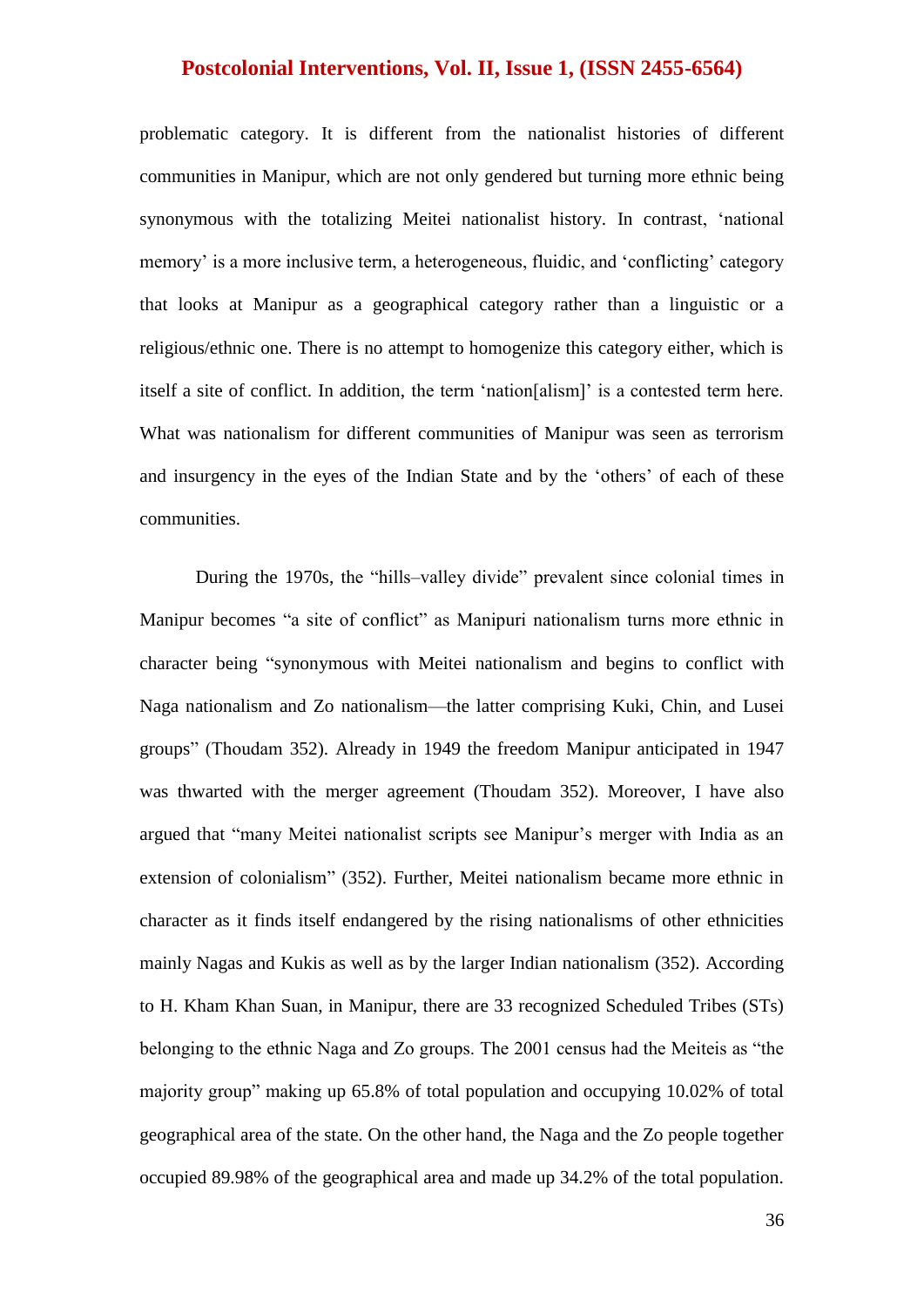The Meiteis inhabit the plain districts (Bishnupur, Imphal East, Imphal West, and Thoubal) and were surrounded by the Naga and Zo people scattered in the five hill districts (Ukhrul, Senapati, Tamenglong, Chandel, and Churachandpur). Suan calls it the "classic case where ethnocultural boundaries broadly coincide with territorial space" (268). Further, according to Suan, three totalizing projects by the three major ethnic groups in Manipur, namely, Meiteis, Nagas, and Zos conflict not only amongst themselves but also with the autonomy of the larger Indian state (271). The Naga's aspirations for a ‗Greater Nagalim' (espoused by NSCN-IM) conflict with the ‗territorial integrity' of not only Manipur but Assam and Arunachal Pradesh. Simultaneously, the hills of Manipur that are considered the Naga territories are also inhabited by the Zo people (predominantly Kuki). In addition, "the demands of the Naga and the Zo people carving out separate autonomous homelands for themselves have posited uneasy questions and challenges to the Meiteis' totalizing project" (268). Finally, all three projects often termed by political scientists and historians as ‗nationalisms' conflict with the autonomy of Indian state. It is in this sense that Manipur becomes the site of conflicting nationalisms.

This paper shows how photographs of Manorama Thangjam's 'raped' body, the suicide note of the 'raped' Rose Ningshen, Mary Kom's autobiography, and Rani Gaidinliu's<sup>1</sup> notebooks become sites for 'collective' memory that emerge as an alternative to dominant (hi)stories in Manipur.

**I**

On July 11, 2004, a team of Seventeenth Assam Rifles raided the house of late Bihari Singh Thangjam and arrested the 32-year-old Meitei woman, Manorama

37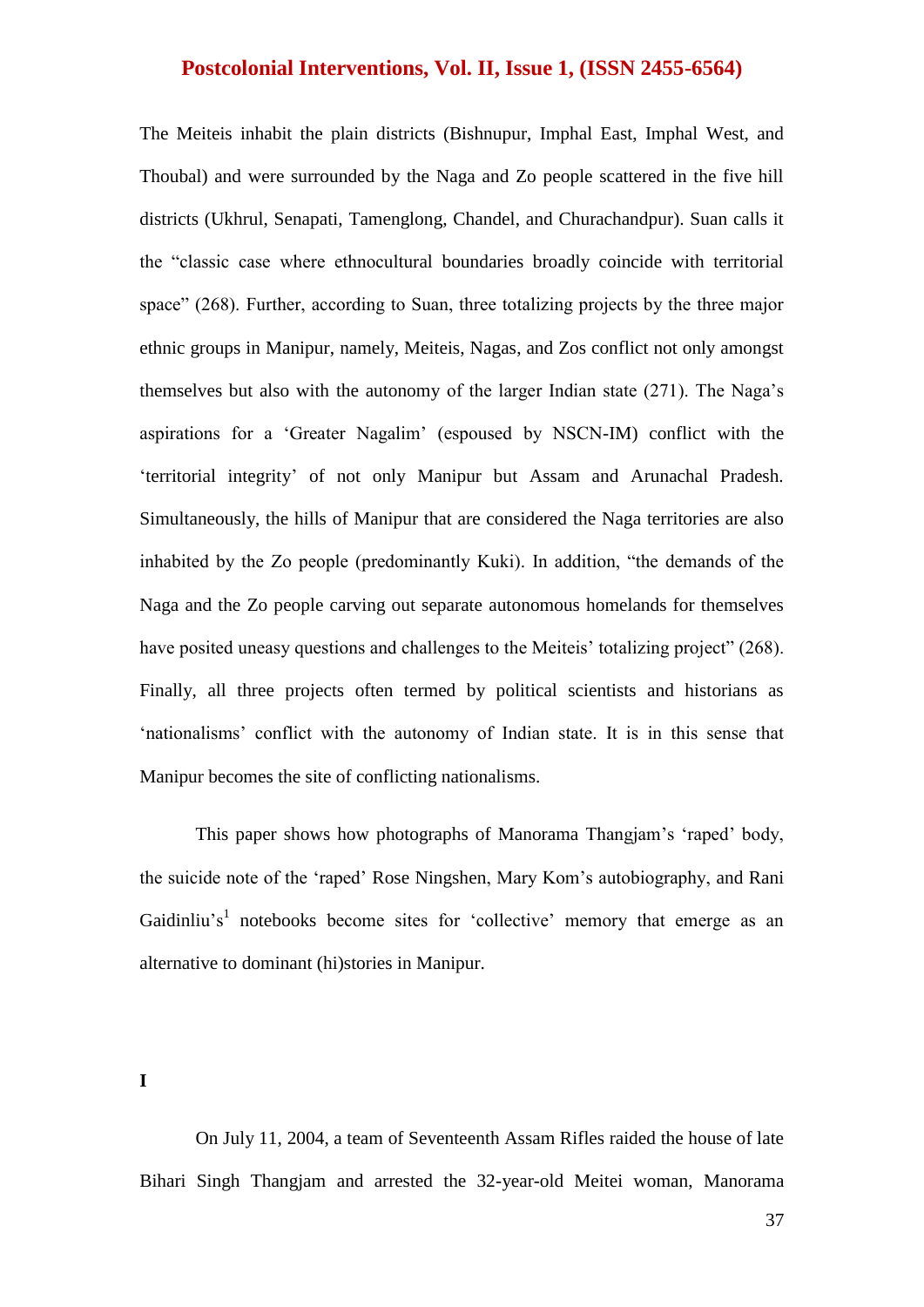Thangjam. Next day, a bullet-ridden and allegedly sexually assaulted body of Manorama was found near Ngariyan Mapan Maring village in Imphal, Manipur. This led to a widespread protest against the army violence on civilians resulting in the naked protest of the *Ima Meira Paibis*<sup>2</sup> at Kangla—the then Indian Armed Forces headquarters in Imphal, Manipur—on July 15, 2004.

Two conflicting narratives weave the controversy that surrounds the incident of July 11, 2004. One is the Indian security forces' version, and the other is Manorama's family's. According to the Indian security forces, more specifically the Assam Rifles, Manorama was "a member of the banned People's Liberation Army  $(PLAN)$ " (an armed opposition group) and "an expert in improvised explosive devices  $(IEDs)$ " as well as "an informer for the PLA" (Human Rights Watch, henceforth HRW; 25). They further added that on confirmation that she was at her residence in Bamon Kampu Mayai Leikai, they raided her house, took her into custody issuing an arrest memo, and recovered "one Singapore made Kenwood Radio Set and one Chinese made fragmentation Type Hand Grenade" (HRW 26–27). The Assam Rifles men intended to hand her over to the nearest police station. However, instead they went on a wild goose chase for almost two hours to capture "one of her militant colleagues" who possessed an "AK-47 assault rifle" (HRW 27–28). It was when she tried to escape that they shot at her leading to her death (HRW 28).

The family version describes the incident otherwise. Contrary to what the Assam Rifle claimed, her family insisted that "she was a peaceful activist and not involved in any criminal activities" (HRW 25).<sup>3</sup> In their narration of the night of her arrest, they alleged that Manorama was tortured before her arrest and nothing was recovered from her at that time (HRW 26–27). Moreover, Justice D. Biswas of the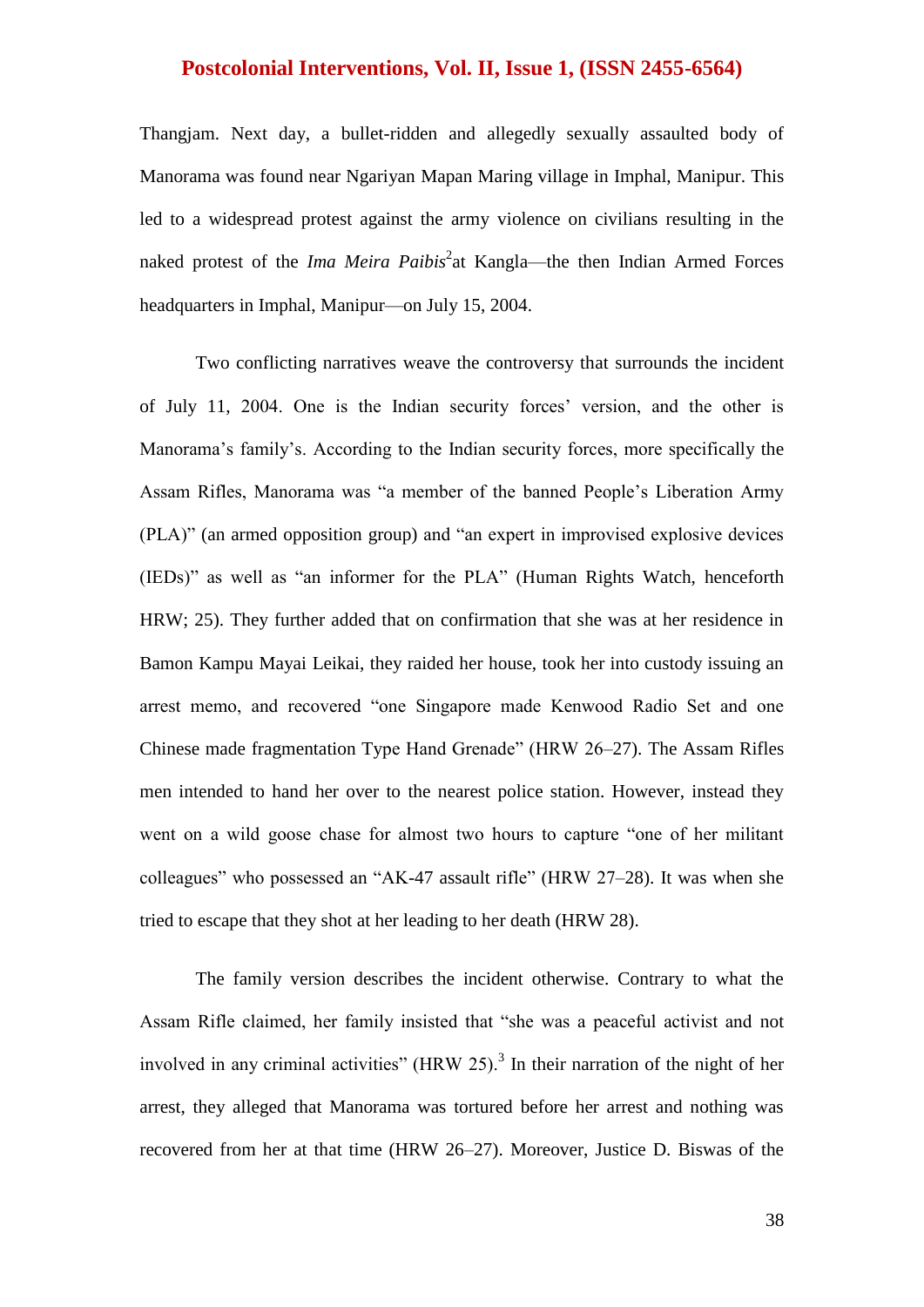Gauhati High Court in his verdict observed many procedural lapses on part of the Assam Rifles. The raid was conducted in the absence of a female constable. Manorama was not handed over to the nearest police station; instead, she was interrogated and "moved from place to place in search of another lady cadre" (HRW 28). In addition, there was no FIR pending against her at the time of her arrest (HRW 28). Further, her family suspected foul play looking at the circumstances leading to her death. They doubted the Assam Rifles' version of the events that led to her death. One pertinent question they raised was: how could the army make no attempt to run after her and stop her considering the fact that her hands were tied from behind and she was wearing a *phanek* (Meitei skirt or wrap around). Instead, the army fired at an unarmed Manorama. Also, "no empty cartridges were found in the area,"refuting the army riflemen's claim that they first shot in the air to warn her; "no blood was found near the body despite the fact that Manorama had suffered at least six bullet wounds" (the forensic report confirms that it was eight not six); "the nature of the bullet wounds suggested that the shots were fired at close range"; and "a report from the Central Forensic Science Laboratory found semen stains on Manorama's skirt"<sup>4</sup> (HRW 29–30).

This one event brought all the suffering masses of Manipur together and provided an outlet for their pent-up anger—the masses, who either had been tortured, had suffered loss of family members, or had been humiliated at the hands of the Indian army in the name of  $AFSPA<sup>5</sup>$ —thus, uplifting the incident to a historic dimension it has attained now for the people of Manipur, the Meiteis in particular, and elsewhere. Papori Bora contends that the protest, especially the one at Kangla, that followed was not only against the alleged rape of Manorama but also against the rape of a region, here in this case of Manipur. In "Between the Human, the Citizen and the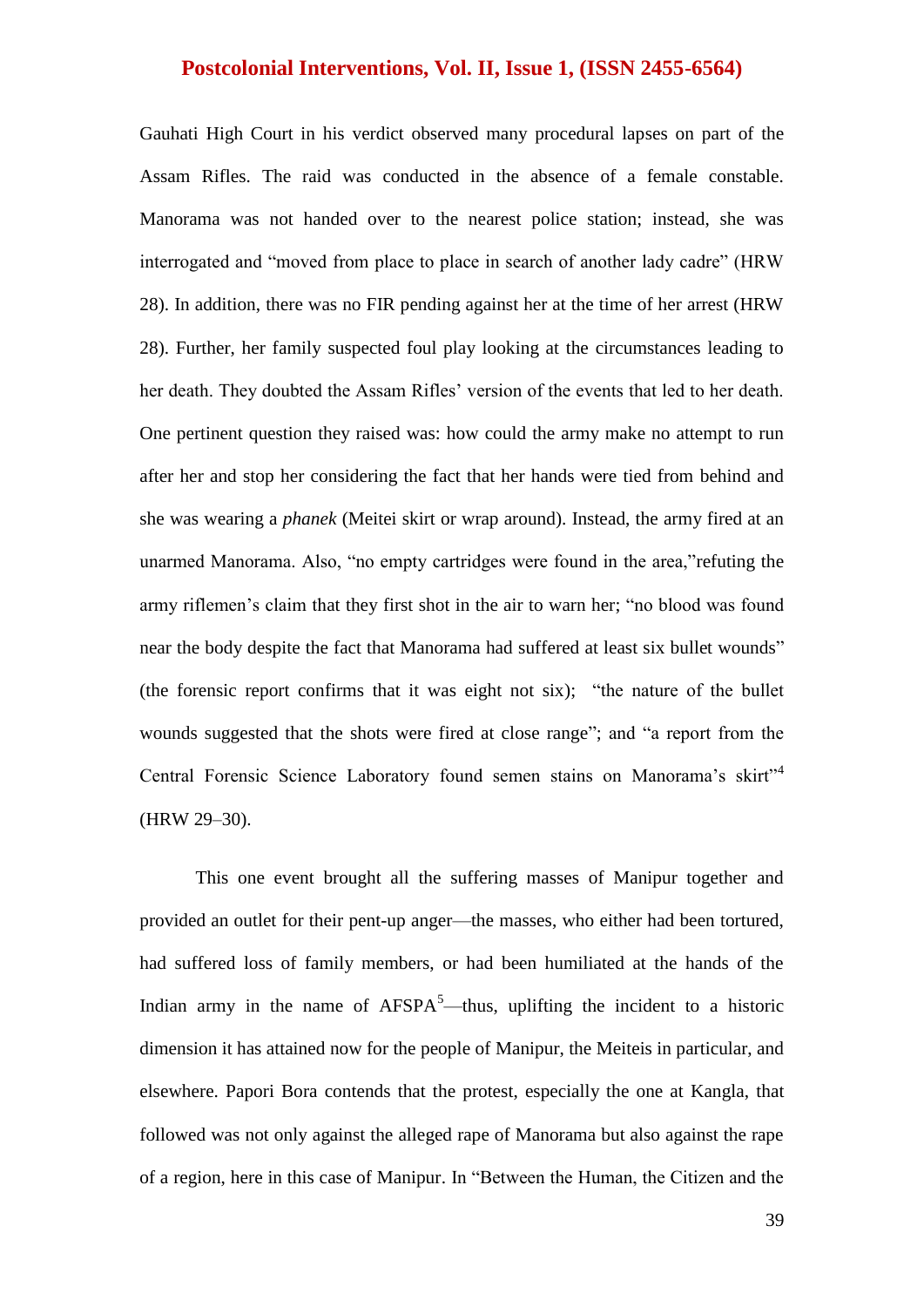Tribal: Reading Feminist Politics in India's Northeast," Bora argues contextualizing the Kangla protest in the light of the civilizing mission first of the white colonial man and then of the brown postcolonial/neocolonial brown man. Bora's argument is a critique of the State which views its people in the Northeast as "incomplete citizens." In the Kangla protest, Bora sees "an inversion of the anti-colonial narrative of woman as nation requiring the protection of her valiant sons" when "the mothers of Manipur protect their children, both daughters and sons" (351). She provides a postcolonial alternative to the language of the law (and of the human rights) (356). While critical of the nationalist and the human rights discourse that view women as "rape-able," "vulnerable objects that need protection," and hence "victimized objects" with no "subject position," she suggest a re-reading of the language of the protest  $(356)$ . By reading the statement on the banner of their protest ("Indian Army Rape Us") as "a command" and not "a descriptive statement," she shows how the lack of subject-verb agreement in the command breaks the subject-object binary (356). Moreover, for her, the "us" stands for "not just women but also the Northeast" (356). Here, she reconfigures the sexual power relationship in the state which goes "beyond the man/woman binary and signals the power relationships of the majoritarian Indian state with its minorities" (356). By doing so, she draws our attention to even stories of the less documented male sexual abuse (356–57).

In fact, Justice C. Upendra Singh starts his judicial enquiry report with these words: "This is one of the most shocking custodial killing [sic] of a Manipuri village girl so savagely, that also after inhuman torture"  $(127)$ . Her dead body is described thus in the report: "She was found lying death [sic] having multiple gun shot [sic] and other injuries on various parts on her body, including her genital organs and thigh"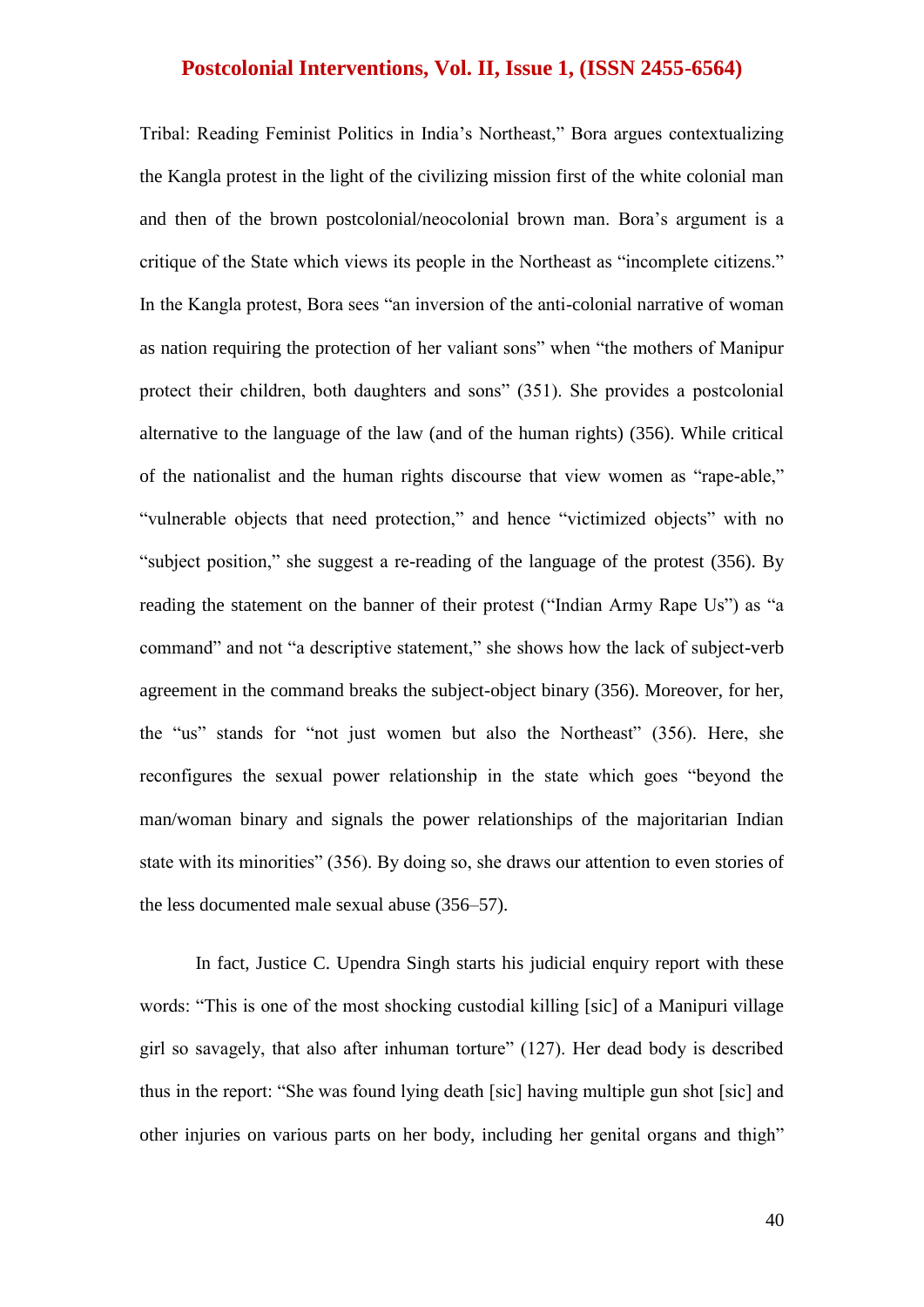(C.U.Singh 127). According to the postmortem report, her body sustained eight bullet wounds; six of them were fatal, leading to her death (C.U.Singh 179).

However, it was the appearance of her partially blurred, half naked, and bulletridden dead body on the front pages of major local newspapers<sup>6</sup> that touched the nerves of the masses as a collectivity, leading them to behave in the manner they did; consequently, leaving a mark on the history of women's struggle in Manipur. This photograph was significant as its appearance marked the beginning of a series of protests including the one at Kangla immortalizing her and the image of her dead body in the collective memory of the people both within and outside Manipur. In the meantime, her family refused to collect her dead body until they get justice for her death. As a result, the police cremated her by the order from the Government of Manipur on July 24, 2004 (HRW 29). Since then, every year, on 11 July, a memorial event is held at her residence organized by Th. Manorama Memorial Charitable Trust, Bamon Kampu Apunba Lup, Manipur. In contrast, the national media exercised caution and instead used a portion of a family photograph of hers taken in a sitting position (giving the appearance of an extreme close-up shot).<sup>7</sup>

Later memorial functions, from 2013 onwards, used the standing version of this photograph (see Figure 1), along with a photo-montage (shown in Figure 2) comprising three photographs: One was a version of the photograph used by the national media. The other two were photographs circulated by one of the local newspapers—*Hueyen Lanpao*, providing the frontal and the rear views of her dead body as it was found by the police at the time of the incident (versions of the photograph used by local newspapers).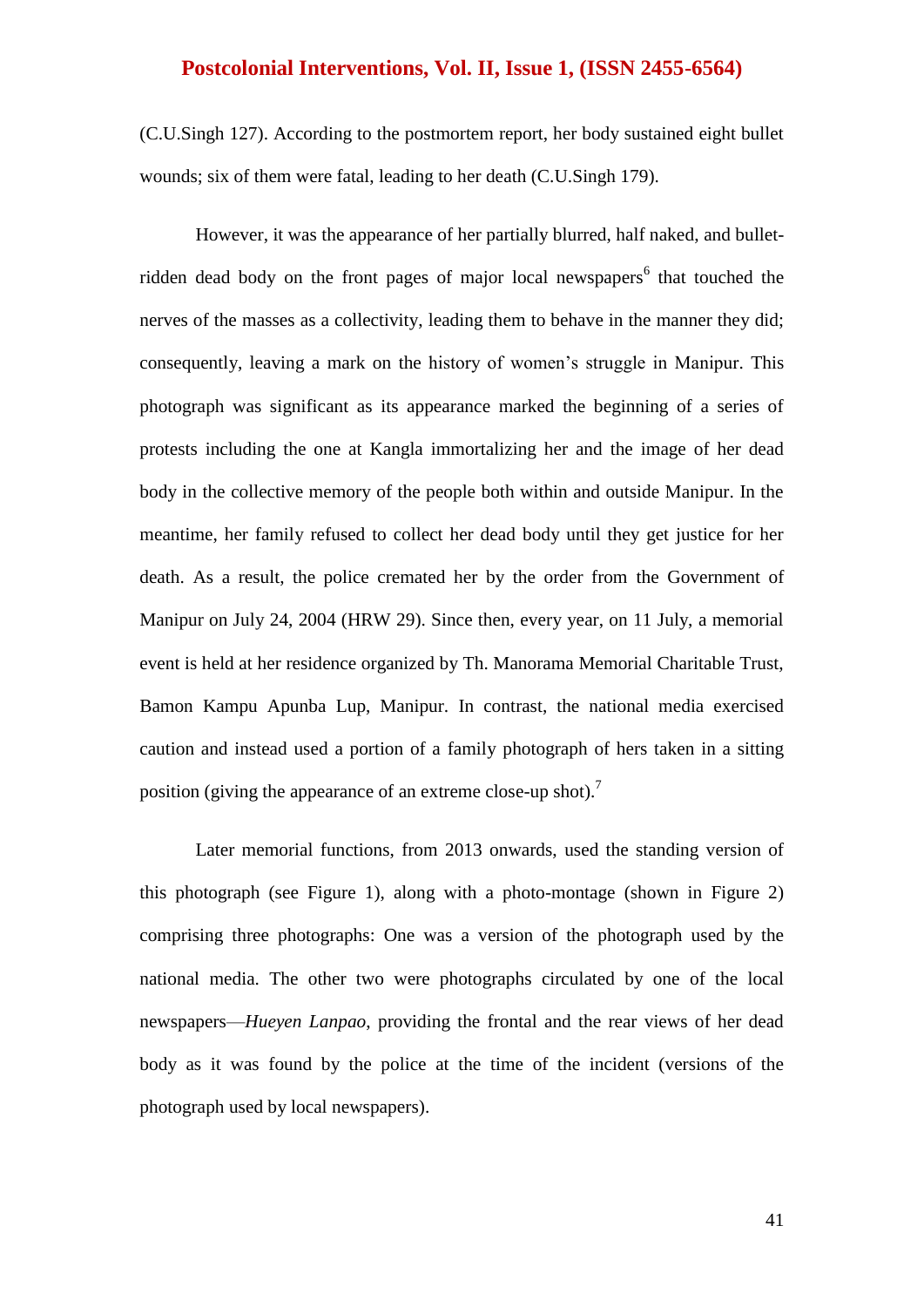

*Figure 1: Photograph Used in the 2013 Memorial Event*

Source: "9th Death Anniversary of Thangjam Manorama held at Bamon Kampu :: July 11, 2013." E*pao Net*. 11 Jul. 11, 2013. Web. Oct. 11, 2015. Photo courtesy: Deepak Oinam.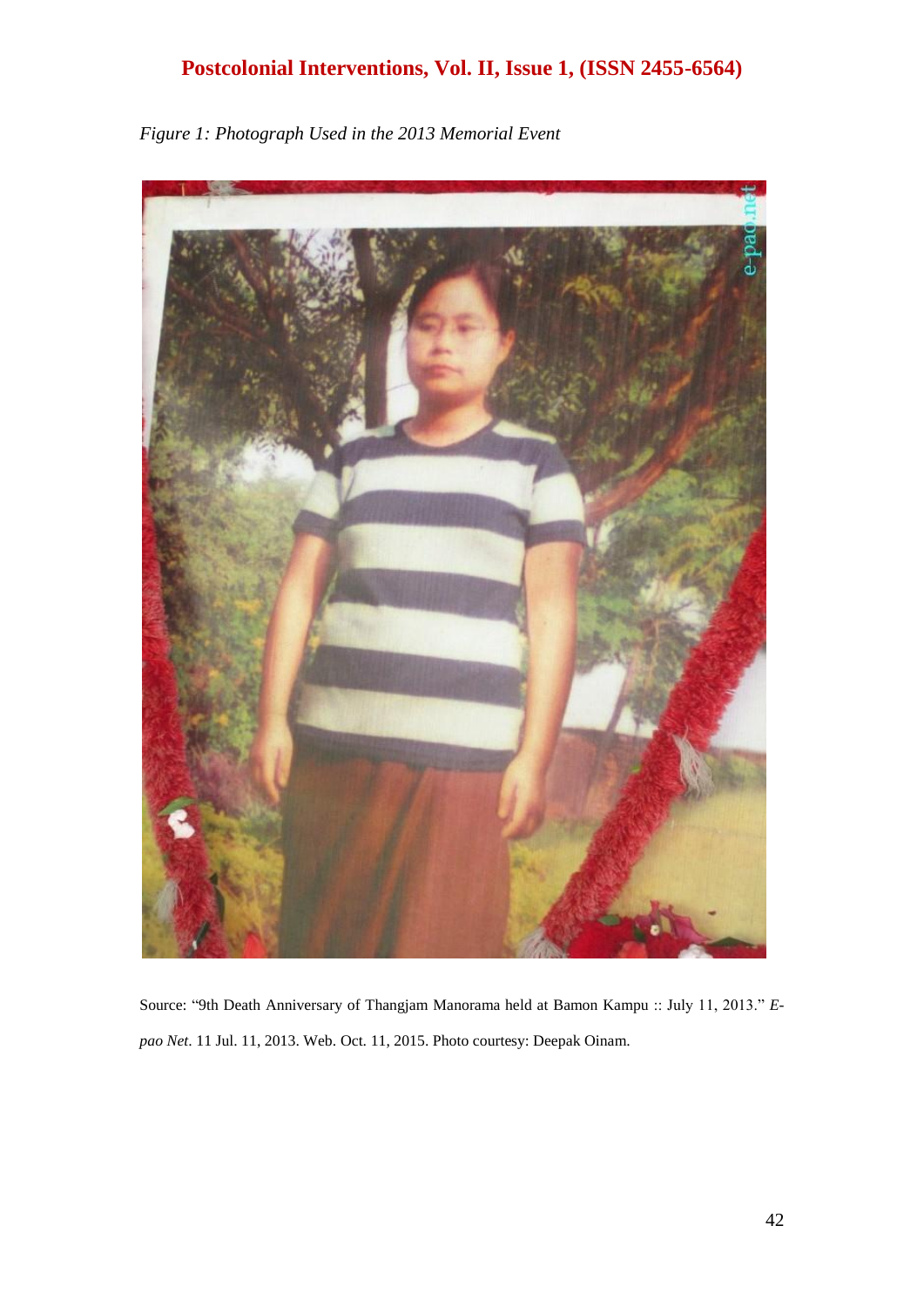

*Figure 2: Another Photograph Used in the 2013 Memorial Event*

Source: "9th Death Anniversary of Thangjam Manorama held at Bamon Kampu :: July 11, 2013." *Epao Net*. Jul. 11, 2013. Web. Oct. 11, 2015. Photo courtesy: Deepak Oinam.

Recently, bloggers (*Manipur Shining*, *Maoist Road*, *Namathu*, and *Vinavu.com*) from different parts of India began to circulate the most 'disturbing' vet powerful photograph of the incident.<sup>8</sup>It showed a medium shot of her dead body, with her still, not-fully-closed eyes, showing her blood-stained white blouse pulled up to just cover her chest in order to reveal the fatal bullet wound on her navel. This photograph can be considered as the "decisive moment"—Henri Cartier-Bresson's terminology that "fuses a notion of instantaneity in photography (the freezing of an instant) with an older concept from art history: story-telling with a single picture" (Bate 56)—that depicts the entire story or event within one picture or "the 'pregnant"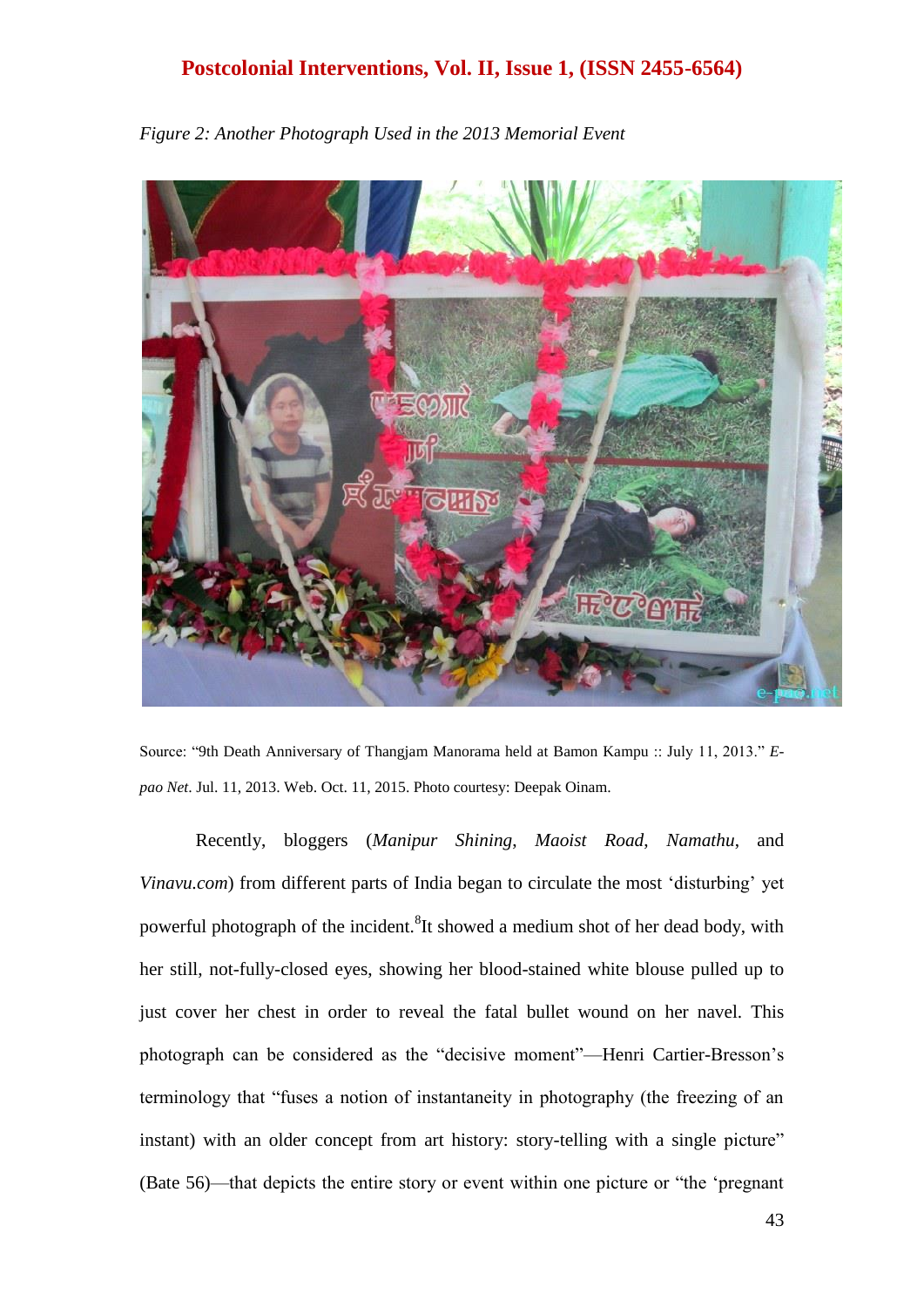moment<sup>39</sup> of the story, where the past, present and future of the story can be read, summed up, 'at a glance'" (Bate 56). This photograph captured the moment of reversal, when the 12 *Ima* decided not to be mere spectators to the army's disrobing of Manipuri women under the garb of AFSPA and they made visible this 'invisible' disrobing, bringing it out in the open with their own disrobing at Kangla.

Apart from the 'collective' remembering<sup>10</sup> of the incident by members of her family and the people from Manipur and elsewhere, the making of this 'collective memory' happens at three different yet overlapping levels. They are: the local media, the ‗dominant' national media hegemonic to the official version of the State armed forces, and the ‗unofficial' blogs. It was the photograph used by local newspapers that was instrumental in generating such a huge public reaction. However, subsequently, later reportage used a less graphic photograph, which was also used by national media and in compliance with the official version. At the other extreme are the blogs that reproduced the most 'disturbing' photograph of her dead body. Different visual representations of the same event were used in order to generate differing versions of ‗collective' memory. The dominant national media and later the local media probably wanted the public to remember the injustice of the killing of an innocent person; thus they frontalized Manorama's ‗innocent-looking' face through the photograph. In contrast, the blogs also reminded the public of the violence of the alleged rape, which is visible all over on her dead body in the photograph they have used. The photomontage used in the memorial events since 2013 can be looked at as a bridge between these two extreme positions. It juxtaposes the photograph of Manorama taken during happier times with two photographs of her dead body in frontal and rear views. Hence, in other words, the innocent face of Manorama is juxtaposed with the image of violence done to her body, with the aim of highlighting the injustice as well as the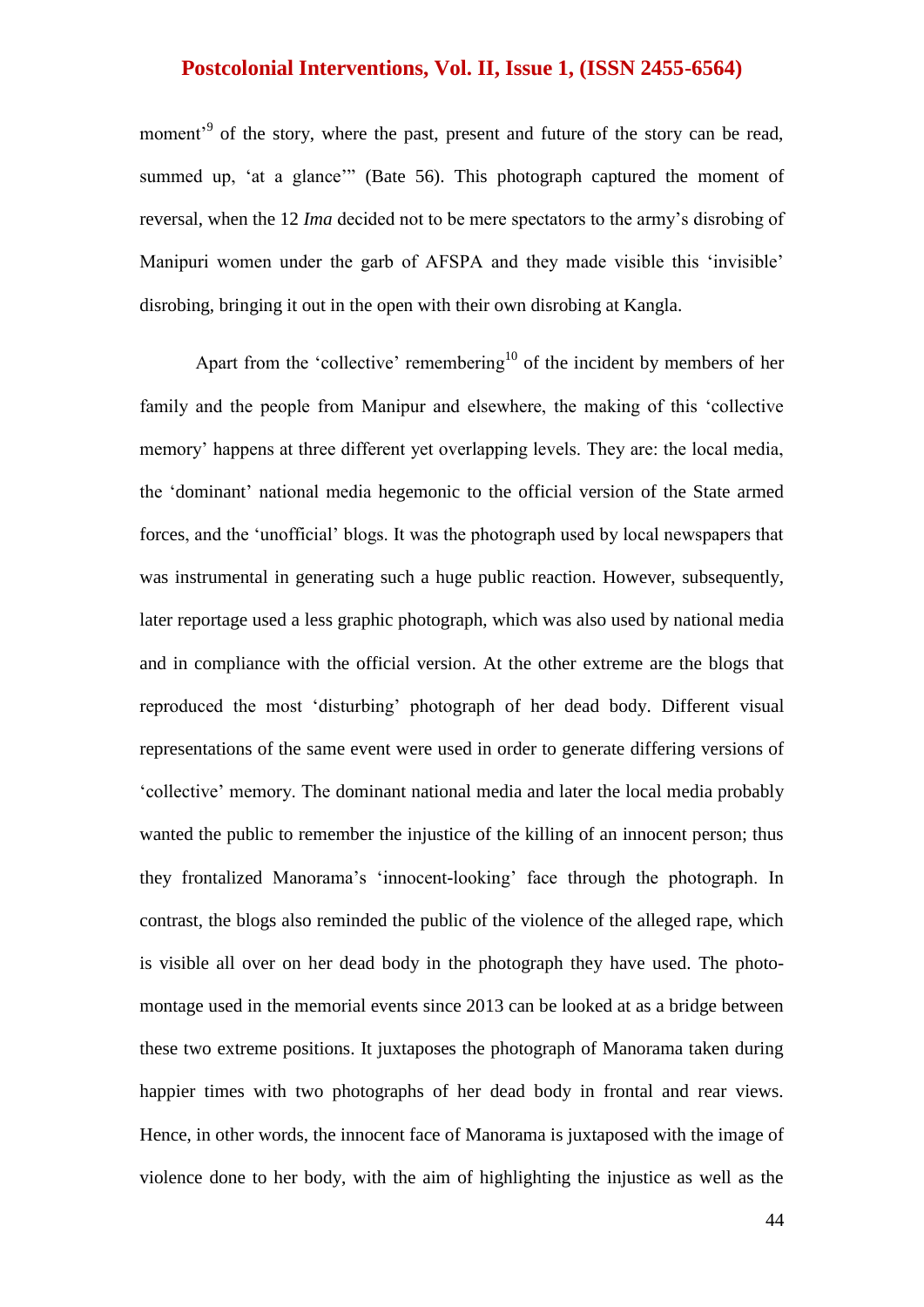brutality done on her body. It also humanizes her thereby restoring her as a person as opposed to merely a body.

However, Manorama's body represented in these photographs like a 'real' *lieu de memoire*, 'real' in Nora's sense, refuses to be reduced merely into these significations. As Nora asserts that "*lieux de memoire* have no referent in reality; or rather, they are their own referent: pure, exclusively self-referential signs. … In this sense, the *lieu de memoire* is double: a site of excess closed upon itself, concentrated in its own name, but also forever open to the full range of its possible significations" (23–24). He further adds that "*lieux de memoire* only exist because of their capacity for metamorphosis, an endless recycling of their meaning and an unpredictable proliferation of their ramifications" (19). Here, Manorama's body is its own referent. To elucidate this point, let us examine her 'gaze' in each of these photographs. The photograph used by almost everyone apart from the bloggers shows that her gaze is not looking back at the camera even though she may be posing for the camera shot. Her eyes are shown to be shying away from any kind of confrontation with the camera. They are looking away, slightly closed but not fully. In sharp contrast to this photograph is the other photograph used by the bloggers, showing her dead body with her still, and not-fully-closed eyes. Here too, her eyes may not be looking at the camera but they are staring in a confrontational manner at something in front of them. Just as a camera freezes time and space for a moment in a photograph, death too freezes time and space eternally for a dead body. In the case of Manorama, her dead body is now eternally frozen to the moment just before her death. It appears as if her frozen gaze is fixed upon 'the murderer' who is most likely at that moment missing from the frame (this is when we consider the forensic report that claims that some of the bullets were shot from a very close range as true). One can read both victimhood

45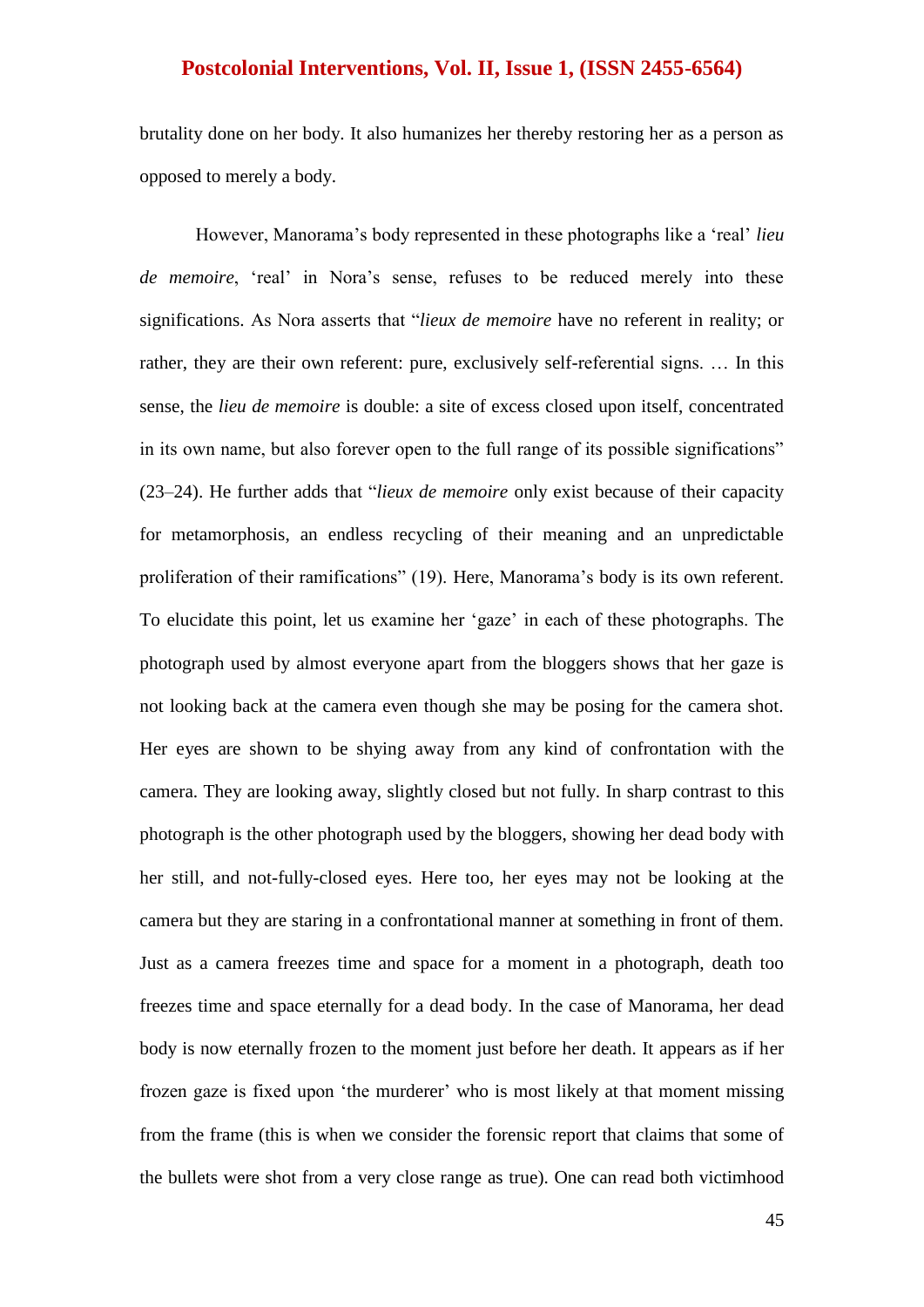and defiance in those eyes. Her stare is a remnant of a frozen past moment of victimhood—as she waits helplessly and motionlessly for the next course of action (which is death in this case). Yet, the stare, in her eyes as we see it now in the photograph, is also defiant and confrontational to the 'murderer,' invisible from the frame, as she stares at the face of death and her eyes do not shy away from confronting at the inevitable approaching death. This contradictory 'look,' according to me, memoralized in this 'decisive moment', has indeed become the 'real' site of ‗collective' memory for the people of Manipur in its refusal to be forgotten or suppressed by the authorized version of the story imposed by the Indian nation-state as well as the hegemonic national media and later the local media. The authorized version of her story sees her as a dangerous criminal and hence her killing is deemed justifiable. It denies the allegation of rape; here the national media and now recently the local media are co-opted, visible from the kind of images that accompany their reportage. The news report does not deny the killing but the rape is an 'allegation' and hence the use of the term 'alleged' along with rape in almost all of the reportage. Further, her contradictory 'look' also highlights the contradiction surrounding her links with the 'nationalist' struggle in Manipur: her family's strategic denial and the Indian state's imposition of the same. Both erase her participation from the nationalist struggle in Manipur differently for different reasons. For the Indian state, plainly she is a terrorist not a nationalist. For her family, in order to prevent branding her as a terrorist, they have to deny any links between her and the nationalist struggle in Manipur, which the state considered as militant. However, Manorama's contradictory ‗look' confounds both as it emerges as an alternative to both, refusing both versions of her story.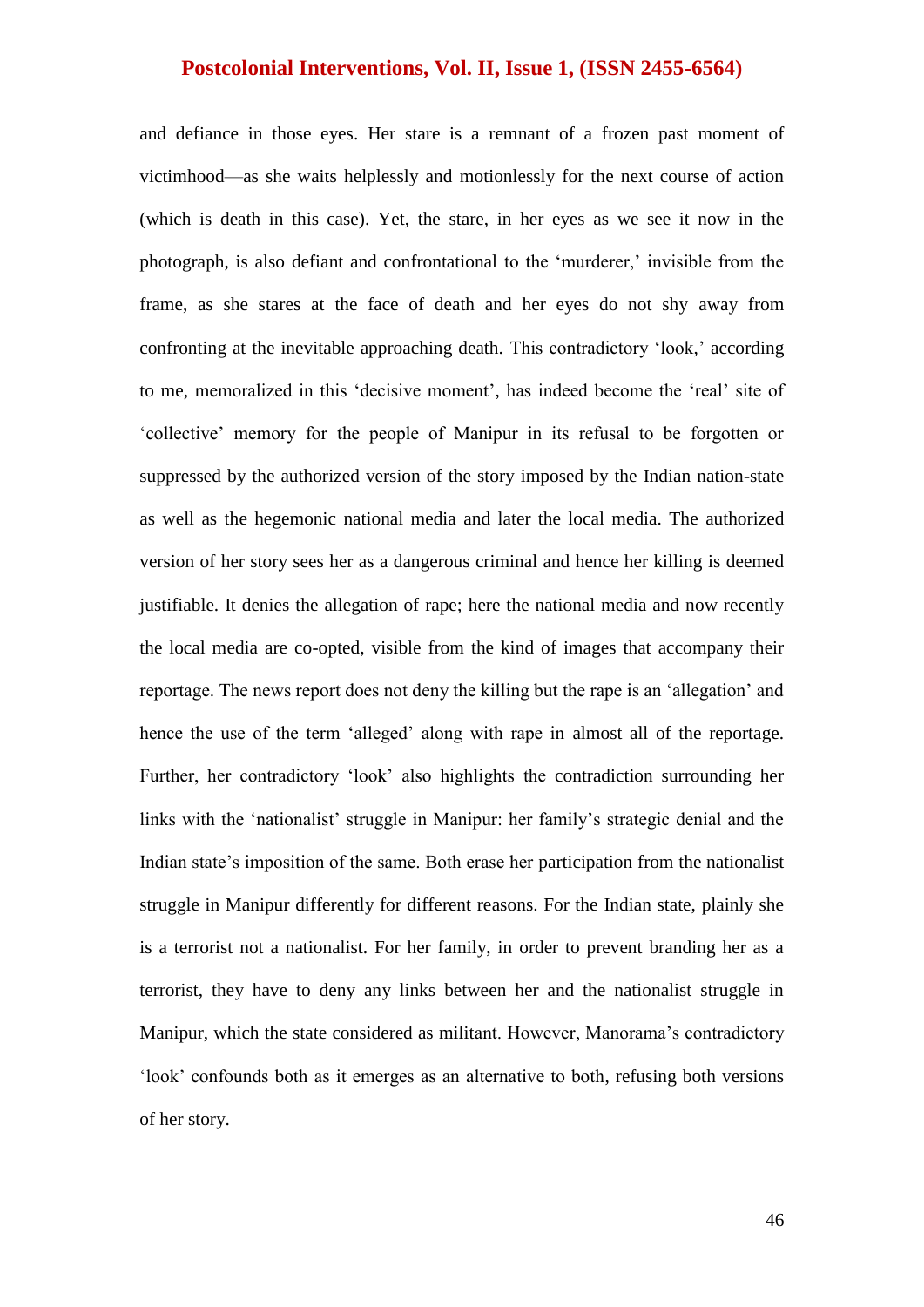**II**

One of the earliest cases of rape by the Indian army was reported in 1974. In Ngaprum Khullen (Kumran) village of Ukhrul district in Manipur, a Tangkhul Naga girl, Rose Ningshen, was gang raped on March 4, 1974, by the Ninety-fifth Border Security Force (BSF) in the house of R. Khasung in front of helpless village elders who were held as witness to the event at gun point (*TNT*, n.pag). Two days later, she committed suicide on 6 March, leaving behind a suicide note in Tangkhul for her boyfriend, Stone, of the neighbouring village, Bungpa.

I provide here a brief introduction to Tangkhuls—the people and their language. They "are one of the 33 notified Schedule Tribes of Manipur" (Ningshen 49). The Tankhuls "belong to the Naga group of tribes" and "inhabit mainly in the Ukhrul District of Manipur" (49). They are also found in the neighboring districts of Senapati, Thoubal, and Chandel" (49) as well as "in Nagaland and across the border in the Somra Tract of Myanmar [Burma]" (49). MaireiwonNingshen describes the district and Tangkhuls thus:

It may be noted that Ukhrul District, the place where the Tangkhuls mainly inhabit was first marked out as a Sub-Division in 1919 during the British rule. Then in November 1969, it was upgraded to a full-fledged district, bearing the name 'Manipur East District.' In 1983, Tengnoupal District, now called Chandel District was carved out from the Manipur East District […] After that the name of the district was also changed into Ukhrul District […] The Tangkhul is the second largest Schedule Tribe of Manipur [….] They are also an educationally advanced Naga tribe. (49)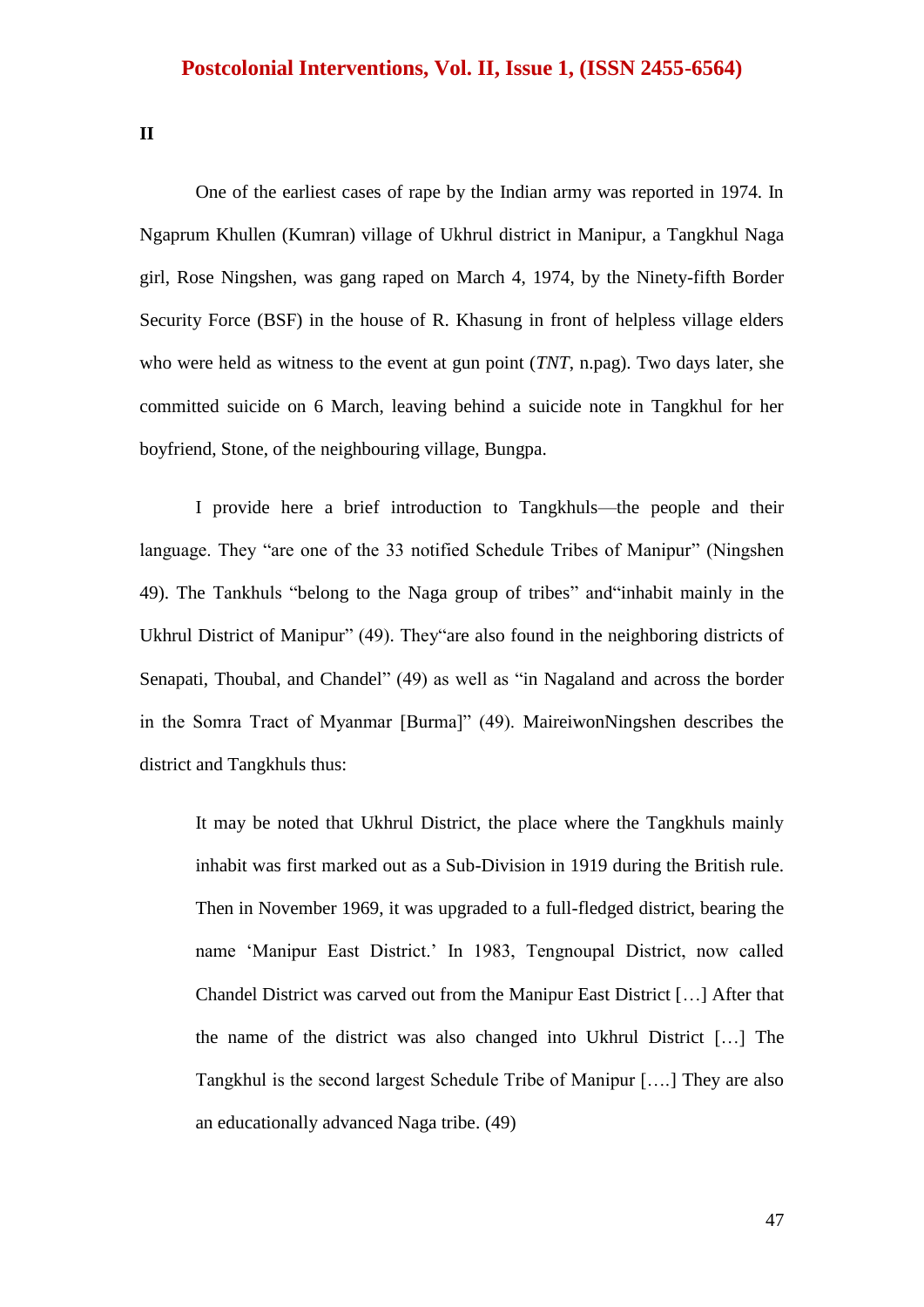She further adds that "[t]he Nagas including the Tangkhuls belong to the Mongoloid race [….] Linguistically, they belong to the Tibeto-Burman sub-family of great Sino-Tibetan family" (55). According to Kiranbala Devi Pukhrambam:

The Tangkhul language belongs to the Naga-Kuki sub-group of the Naga group of the Tibeto-Burman family (Grierson, 2006). It is a surprise to note that every Tangkhul village has a dialect of its own. It is hard to communicate between the Tangkhuls of difference villages. Manipuri [Meitei] used to be their lingua franca. William Pettigrew, the first missionary [,] is credited for refining the Tangkhul language with the publication of Tangkhul Grammar. He introduces the Ukhrul village dialect as a Lingua-franca among TangkhulNagas through his writings of Gospel translations, Hymns and Bibles. The Tangkhuls write following Roman script nowadays. (28)

Coming back to the suicide note, it was first translated into Manipuri and published in *Bharatki Loilam Manipur* by the Pan Manipur Youth League in 1993. Later on, it was translated into English by Rajkumari Smejita Hidam (www.morung.com, n.pag). The note is reproduced below:

#### **Most beloved…**

In a world seeded with envy, our love shall never bloom together like those lovely flowers in the same stalk but we will bloom radiantly in that pure everlasting place of our true love. That I am leaving this world should not bereaved you to utter melancholy. A life driven by gale of sorrow and unrequited words mortify my soul and leave me to choose only this lone way.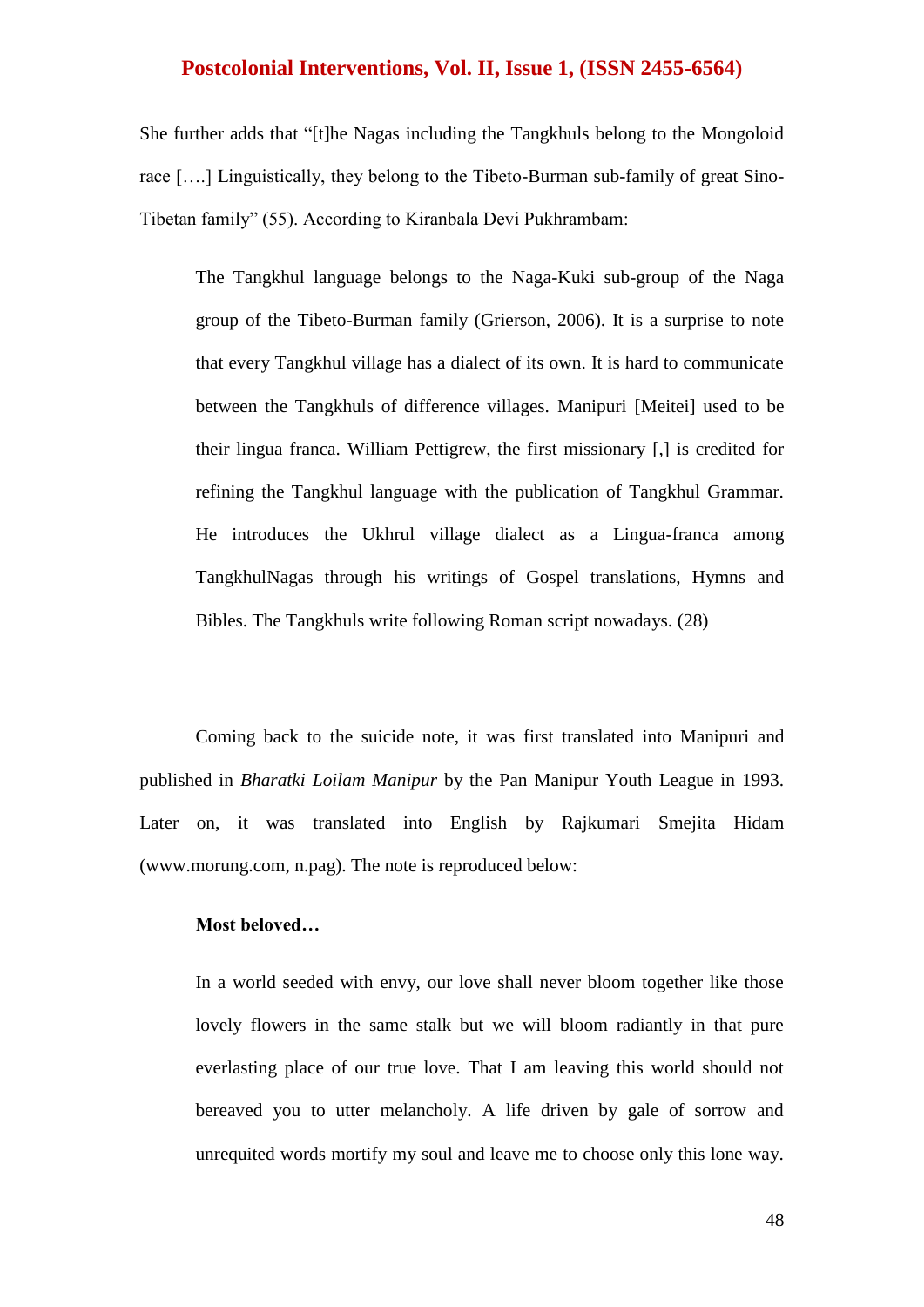For the days to come, we made promises to be one and together in our lifelong journey. But oh! My love I could not make for that moment! Oh! My life none is there to receive your lot. What a pity! Oh! My vanquished soul every second bears the brunt of bereaved feelings, bringing me to the threshold of defeat. Even the tears which flow like an eternal spring now dries [sic] up. Those tears were the only image of my life. I will be remembering in those looming darkness of hell the tale of you and I. From dust to dust let this body embrace its birthplace; let the earth dissolves my remains. Oh! How enviable for that last glance, to see one last time of my image in your eyes, but alas! Fate deceives me at this last hour. I choose my own disgraceful death and lo! I will walk as an outcast forever. My love when you remembers [sic] me, turn your eyes to those darkest horizon for I reside forever in the abyss of darkness. There, you will find me treading all alone with a heavy sigh of regrets in that long darkness.

Love of my life! Feeling of sweet remembrance of those long hearty laughs and sharing each other woes fills my memory. At the dead of this night, far from here my love a deep slumber will be taking you to pleasant dreams. My last wish to see your visage shall ever remain unfulfilled as you are far from me… far across these ranges of hills.

For my lovely friends, though I am unable to write each a parting letter I plead to you to tell them my last farewell. In this early morning, I am glancing over the distance of your lovely place Bungpa. Remember, my love how I wish to shower all my feelings and love, all I have for you like a cascade flowing down in your ocean of love. Have you ever received the letter I sent to you on

49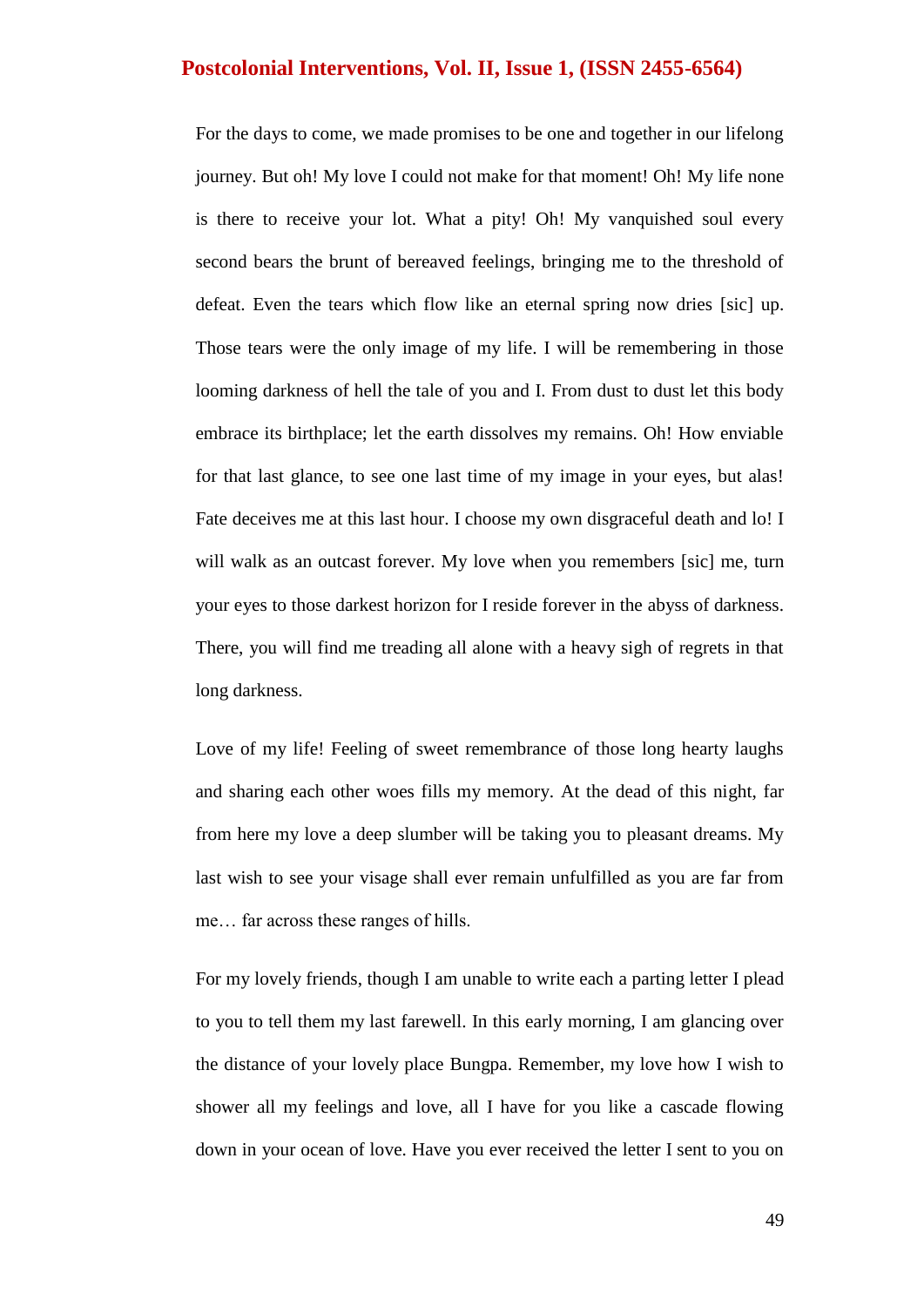6-2-73? What could have happened for not returning any reply from your side? I have waited long and I am still waiting, but at the moment life steals away stealthily. Why and how did we ever get parted will only be known after you escape from this world. Oh Hell! Oh! Abyss of Darkness! I loathe going that dark passage. No one shall ever know who betrays whom. The secret is entombed forever.

The life of a maiden dries up from blooming into a lovely flower and lays in the heathen… unadorned, unaccepted, untouched. Only regrets on my part for I am choke with words which I [am] unable to tell you everything at this moment. What remains of the sad tale I will narrate to you closely in another lifetime, in another eternity. I will end with this note my love! That the only words that erupt from the truest, innermost part of me is the saddest part of our parting, the story of our failure to be together again.

#### **Your Rose.**

#### $("On March 4, 1974 a Naga Girl Was Raned ..." n.paq.)$

This incident along with another incident of rape in Grihang involving the same 95 BSF men resulted in the constitution of East District Women Association (EDWA), also known as Manipur's East District Women Association (EDWAM) (now Ukhrul District) on May 8, 1974, with Ms. Masophi Luithui as its first president (Ningshen 166–67). It was later renamed the Tangkhul Shanao Long (TSL) in 1981 (167). Its president N. Ruivane describes her thus: "Miss Rose (nobody remembers her full name) has become a semi-canonised [sic] figure in East District. … People remember her a lot these days" (*India Today*, n.pag). On May 10, 1974, EDWA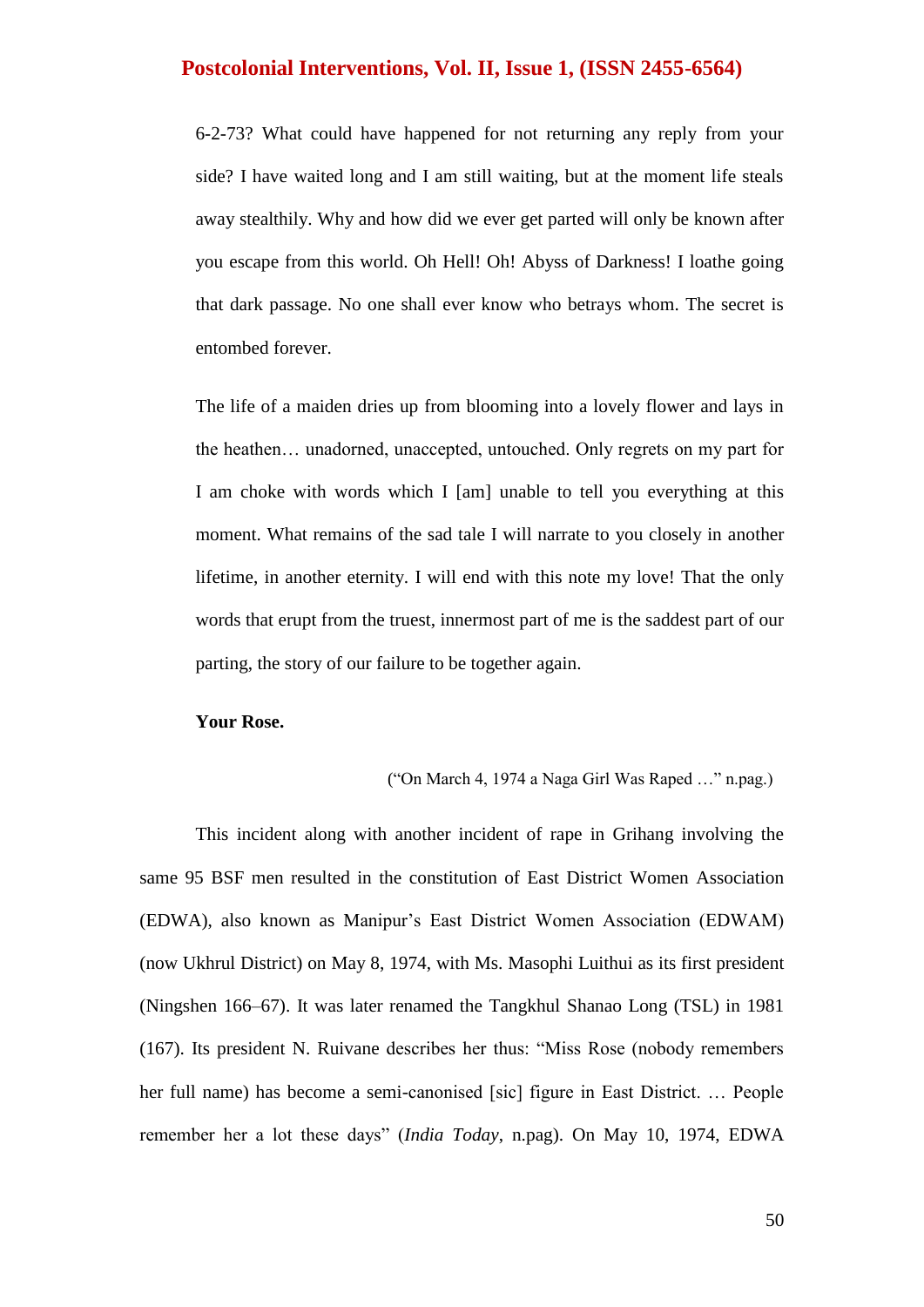submitted a memorandum to Indira Gandhi, the then Prime Minister of India, part of which reads thus:

We come to you with tears demanding the immediate institution of a Parliamentary Enquiry or Judicial Enquiry into the matter for stern punishment of those BSF personnel. It is a very sad thing that the charge sheet against them has not yet been sent by the Police. Some of the high-ranking officers including Police have been heavily bribed to hush up the case. We earnestly urge your honour to take immediate action against those BSF officers who have been involved in the crime, for the restoration of human dignity and security of women.

> (―Memorandum submitted to Shrimati Indira Gandhi by Miss Masophi Luithui and C. Mahala on behalf of EDWA" qtd. In Ningshen 168).

The memo had the following to say about Rose:

Miss Rose was the most beautiful girl in her village Ngaimue. … She was chosen for their [BSF's] desire. The crimes of these officers were too much for her and she ended her life on March 6, 1974. She left letters to her dear ones before her death. But the most important letter was forcibly burnt by the BSF … . (*The Sangai Express*, n.pag.)

The suicide note first surfaced in the social media in *Facebook* on June 14, 2012, as a post by an account named, My First Love Letter. It was titled "Suicide note of Chanu Rose 1974.‖ Then on June 14, 2014, two websites *Nagajournal* and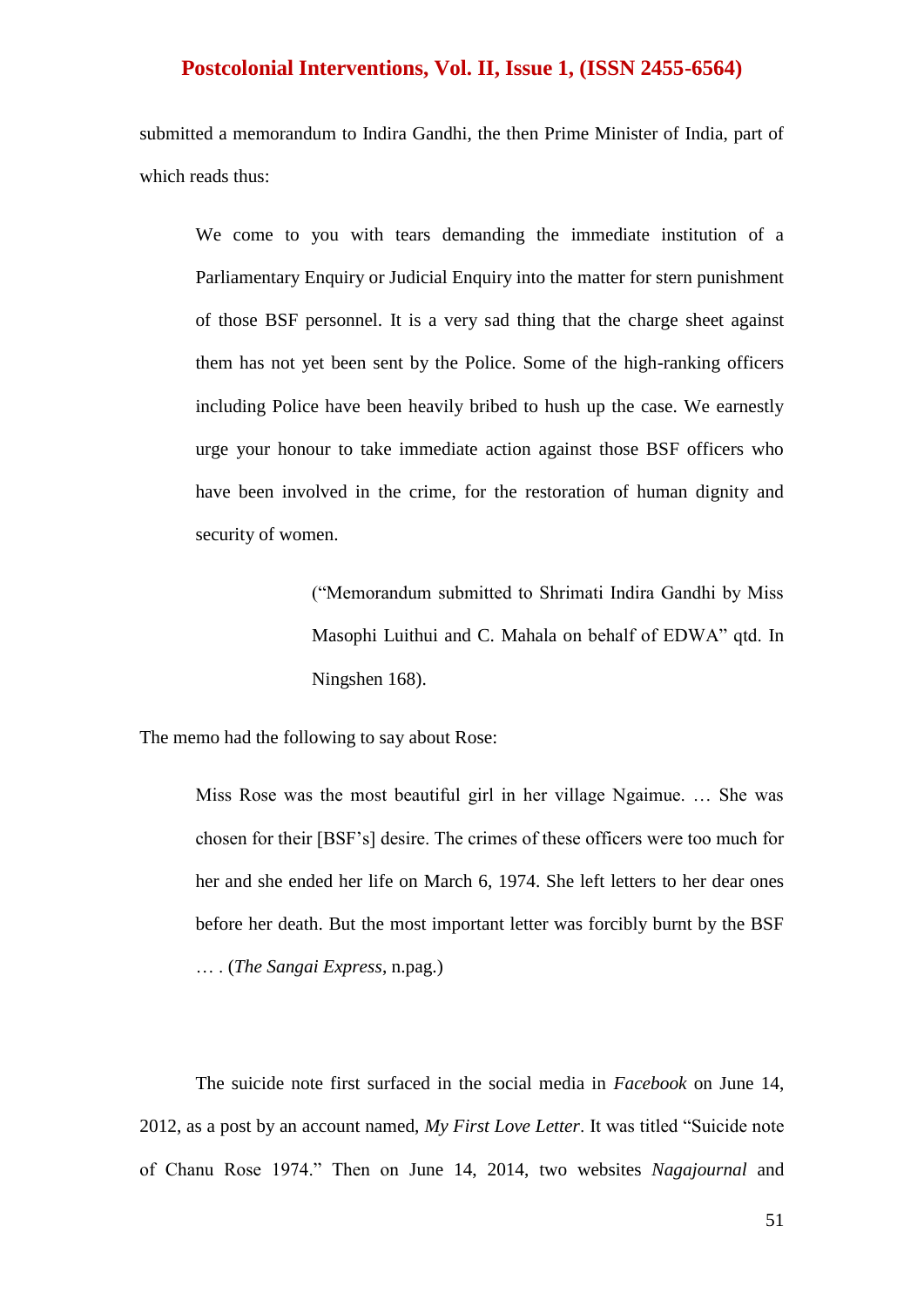*Morung.com* published the note with titles: "A Timeless Love Letter" and "On March" 4, 1974 a Naga girl was raped by the Indian armies. This is the touching letter she wrote to her boyfriend before she committed suicide," respectively. The Facebook account of *Nagajournal* reposted this note on March 28, 2015. On February 2, 2016, *The Northeast Today* also published the note with a title: "Touching letter by Naga girl to boyfriend before suicide. She was raped by Army personnel."

Indeed, at that time, Rose had already found a place for herself in the ‗collective' memory of the people of Manipur, specifically the Tangkhul people. Belatedly, media and social networking websites began to revive this memory of hers. Emphasizing on the fact that she was a Naga, another 'collective' memory was created, which was of the Naga community (of Manipur) sidelined in the 'collective memory' of the dominant Meitei community. This is evident in the use of the term ‗Naga' either in the name of the website or social networking account that published the note, or in the title of the article or caption accompanying the note, with one exception in the first *Facebook* post of June 14, 2012—where a Meitei courtesy title ‗Chanu' was added to Rose's name and there was no mention of ‗Naga' anywhere in the post. Thus, Rose's suicide note in this sense can be looked at as a site of ‗collective' memory for the Tangkhul Nagas in Manipur.

In the case of Rose, no memorial event is held every year nor any judiciary enquiry set up to probe into the circumstances leading to her rape. Tangkhul people remembered her nonetheless as one of the president of a Tangkhul women association remarked. Still, Rose merely remained a name in a list of rape victims put up by either a journalist in an article, an activist in a report, or a researcher in a project; until her suicide note first made a short appearance in 1993 and a longer one now since 2012. It

52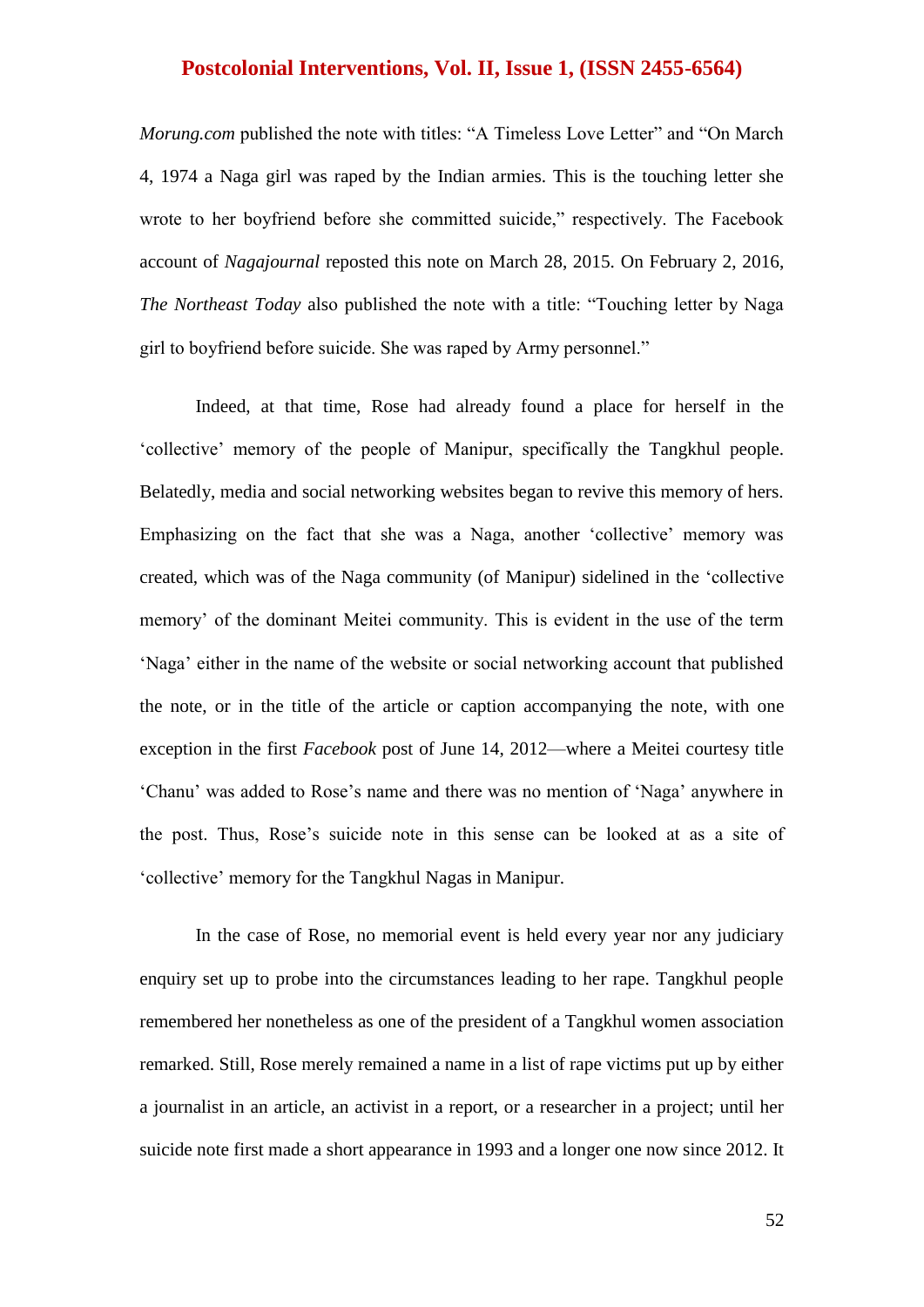provided an occasion for the Tangkhul people to remember and re-member her. However, there is more to it.

First at the face value, Rose's suicide note is a regretful complaint against her boyfriend, with whom she could no longer have a future, evident in the following lines: "... our love shall never bloom together like those lovely flowers in the same stalk" and "For the days to come, we made promises to be one and together in our lifelong journey. But oh! My love I could not made for that moment!" and in whose eyes she wanted to see her own image for one last time, as this line tells: "Oh! How enviable for that last glance, to see one last time of my image in your eyes, but alas!" It is the same boyfriend whom she could not meet during her last hours, as these lines show: "My last wish to see your visage shall ever remain unfulfilled as you are far from me ... far across these ranges of hills" and who had not yet replied to her letter she had sent almost a year ago. She posits a very mundane query here: "Have you ever received the letter I sent to you on 6-2-73? What could have happened for not returning any reply from your side? I have waited long and I am still waiting ... ." Next complaint is directed against the gendered violence she faced at the hands of army under AFPSA, which she describes as "a world seeded with envy" and that has driven her life into a "gale of sorrow" as "unrequited words mortify" her soul. She laments her present condition of being raped thus: "Fate deceives me at this last hour. I choose my own disgraceful death and lo! I will walk as an outcast forever." Her despair is evident in these lines: "Oh! My life none is there to receive your lot." Here, she is also complaining against the honour economy<sup>11</sup> of her patriarchal community that had conditioned her and consequently forced her to take the drastic step of suicide. According to Maireiwon Ningshen, the Tangkhul society was patriarchal even before the advent of Christianity, and in the *Ngalalong*, girls were taught "social"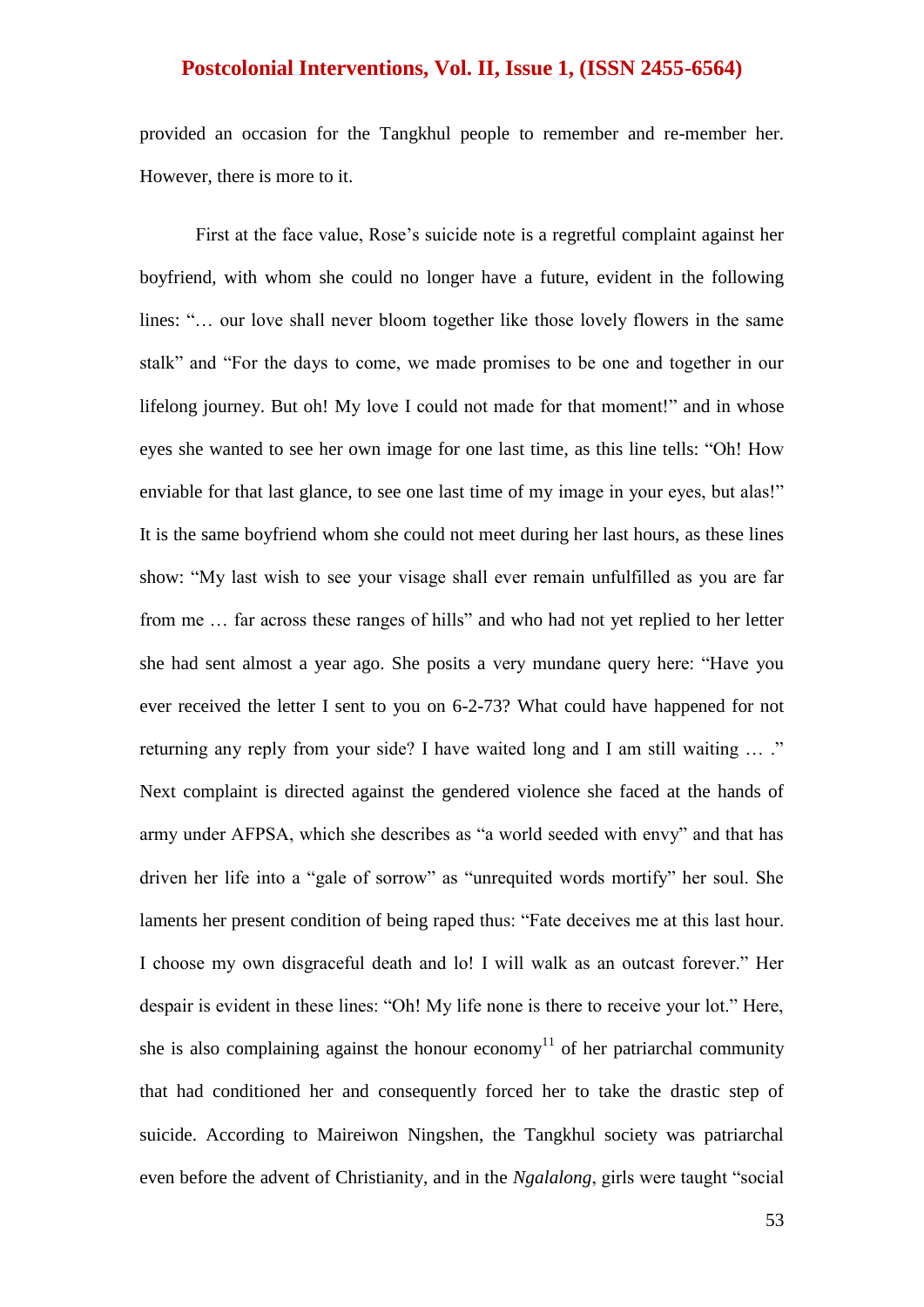behaviour, manners, obedience, politeness, and most of all, how to behave towards the opposite sex"  $(72)$ . She further adds that "according to Tangkhul culture, girls should always be modest and humble before the boy" (72). The terms "disgraceful" and "outcast" are used by Rose anticipating the ostracization she might have to face if she did not take her life then. In fact, the *TNT* version reports that her rape was witnessed by elders in the community. What would be called 'her loss of honour,'in the form of a gang rape, was turned into a 'public' spectacle thus.<sup>12</sup> Her shame was no more a personal shame but a public one—an ‗ignominy' as Olufunke Adeboye describes while writing about the politically motivated suicides in colonial Ibadan. According to Adeboye, an honour economy was attached to such suicides that transformed 'victims' into 'agents/heroes.'Adeboye argues thus:

[T]he desire (which sometimes bordered on duty) to preserve personal and family honor [sic] in the face of impending ignominy was a major factor that moved public figures to commit suicide. The agency of these individuals in choosing death over exile is here acknowledged. Far from being 'victims,' they made the most of disadvantageous situations, turned them around and earned respect and esteem in death, instead of the ridicule that would have been their lot. Suicide, thus, served as [an] 'honorable' purpose for them. (190)

However, along with the "idea of suicide as a means to honor [sic] (either of preserving 'existing' honor or earning 'fresh' honor)," he also acknowledged the contradictory "idea of suicide as a means of averting shame," making him conclude that "the two ideas are, in fact, interrelated because it is in averting shame that honor is preserved"  $(190-1)$ . He also accepted the fact that such an honour economy was

54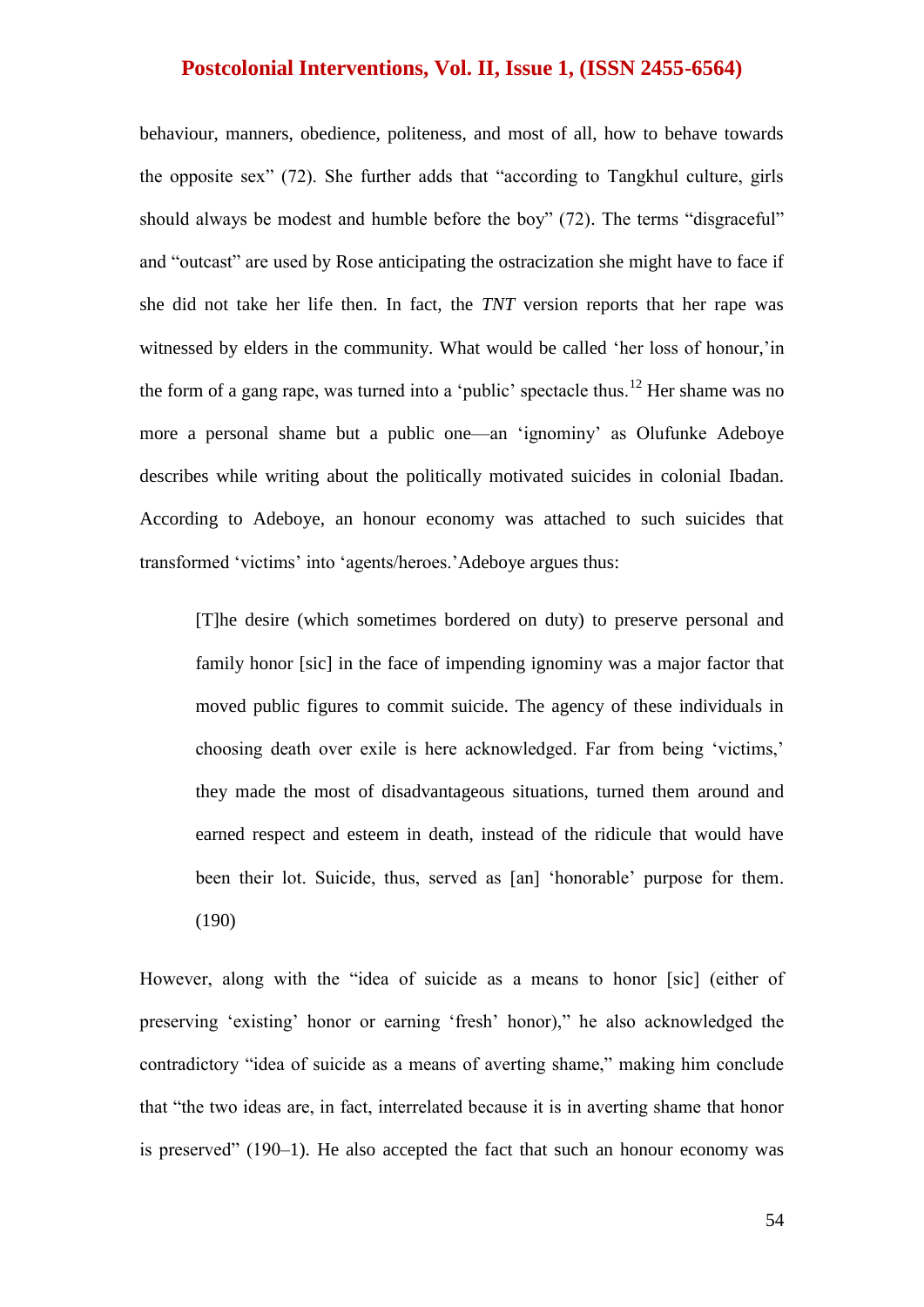often imposed on the leaders of Ibadan people. Even when we are tempted to see Rose's suicide on these lines, as a means to honour as well as a means to averting ‗further' shame, her suicide note in its complaint form resists being reduced to merely such a reading—complaining against not only the gendered violence under AFSPA but also against the AFSPA-infested patriarchal community of hers as well as such a gendered reading of the text. Katrina Jaworski in *The Gender of Suicide: Knowledge Production, Theory and Suicidology* tries to understand "how the knowledge of suicide is constructed through gender"  $(4)$  and comes to the conclusion that "the gender of suicide is masculine and masculinist" and "the character of the gender of suicide is in fact performative"  $(3)$ . According to her:

Knowing suicide is not just a matter of exposing what already exists, as if it were self-evident, transparent and obvious. To borrow from Butler, knowledge is "implicated in social processes, inscribed by cultural norms, and apprehended in their social meaning" (20). Gender is part of the parcel through which knowledge of suicide is produced. How gender 'works' is complicated. It occurs in multiple, heterogeneous ways. Sometimes suicide seems gender-neutral. Sometimes suicide is heavily imbued by gender. Sometimes gender assumptions are visible and invisible. The masculine and masculinist side of gender dominates. In doing so, it leads us to think that there is only a singular or homogenous way of reading suicide. (4)

Clearly, Rose's suicide note resists an easy reading of her suicide that is in line with the masculine and masculinist gender ascribed to suicides in general and also to the reading of it in such a manner. She problematizes her suicide note, which,in spite of using the clichés of the honour economy (use of words such as "outcast" and

55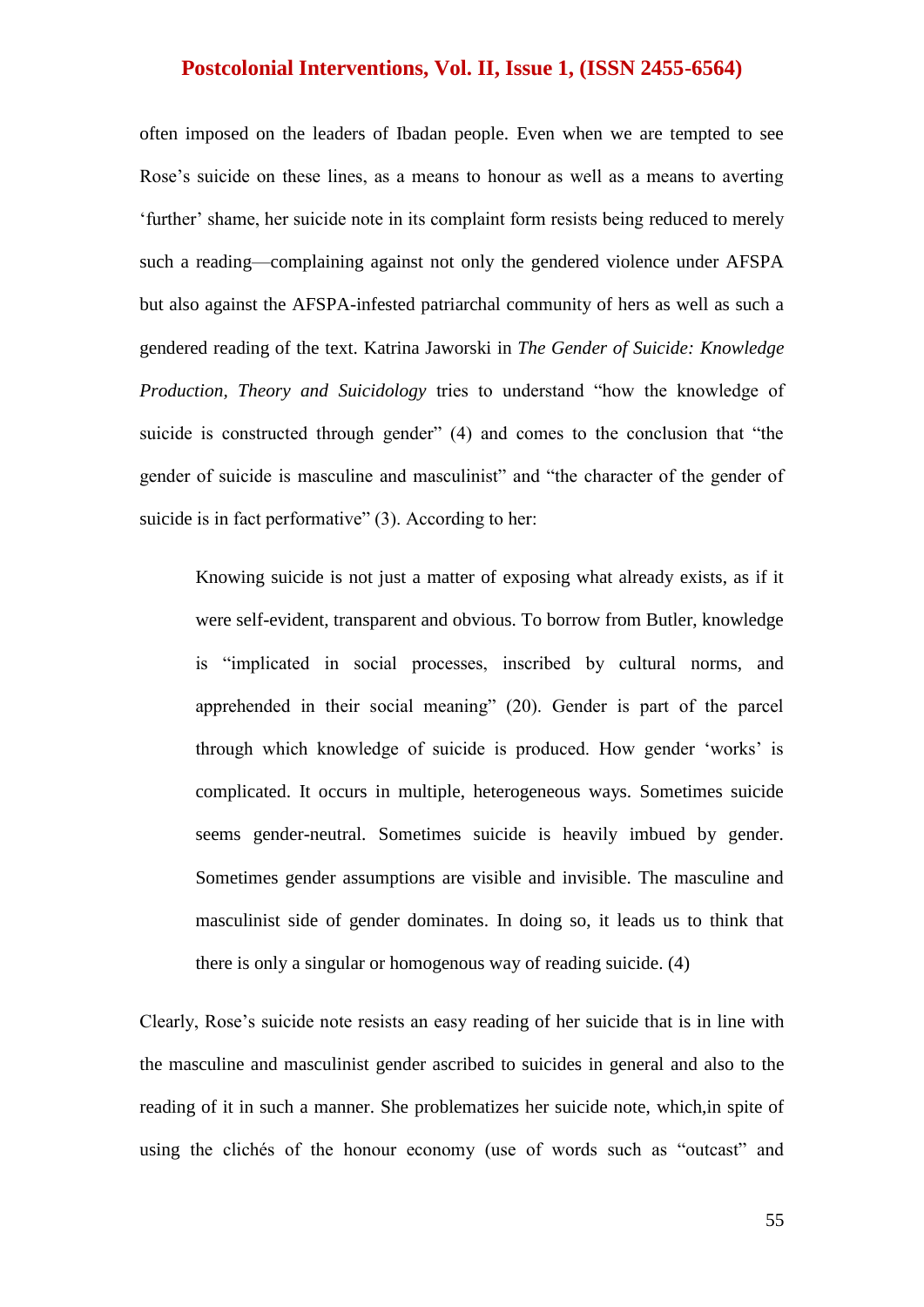"disgraceful death"), complicates it with its form of a complaint. Thus, even though the suicide note is writing about an attempt (a successful one though) to erase a life from this world (erase as in killing off); yet, the note itself by writing about the erasure (death here) is in fact resisting an erasure (as in forgotten). In fact, it has become the "monolith," representative of a now extinct Tangkhul tradition, erected "as a form of remembrance for the deceased by their family, usually built after a year the person had passed away"  $(46)$ .

Hanging precariously on a suicide note, the narrative of her death resists being forgotten and waits patiently to be re-read, retold, and re-membered (as if an outcast is finally turned into a member). The invocation of her suicide note recently in the social media bears testimony to it. It is an alternative response to the atrocities committed under the draconian AFSPA. Thus, it gradually emerges as a site for 'collective' memory for the Tangkhul Naga women in Manipur, presenting itself as an alternative (struggle) to the existing struggles in the gendered and dominant histories of both the Pan Naga nationalist struggle<sup>13</sup> scripted in Nagaland and the Meitei nationalist struggle, $^{14}$  both of which are participants in the conflicts of nationalisms in Manipur.

#### **III**

In this section and the section that follows it, I look at two Manipuri women co-opted into the history of Pan-nationalist movement of the Indian nation-state. In this section, I specifically focus on the gendered construction of Mangte Chungneijang Mary Kom as a 'national [female] hero'—a term used by Duncan McDuie-Ra for Mary Kom—of India as well as a 'representative' figure of the entire North East community. Born on November 24, 1982, in Sagang village, Churachandpur district, Manipur, Kom was the eldest daughter of Mangte Tongpa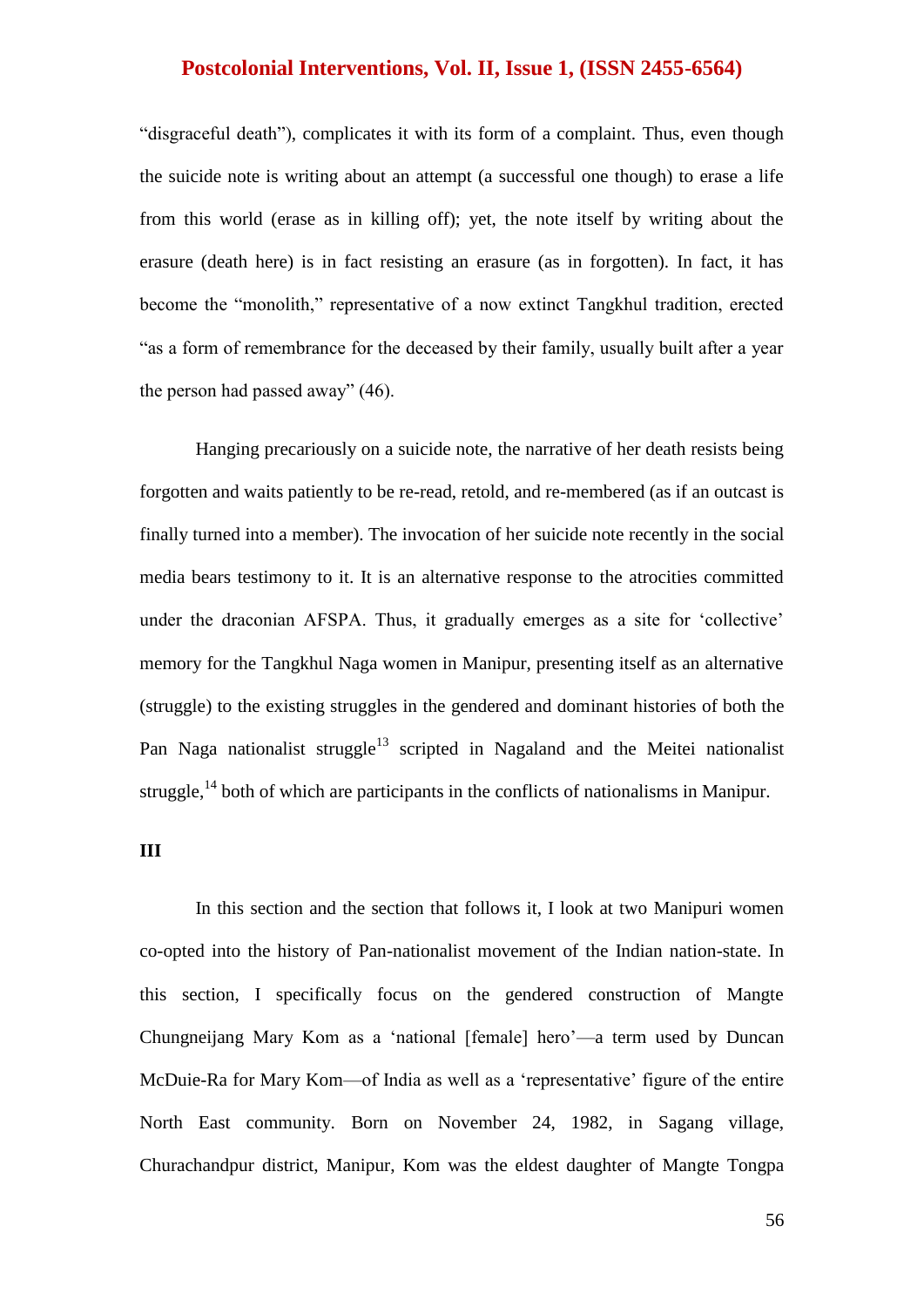Kom(father) and Sanakham Kom (mother). She is the "queen of [the Indian] boxing [ring]" (Kom 73), and has won five World Championships and an Olympic medal in 2012. Married to Onler Kom, she has three children with him. Amongst the accolades she received for her sporting feats are Padma Bhushan in 2013, Rajiv Gandhi Khel Ratna in 2009, Padma Shri in 2005, and Arjuna in 2003.

The Kom community into which Mary Kom belongs to is also one of the 33 recognized tribes in Manipur (L.R. Singh 17). The Kom villages are scattered between the districts of Chandel, Churachandpur, and Senapati. There is a bone of contention on whether the Koms are a Naga tribe as Benjamin Kom initially argues or a tribe belonging to the Old Kuki groups as observed by R. Brown, E.W. Dun, Grierson, and J. Shakespeare (L.R. Singh 19). However, Benjamin Kom concludes that the Kom-Rem group considered themselves separate from both the Nagas and the Kukis (qtd. in L.R. Singh 19). The Kom-Rem group is a collaborative association the Koms have formed with tribes such as Aimol, Chiru, Koireng, and Purum—all of which share a similarity on language and cultural and traditional practices (L.R. Singh 19). These tribes are, however, recognized as separate units by the Indian nation-state (19).

One can ask how does an individual's memory come to represent collective memory of a community, in Kom's case, those of the Kom community of Manipur?<sup>15</sup> In his book *The Collective Memory*, Maurice Halbwachs discusses the intricate relation between individual memory and collective memory. Here, Astrid Erll commenting on Halbwach observes, "Halbwachs unites—albeit not explicitly—two fundamental, and fundamentally different, concepts of collective memory" (15). One of the concepts sees "collective memory as the organic memory of the individual,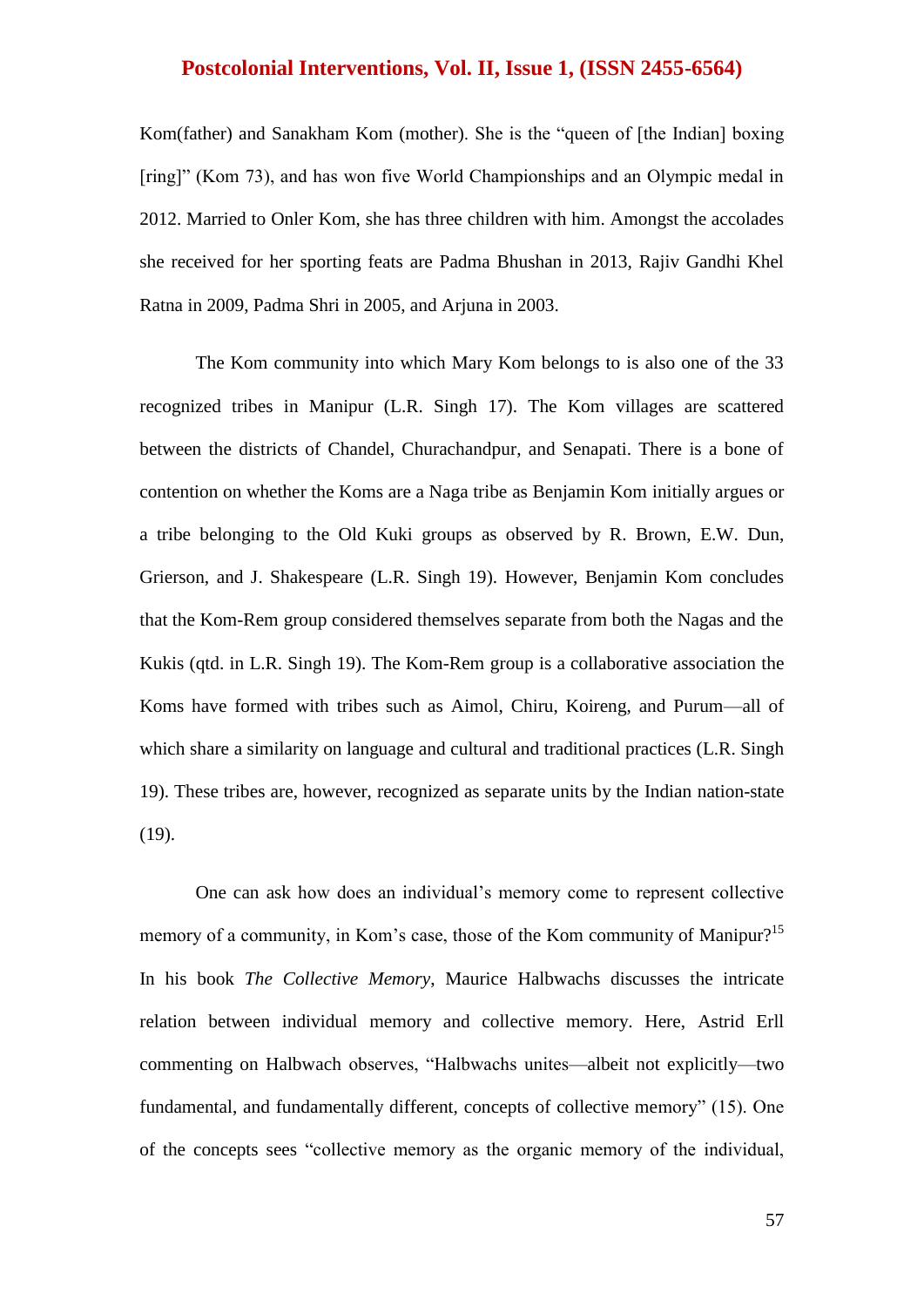which operates within the framework of a sociocultural environment" (Erll 15). Halbwachs's actual words were: "remembrances are organized in two ways, either grouped about a definite individual who considers them from his own viewpoint or distributed within a group for which each is a partial image"  $(50)$ . Even though Halbwachs called the former individual memory or autobiographical memory and the latter collective memory (50), for him, as Erll argues, collective memory is contained within an individual's memory. This is also evident in the heading of one of Halbwachs sections in *The Collective Memory* which reads thus: "The Individual Remembrance [Memory] as the Intersection of Collective Influences" (44). Even when the memory invoked in Kom's autobiography may appear as 'individual' memory, her life struggles are representative of the community she belongs to and in this sense collective as the collective is contained in the individual. Conversely, through Kom's memories from her past that form her experiences in the autobiography, we get a glimpse of lives of her community. It is in this sense that Kom's individual memories constitute the collective.

Kom's life story detailed in her 'mediated' autobiography is a typical ragsinto-riches tale of how a daughter of a landless farmer becomes an internationally renowned boxer. Kom had written her ‗mediated' autobiography title *An Autobiography: Unbreakable* along with Dina Serto. I have called it mediated because of two reasons. First, it was written along with Serto. In the Acknowledgments, Kom mentions that apart from Serto, Au Dina and her editor, Ajitha, helped her in writing this book. Second, it was written in English, a language Kom is not fluent in evident from what Kom herself mentioned in the book that "the only languages" she knew were Manipuri (Meitei) and Kom and she was very "conscious" of her inability to communicate effectively in either Hindi or English (55). James W. Pipkin calls such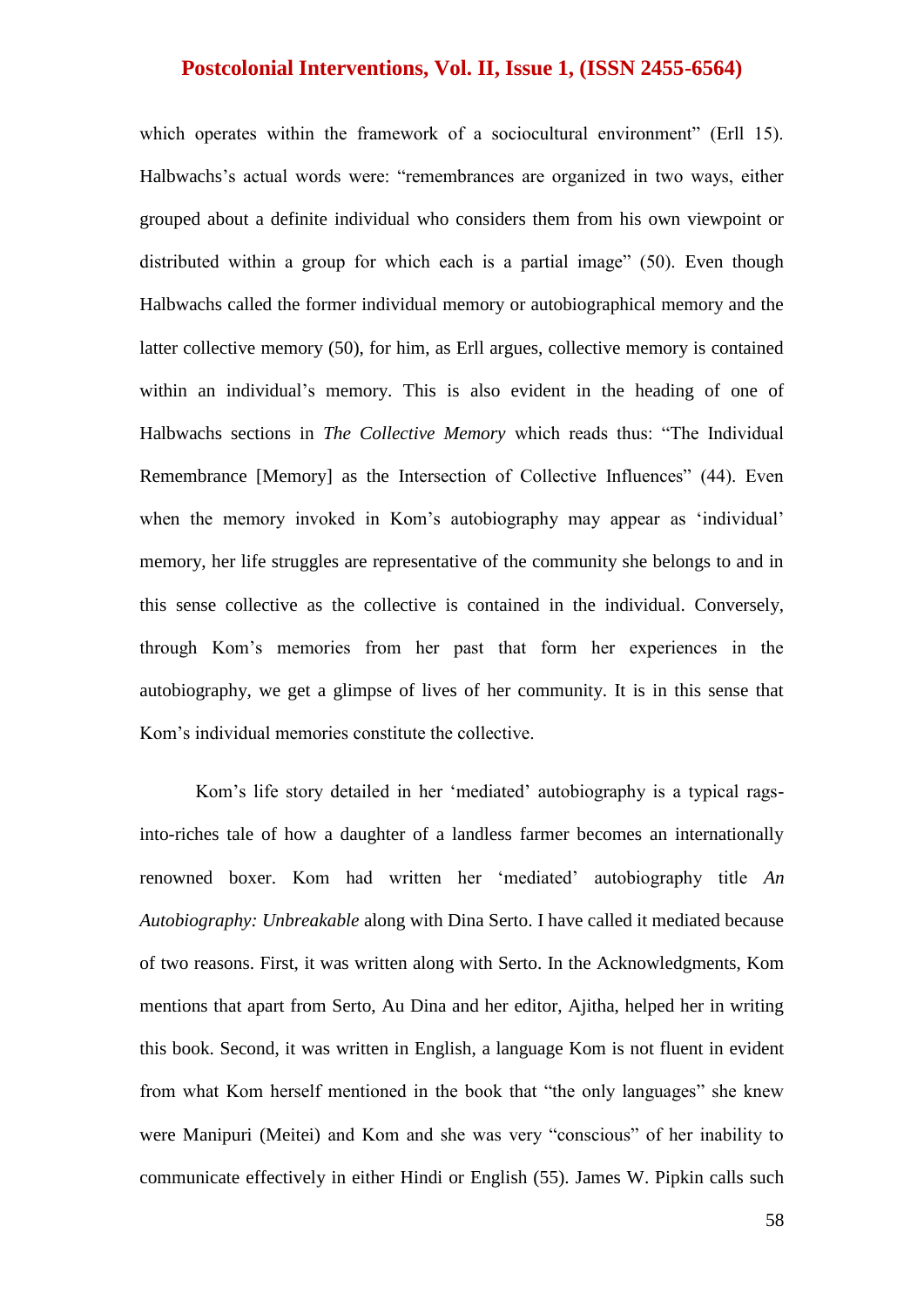an autobiography as "a kind of authorized biography rather than a true autobiography"  $(9)$  even though he reasons that "while the athletes may not write their books in the sense that they often lack the skills to craft them, their autobiographies are authentic because they are their stories" (11). Pipkin was writing in the context of autobiographies of American athletes. However, Duncan McDuie-Ra is critical of how her 'successful' life story was co-opted within the narrative of the Indian nationstate and of how she "has come to represent a Northeast that Indians can embrace," while "figures such as dissident Irom Sharmila represent a Northeast that Indians wish to forget" (304). While I agree with McDuie-Ra when he speaks of the construction of Kom into a figure of "a national hero," I am however wary of the way he discusses this construction—totally ignoring the violence, often gendered, associated with such a construction. The first problem I have is with the use of the term 'hero'—which I see as an attempt to masculinize Kom. It is true that traditionally 'boxing' was considered a domain for men and the entry of women such as Kom has been successful in breaking the earlier stereotype. Still, when McDuie-Ra makes a gendered invocation of the figure of "a national hero," he is actually, 'unconsciously' perhaps, feeding into the same stereotype. Further, McDuie-Ra claims that his arguments are based on how this figure of "a national hero" is constructed in her autobiography, apart from the role played by the national media. What he has ignored is the contradictions within the autobiography—the silences and fissures that indicate Kom's 'silent' refusal to be constructed thus.

I begin with these sentences from the Prologue of her autobiography. The narrative begins with a description of her house. Kom describes it thus: "My house, a government quarter in Langol Games Village,  $16$  is only a couple of hours from Kangathei village"<sup>17</sup>(1). She further describes this place which houses her residence

59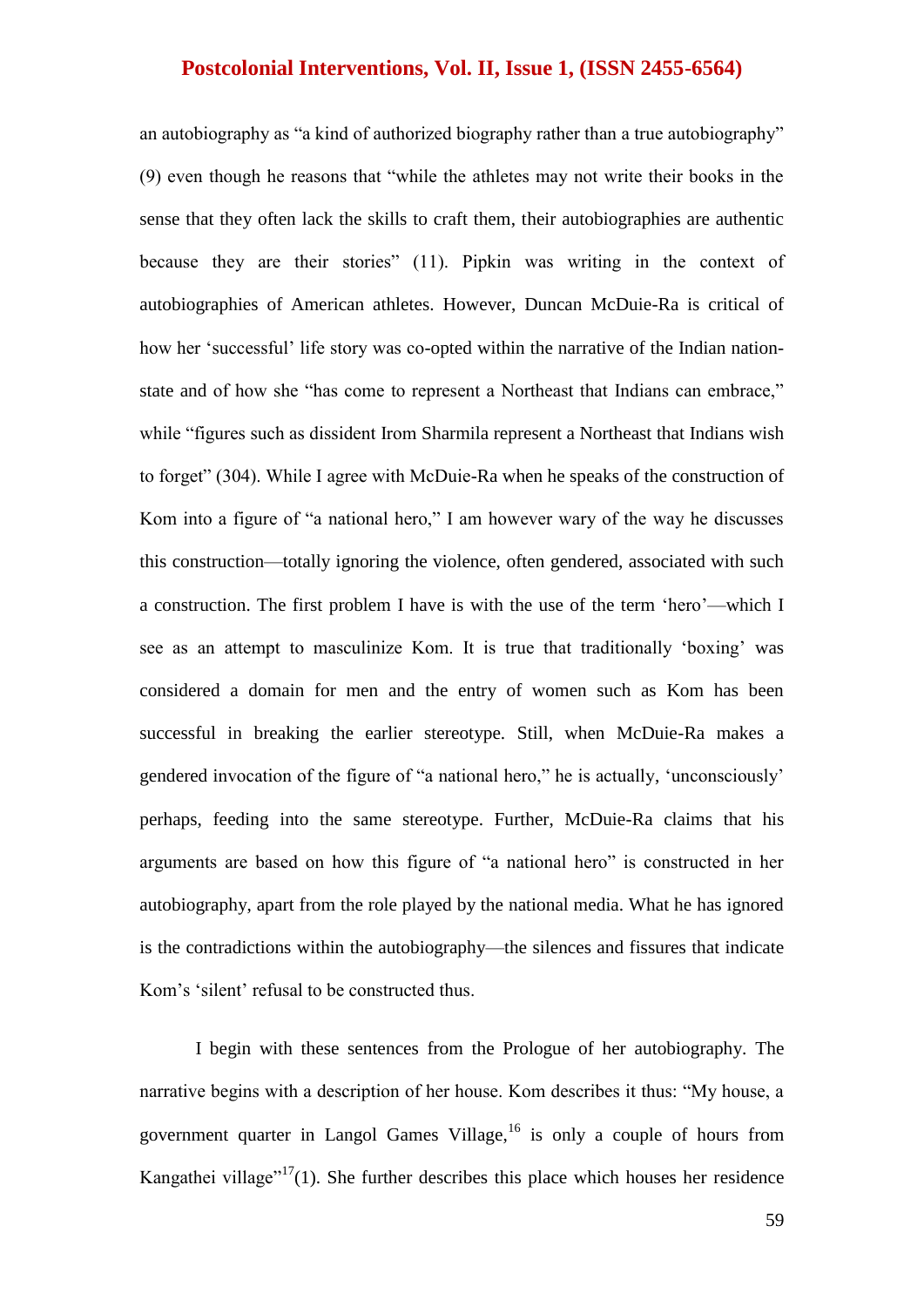thus: "There are policemen standing outside the campus. They have big guns. It's a common sight everywhere in Manipur. Both the policemen and the army men" (1). It is understood that she is presently the Superintendent of Police, and in this role, she cannot speak openly about state's forces' violence on the civilians. However, when she says that it is "a common sight" to have policemen and the army men "everywhere in Manipur," she is indirectly hinting at the growing militarization of Manipur. Further, if we read more between the lines, the phrase "both the policemen" and the army men" points to a dangerous liaison between these two groups of men with "big guns," who are under the common 'protective' umbrella of AFSPA. By the time she was born in 1982, AFSPA was already in place in the entire state of Manipur. In spite of knowing about AFSPA, there is no direct invocation of this draconian act not even once in the autobiography. In addition, since 1982 to 2013, so many incidents of violence by the state's armed forces on the civilians have been reported along with violence perpetrated by what she calls insurgents. Still, none of them are mentioned even as a passing reference in this autobiography, except in Chapter 7 titled "The other face of Manipur," which shows the violence of 'insurgency' in Manipur culminating into the violent killing of her father-in-law by "unknown insurgents" (75). It is the only chapter that speaks of the violence in Manipur. This three-page chapter further gets spliced in the middle with a 12-page gallery containing a montage of photographs depicting her journey as a sportsperson interspersed with some family moments captured on camera. Each one of these photographs is accompanied by a caption. This splicing is significant. While it is 'insurgency' that has interrupted her life waking her up "to the reality of the world" around her (74), it is the pictures of her life that breaks the narrative of insurgency in her autobiography. I see this intervention as important. This rupture also functions as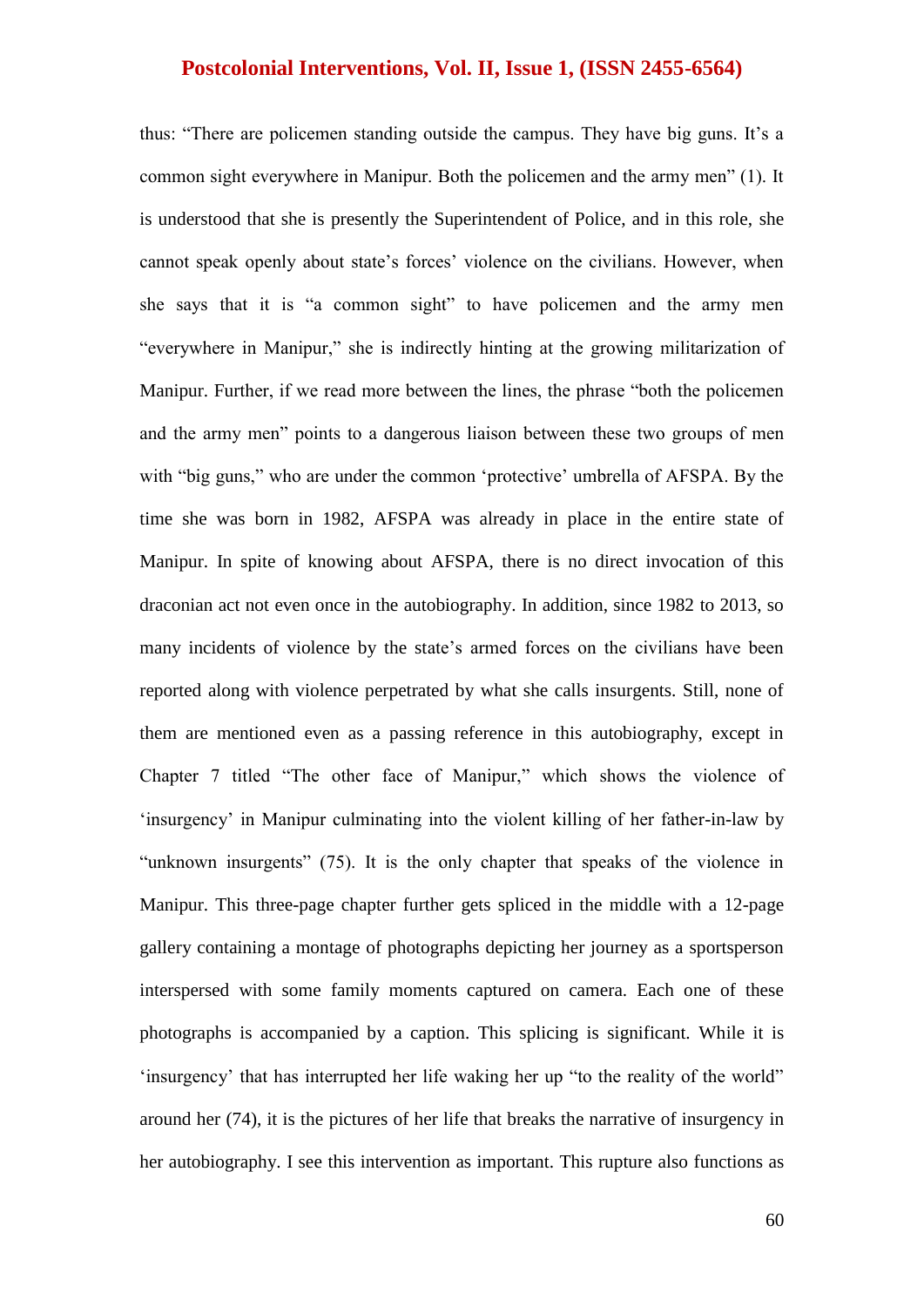a narrative strategy to introduce a moment of suspense. When she says that "one incident woke me [her] up to the reality of the world around me [her]," it tries to build an anticipation in the reader about what that "one incident" would be (74). The reader has to go through 12 coloured pages before getting to this incident. Immediately, after saying these lines, she talks about Manipur as "an insurgent-torn state since 1980s." Then, she goes on to lists the prominent "militant groups" in Manipur namely, "NSCN-IM, NSCN-K, UNLF, and KNO" (74). Interestingly, she lists at least one "militant group" from the three dominant communities in Manipur. NSCN-IM and NSCN-K are Naga groups; UNLF is a Meitei group, while KNO is a Kuki group. She is critical of the parallel governments these groups run. She clearly speaks like a policewoman when she describes these parallel governments in these lines:

People who live in remote villages with no police or army security are the most vulnerable. Chiefs of villages are given demand letters, and if they fail to fulfil the militants' wishes, they are kidnapped, very often never to return. Sometimes the demand is for supplies, at other times that the village should arrange recruits for one or the other organization. (74)

This is followed by the incident: the news on 27 December of the kidnapping of her father-in-law and later the recovery of his dead body. Here, she gets a first-hand experience of the violence in Manipur with her father-in-law's assassination. She calls it the waking-up moment. It appears as if she has already decided on who are her allies would be. The Annexure 4 titled "A word about my sponsors" confirms her stand as she shows the Indian army in a different light here: "The immense contribution of the Army towards my academy is praiseworthy. The Army's encouragement of sports and their overwhelming support continue to inspire me. I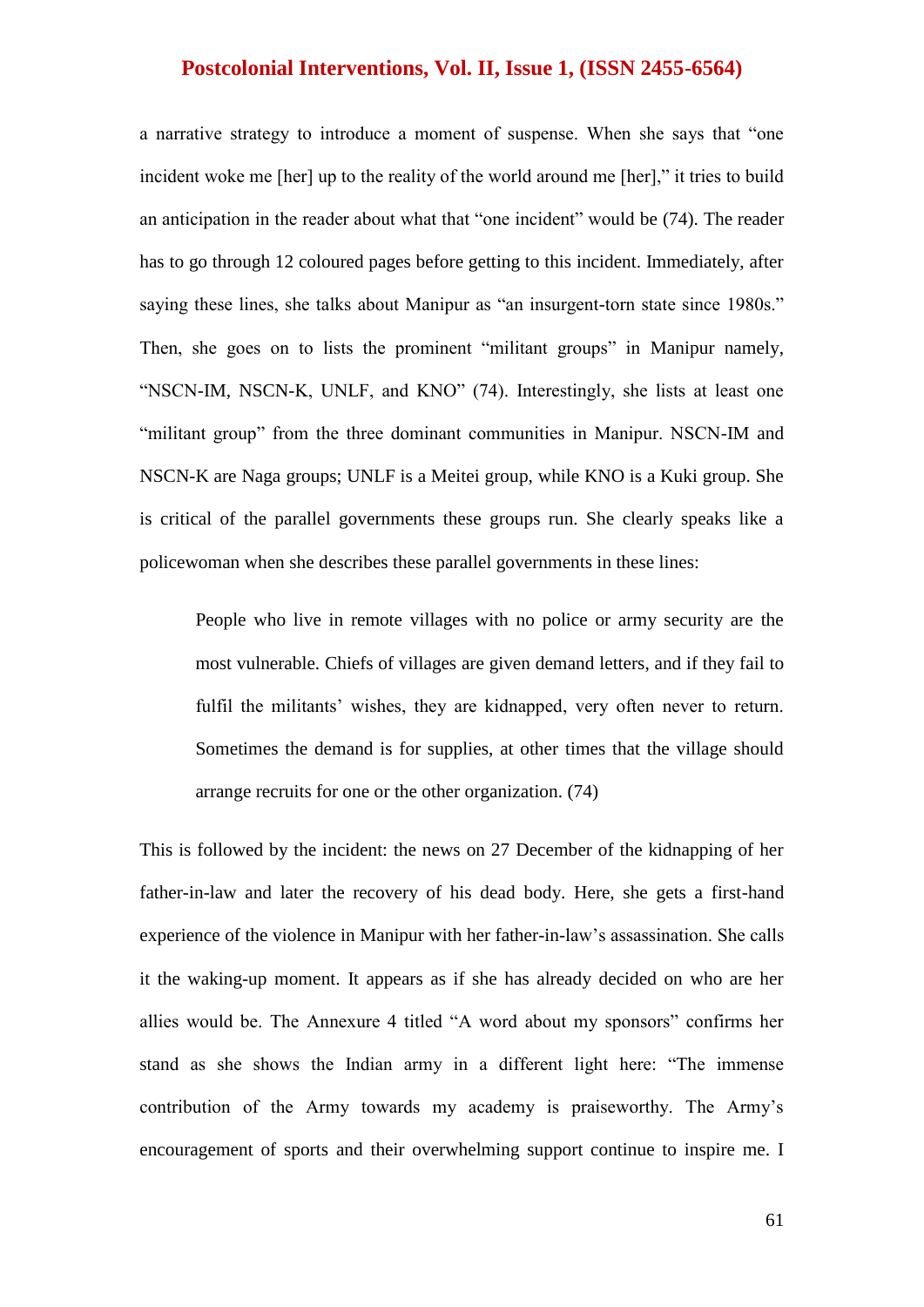remain thankful to them" (152). In fact, the journalist Kishalay Bhattacharjee is critical of Kom's lack of interest with Sharmila's cause. This makes him ask this question: "What makes our sportspersons so cagey about standing up against injustice when the common person can stick their neck out" (n.pag.). In Chapter 16, Kom talks about her encounter with the world of glamour and announces that the caption "Our Kom-mitment to the Nation" is her favourite from her photo shoot  $(127)$ . This choice reflects the need on part of Kom to reiterate her loyalty to the Indian nation. When the national icon is asked to prove her commitment to the nation here, she does it by choosing an advertising caption that speaks of that commitment. This burden is also visible in Chapter 9 titled "The comeback." In spite of the fact that "the people of the Northeast are often mocked in other parts of India" on account of their oriental looks and are called Nepalis, Chinkies, and names like ching-ching chong-chong, she insists that "whether or not" she looks "Indian," she is "Indian" and she represents India, "with pride and all my [her] heart" (91). Writing in the context of Muslim boxers in Bengal, PayoshniMitra talks about how sportspersons from minority communities in India are time and again compelled to prove their loyalty to the nation (1844–45). Agreeing with Mitra's observation, Supriya Chaudhuri<sup>18</sup> also asserts that "Mary Kom is not a political activist" (1770). Chaudhuri even justifies Kom's "distancing" as "part of the way in which sport, like art, operates in society." Comparing Kom to other women activists in Manipur, Chaudhuri argues that "if other women in Manipur have used their bodies to protest the actions of the body politic, Mary Kom has chosen, through sport, to achieve measure of freedom and detachment from the political turmoil surrounding her" (1770). Thus, for Chaudhuri, "the boxer in the ring, absorbed in her discipline, needs to shut out the world, and concentrate on the ends of sport" (1770).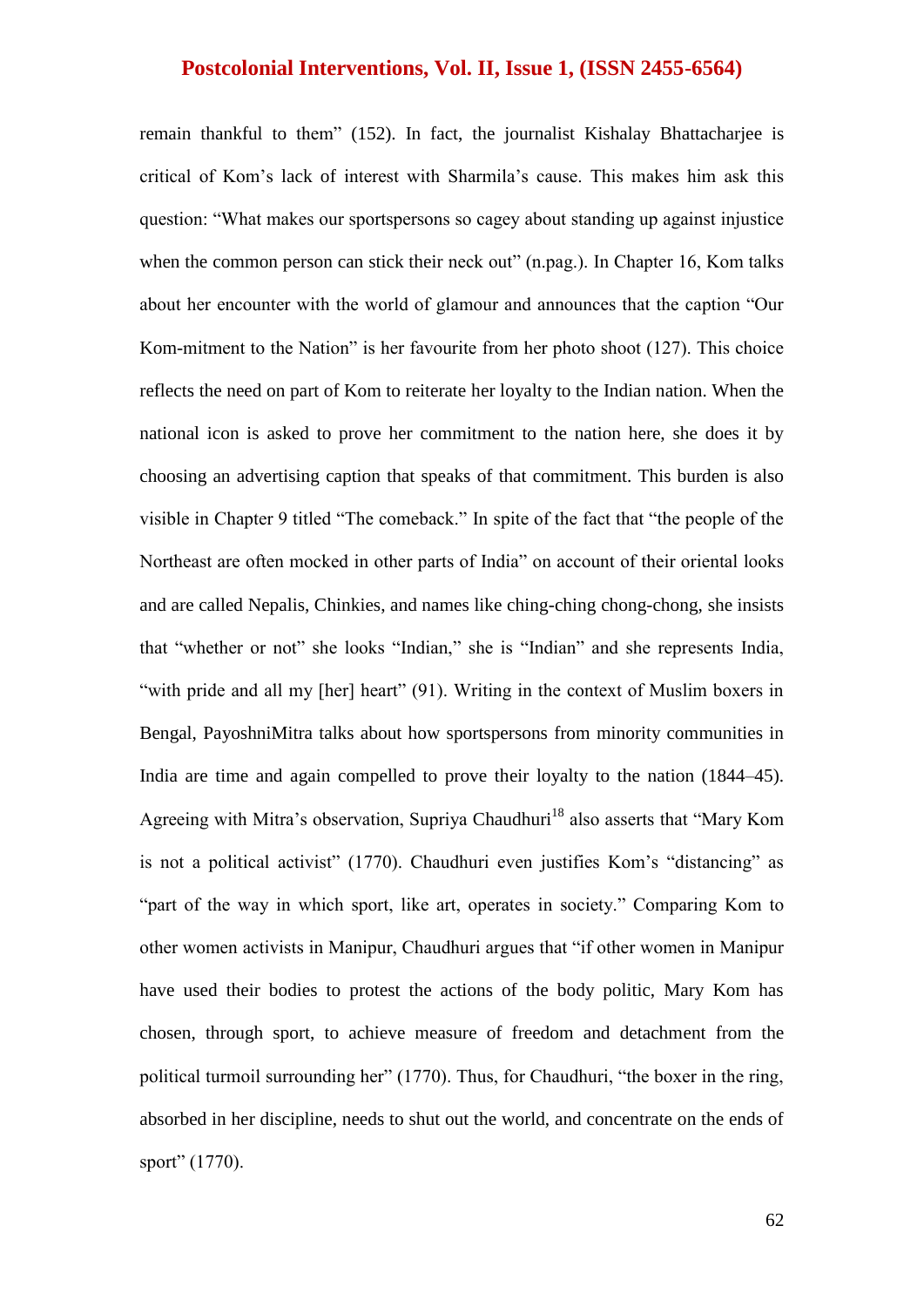This pressure on the minority to prove their 'nationalism' is an evidence of the mediated nature of Kom's autobiography as much as the silences and fissures are an interruption to this mediation. I begin by arguing that these silences and fissures reflect the mediated nature of her authorized autobiography. It appears as if the world of sports and the world that Kom's family inhabit both are untouched by the violence in Manipur except when her father-in-law gets assassinated. I see this absence of references to the political violence against the civilians in Manipur in the autobiography as a result of the mediatedness of the autobiography. Kom fractures the mediation through strategic invocation of violence which begins from the Prologue itself. I have already shown how the prologue indirectly points to the rising militarization of Manipur and the dangerous nexus between the army men and the policemen in Manipur. It is not clear whether Kom supported AFSPA or she was against it, but her own personal experiences made her condone "insurgency." Hence, she has one full chapter on how "the political problems" of Manipur made her family into "victims of insurgency" (75). Her story is the less documented story of civilians suffering violence at hands of the "insurgents." Apart from the Prologue and Chapter 7, the political situation in Manipur gets one more mention in Chapter 3 titled "Playing too was hard work" when she talks about "bandhs and blockades" as "frequent occurrences in Manipur"—Manipur, which she thinks, is "politically sensitive and disturbed" (28). She brings this subject up to discuss her journey home to bring some rice before a bandh and the financial constrains she had to face while training at Sports Authority of India (SAI) branch at Imphal.

The construction of Kom as a 'national hero,' McDuie-Ra observes, entails the violent suppression of dissenting narratives be it the rejection of the 'undesirable' protest of Sharmila Irom or the refusal to link the exodus of Northeast people from

63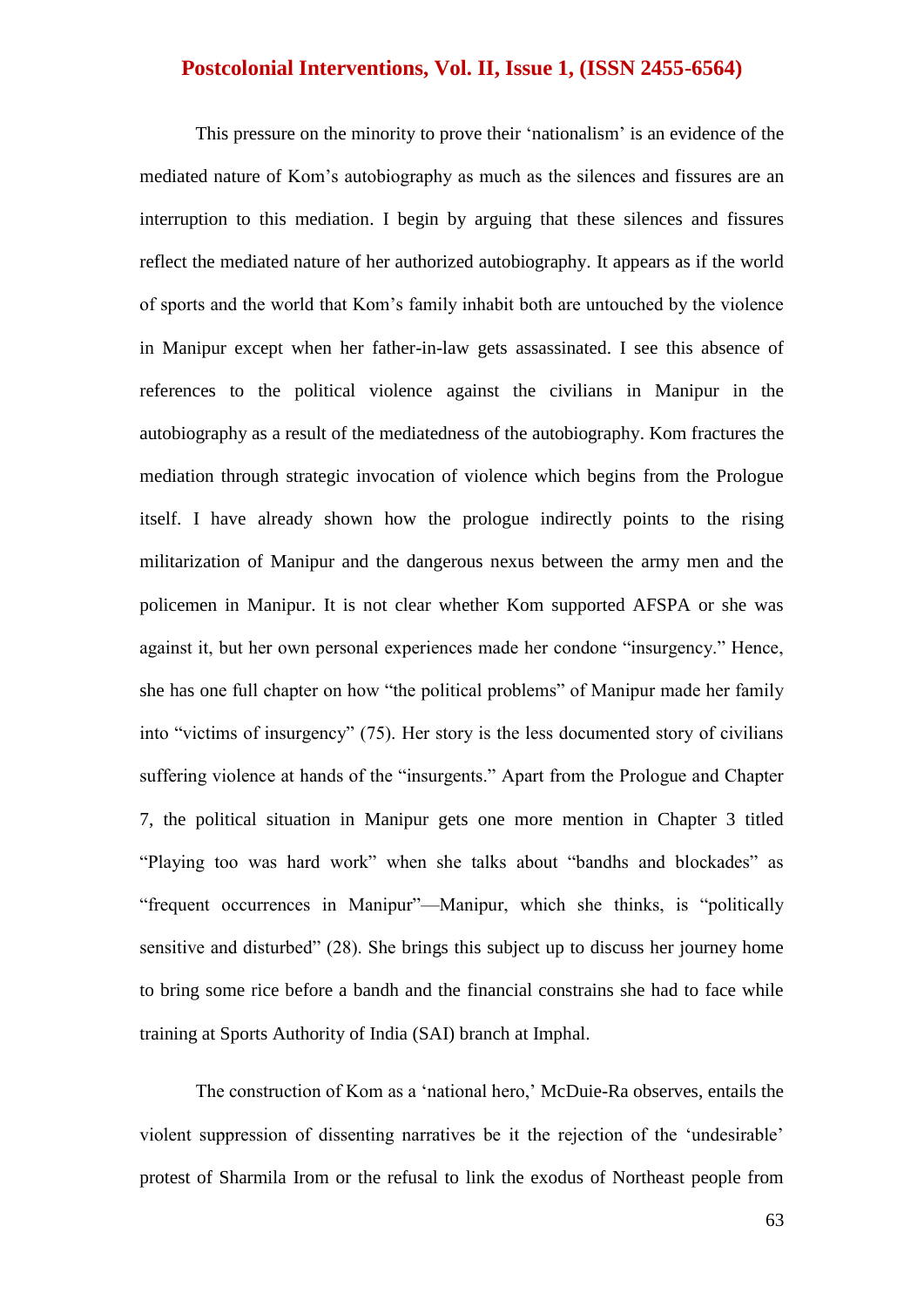major cities in India in 2012 with racism. Also, there is a line of men who need to be credited in the making of this 'national hero.' Further, media's initial reluctance to report on her first international win points to the fact that it did not consider women boxing as a serious sport or a news worthy of reporting. In fact, the world of women boxing at least in India is still dominated and controlled by men—be it the coaches, the selection committees, the sports associations, or even the Association Internationale de Boxe Amateur (International Boxing Association) (AIBA). Moreover, Onler, her husband, whom Kom claims to be very supportive of her sporting career, also had this to tell her when she discussed her plans to participate in the Olympic in 2016: "it's extremely hard to raise two young boys [now it is three] and manage a home without a wife, and so I [Kom] should consider hanging up my [her] gloves" (129). These attitudes of all these men trying to control a woman's sporting career resemble the views expressed by her first coach,  $Oja<sup>19</sup>$  Ibomcha, in his reply to her when she approached him for the first time: "You are a small, frail girl. With your earrings, you don't even look like a boxer. Boxing is for young boys" (31). The irony here is that their job here is to help women with boxing, yet they feel that it is still not a sport for women. Moreover, the influential people in Kom's life who were pivotal in 'making' her were predominantly men be it Onler, her father, her father-in-law, her coaches, the members of selection committees, and members of AIBA. All of them share credit in the 'making' of the 'national hero'—Mary Kom. In fact, all these men are trying to make a 'man' out of her so that she could excel in a sport that they considered 'masculine.'

Simultaneously, McDuie-Ra also highlights how "gender shapes the figure of Mary at the national level"  $(312)$ . According to him, Kom's success in "the ‗masculine domain' of boxing, while at the same time being a wife and mother, has

64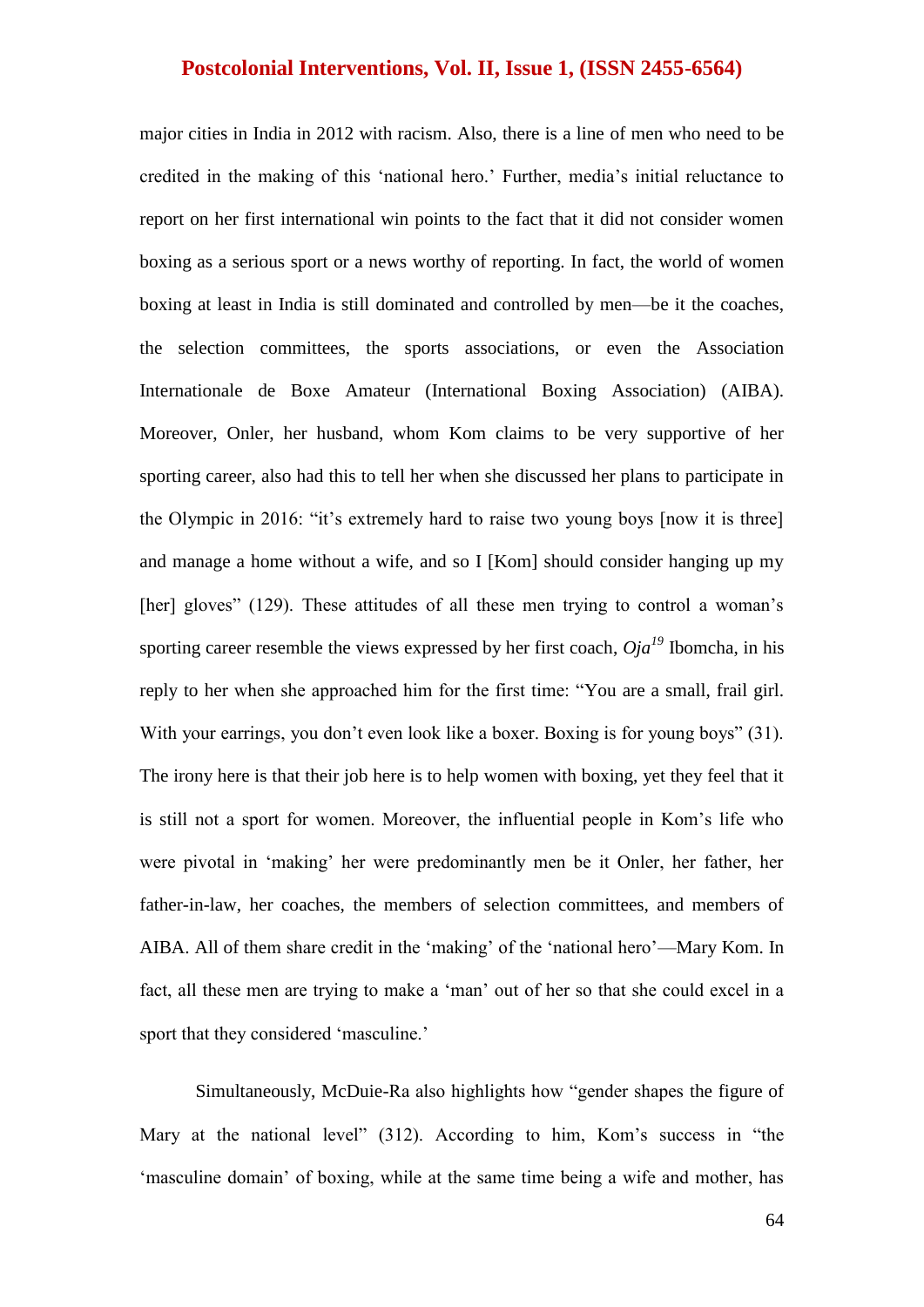cast her as a 'supermum' and an inspiration to other Indian women to succeed in male-dominated aspects of life without sacrificing their reproductive roles" (312). Even Sonia Gandhi in her letter congratulating Kom on her Olympic win emphasizes on this maternal role of Kom as Gandhi writes: "I hope you are enjoying a happy reunion with your family and your adorable twin sons" (148).

Altogether, there are four instances where the violence in Manipur gets a sporadic yet short appearance in her autobiography: the Prologue, Chapter 7, Chapter 17 titled "My vision for future" where she wished to do something about the rise of violence against women in India, and Chapter 3. As I have mentioned earlier, in the prologue, the presence of the army is a reference to the rising militarization of Manipur. It also reveals the dangerous liaison between police and army in Manipur. Chapter 7 refers to Kom's personal encounter with the political situation in Manipur. Here, she speaks of 'insurgency' yet she is silent about counterinsurgency and AFSPA. Interestingly, she names this chapter as "The other face of Manipur" and yet she is silent about the other side of the AFSPA story. It is just one side of the AFSPA story, which in spite of its silences, entails within it the other side of the story. In Chapter 17, she writes:

Violent crimes against women are on the rise in India—a phenomenon that I have been observing with alarm. I have been considering adapting my training in boxing to self-defence courses. Perhaps I can provide such courses for women, and not just in Manipur, in the future." (137)

This is paradoxical as, on the one hand, she wishes to train women to fight against violent crimes against them. On the other hand, she does not extend her solidarity openly with women, such as ManoramaThangjam, who were victims of gendered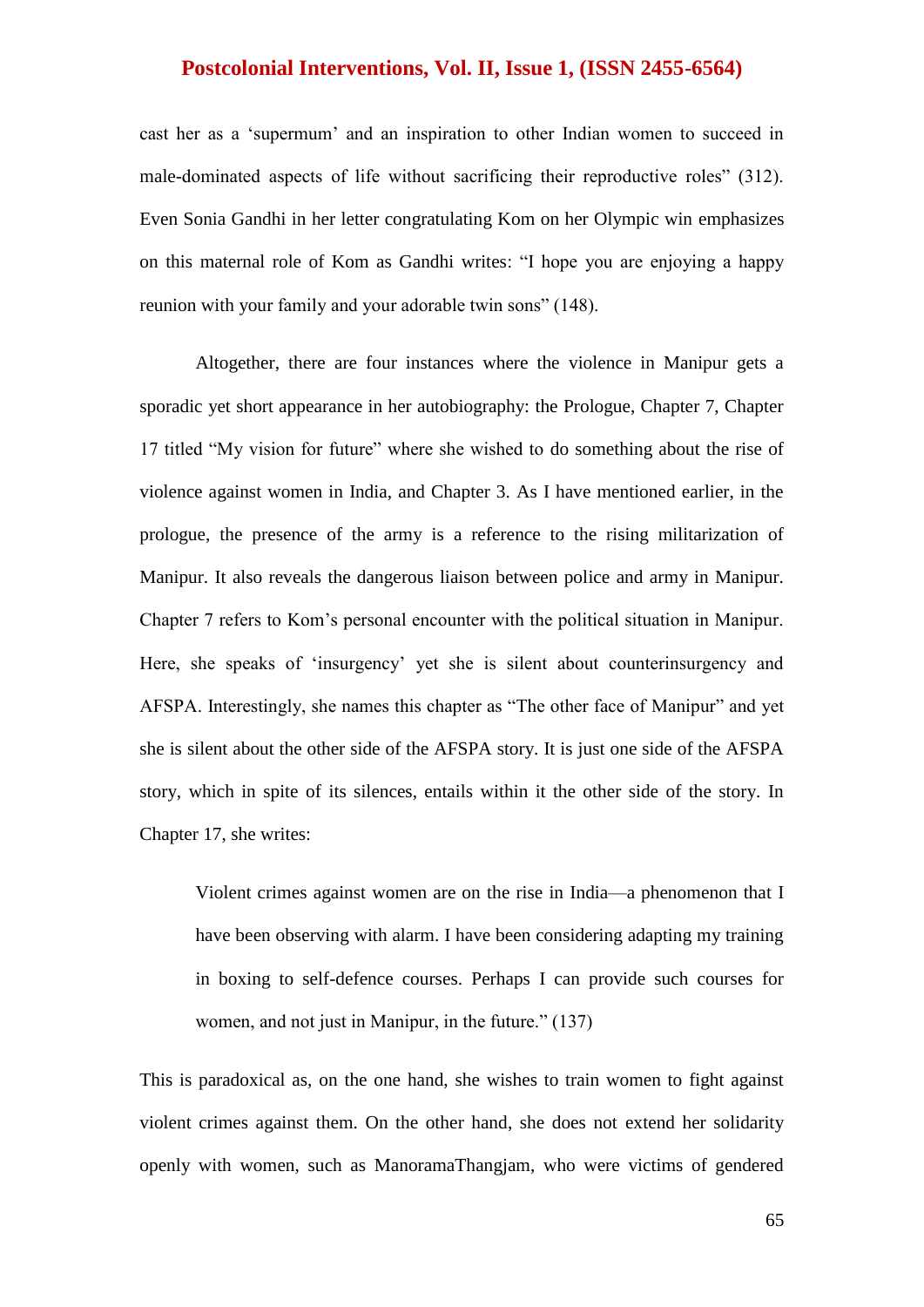violence in Manipur. Thus, it problematizes the politics within the autobiography. Similarly, in Chapter 3, the short interlude about the bandhs in Manipur was a deliberate insertion on her part. It speaks of a violence that is so much part of the everyday life in Manipur. When she speaks of a mundane everyday incident, she cannot help but slip into and talk about the 'other' everyday—the everyday which her mediated autobiography has tried so farnot to speak about. However, time and again, it surfaces sporadically even if it is for a very short while creating a space for an alternative 'collective' memory entailed in this individual rendition of Komthat questions the dominant narrative of the 'making' of a 'national icon.'

#### **IV**

This section shows how the case of 'Rani' Gaidinliu provides a critique of the Pan Naga nationalist movement. It particularly interrogates her erasure from the ‗collective' memory of the movement and instead read her struggle as an alternative site for 'collective' memory for the Heraka followers. Simultaneously, it also looks at the violent as well as gendered co-option of her life struggle into the nationalist narrative of Indian nation-state.

Born on January 26, 1915, at Longkao, Rongmei (Kabui) Naga village of Tamenglong district, Manipur, 'Rani' Gaidinliu was the fifth child of Lothonang (father) and Kocotlenliu (mother). After the execution of Hapau Jadonong in 1931, she continued his fight against the British rule to establish a 'Naga Raj.' However, she was defeated at the Battle of Hangrum (Assam) in 1932 resulting in her arrested and life imprisonment. In 1937, Jawaharlal Nehru met her in a jail in Shillong and conferred the title 'Rani.' He even appealed for her release to the British. She was released in 1947. She stayed in Vimrap village, Tuenseng, Nagaland, till she moved to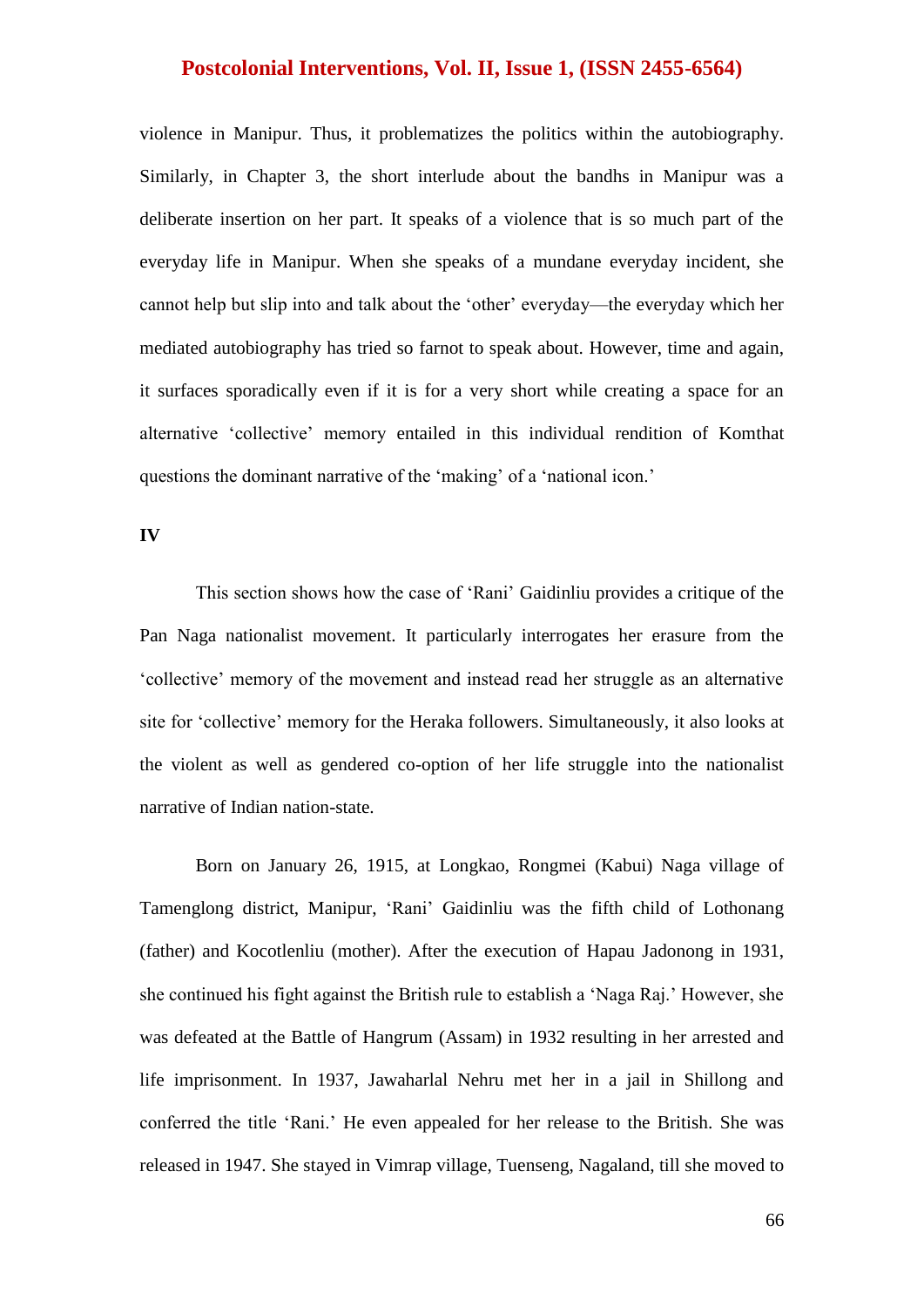Longkao in 1952. In 1972, she received the Tamrapatra Freedom Fighter and Padma Bhushan in 1982. She died on February 17, 1993, in Longkao.

She was the "more famous follower and successor" of Jadonong<sup>20</sup> under whom the Zeliangrong<sup>21</sup> movement "was to be a challenge not only to the colonial power but also to an independent India, and to presage the later insurgent movements of the north east [sic]" (J. Parratt 44). Still, even after her significant contribution in the Naga nationalist movement, she is merely described as a subordinate to her guru and messiah Jadonong. In fact, because of its hostility towards Christianity, the militant Heraka or Araka movement she started in 1960s was not even recognized as nationalist by the Pan Naga nationalists.

According to Amit Kumar Nag quoting Ursula Graham Bower, the new religion founded by Jadonong and Gaidinliu was "a blend of Hinduism and Christianity, grafted on to a Naga Animist stock" (6). Hence, it became easy for the Vishwa Hindu Parishad (VHP) to take it under its fold in the 1970s. A similar observation is also made by the scholar Arkotong Longkumer who has written extensively on the Heraka and Rani Gaidinliu.<sup>22</sup>Another factor that brought the Heraka movement close to the VHP ideology was its anti-Christian stance. Already, an article in the *Hindustan Times* had rightly stated that "after independence, she [Gaidinliu] became Jawaharlal Nehru's poster girl of the northeast" (n.pag.). Now in the present time, the Bharatiya Janata Party is trying to build her as 'a regional icon' putting her in league with the like of Chaitanya Mahaprabhu of Bengal and Rana Pratap of Rajasthan (*Hindustan Times*, n.pag.). An *Indian Express* news article headlines reads thus: "PM Narendra Modi honours legendary freedom fighter Rani Gaidinliu from North-East: Modi credited her with spreading the message of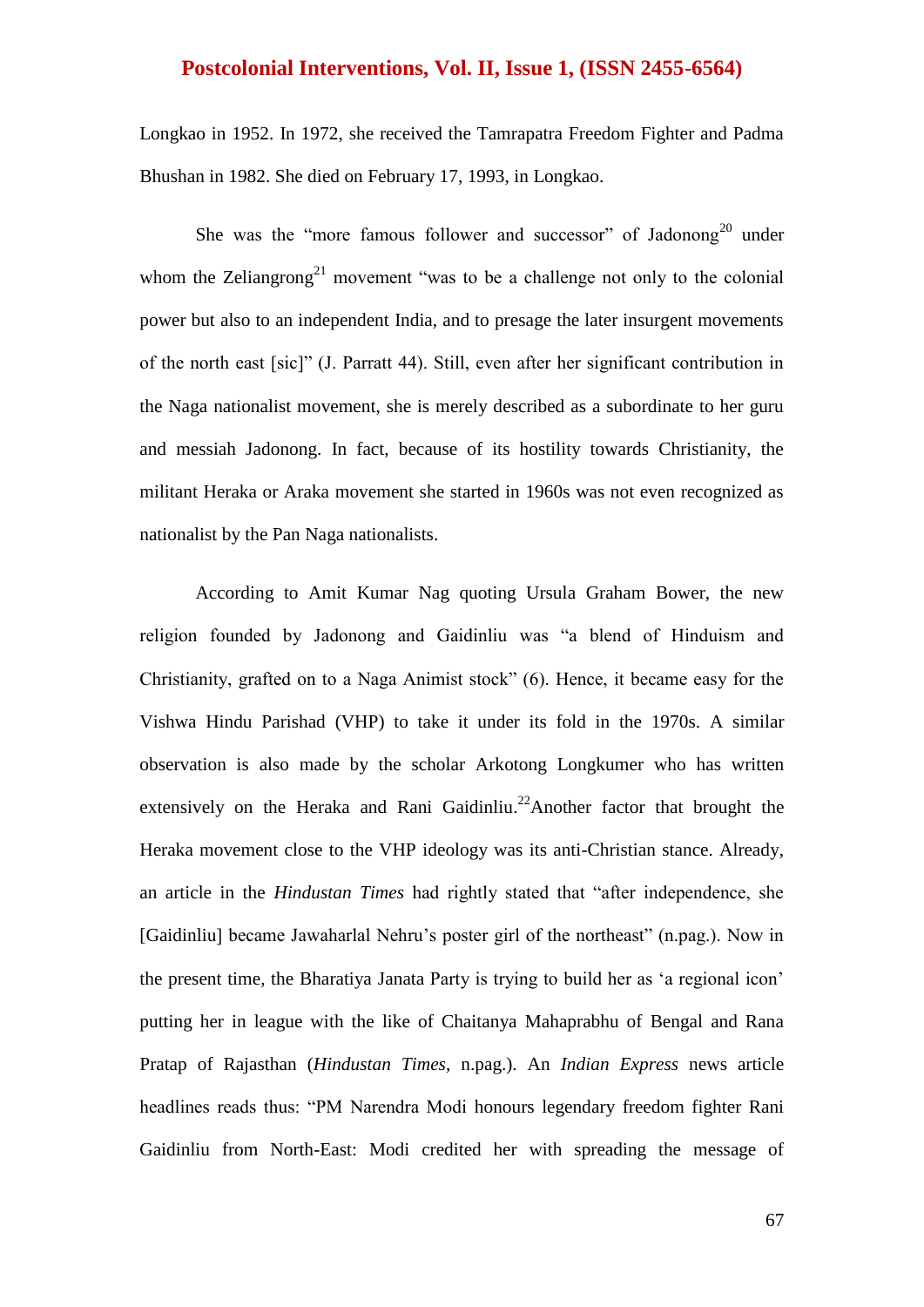Mahatma Gandhi in the North-East, thereby connecting the thoughts of the rest of India with the North-East" (n.pag.).

In 2015, the BJP government's intention to build a museum-cum-library in her memory in Nagaland met with opposition from the local Christian civil societies. The Nagas are divided regarding Gaidinliu. Christian Nagas and organizations such as Nagaland Tribes Council are critical of her links with VHP, while the Heraka adherents and organizations such as Zeliangrong Heraka Association (ZHA) backed by the RSS (the militant wing of VHP) support her fully, including her religious stance (*Hindustan Times*, n.pag.). In between these two extremes is the Cachar Hills Tribes Synod of Haflong that openly states that "the Zeliangrong people regard Gaidinliu as a freedom fighter, but we do have reservations about her religious affinities‖ (*Hindustan Times*, n.pag.). Still, there are some missionaries who try to link Heraka with Christianity. They claim that it was "the church-inspired traits that went into establishing the first Heraka temple in the Zeliangrong region  $\ldots$  30 years ago" (*Hindustan Times*, n.pag.). However, the president of ZHA dissociates the Heraka movement from both Christianity and Hinduism. This contradiction is even evident in Longkumer who on the one hand says that "[t]he Heraka Movement had come into conflict with Naga nationalist groups who had been demanding the creation of a separate Naga state" even when he explains that it was only during the 1960s and 1970s ("Religion" 501). Simultaneously, on the other hand, in the following sentence, he adds that "[currently], the Zeme support the demand of 'Greater Nagalim" (501).

The case of the Naga leader Rani Gaidinliu exemplifies the danger of the conglomeration of the many conflicts of nationalisms in Manipur.<sup>23</sup> The dominant Meitei Hindu nationalists marginalize her in the name of the 'territorial integrity' of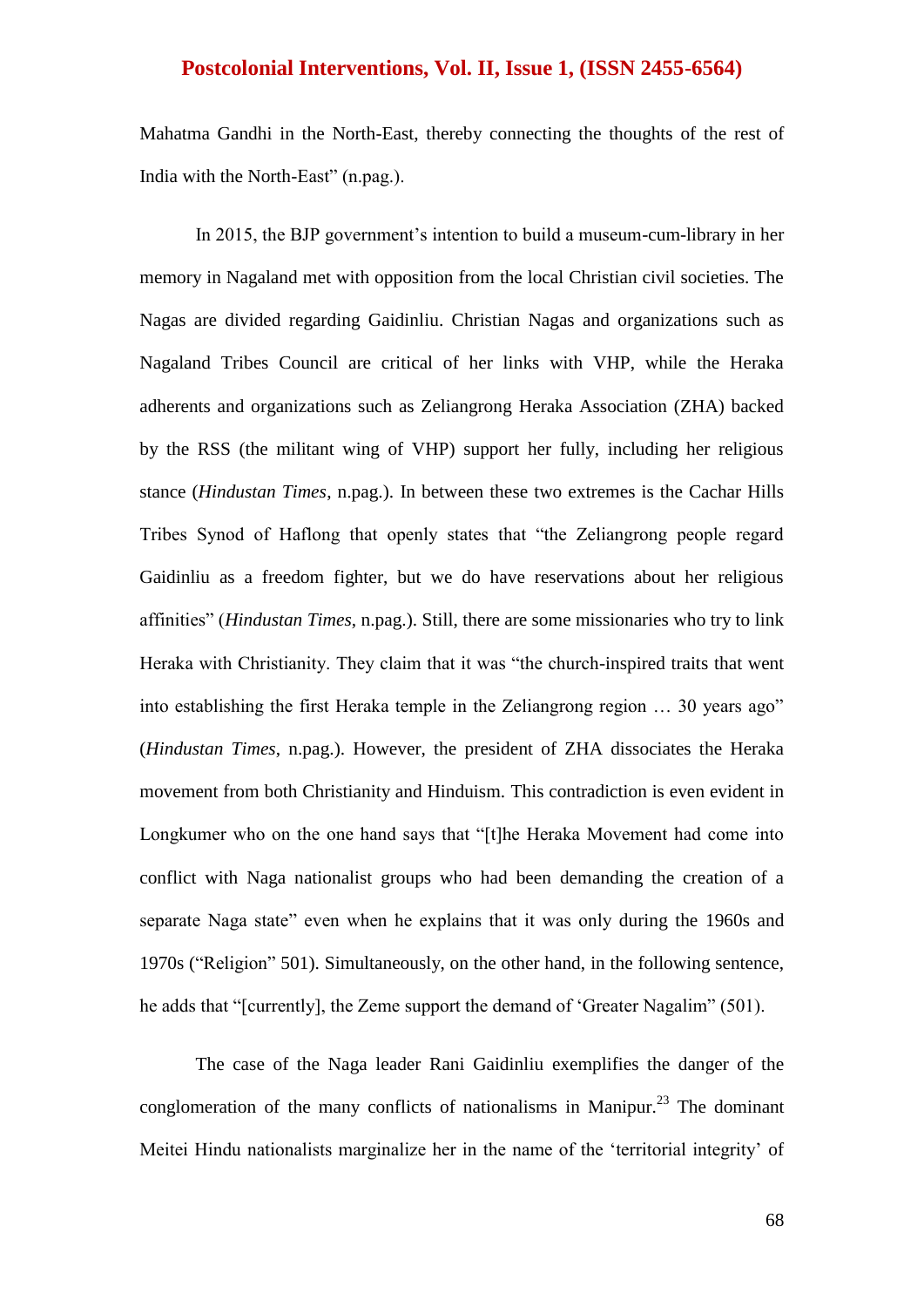Manipur. She is the 'other' who has no place as an actor in the making of the history of Manipur which is now synonymous with the history of the predominantly Hindu Meiteis. Simultaneously, the Christian Pan Naga nationalists refuse to even acknowledge her as a nationalist on account of her anti-Christian Heraka movement. Finally, the Indian Hindu nationalists try to co-opt her as a representative figure from the Naga community of India's Northeast who had contributed in the nationalist struggle of India against the colonial British rule.

Both the marginalization and the co-option are gendered in Rani Gaidinliu's case. I have already shown how Meitei nationalism is ethnic in nature. It is also gendered as it has ignored the participation of the Meitei women. On a similar note, the Pan Naga nationalism is also gendered which frontalizes Muivah and Kaplang as leaders of the NSCN (IM) and NSCN (K), respectively, while looking upon women collectives such as the Naga Mother's Association and Tangkhul Shanao Long as merely a subordinate social or civil society organization as well as ignoring the contribution of women such as Rani Gaidinliu in the history of Naga struggle. Rani Gaidinliu's struggle against the British rule along with her opposition to Christian missionary activities brings out in open a rather 'uneasy' side of the Christian Pan Naga nationalist movement. Her struggle thus represents a collective memory that the history of the Pan Naga nationalist movement wishes to forget. Hence, there are attempts for a violent erasure, often gendered, of what she stood to represent.

The co-option story is also gendered as it focuses mainly on her 'passive' imprisonment by the British. Further, it feeds into the 'masculine fantasy narratives' of the 'male' nationalists such as Nehru who have a 'masculine' duty to 'rescue or save' her from the male colonizers. Recently, while attempting to revive her as a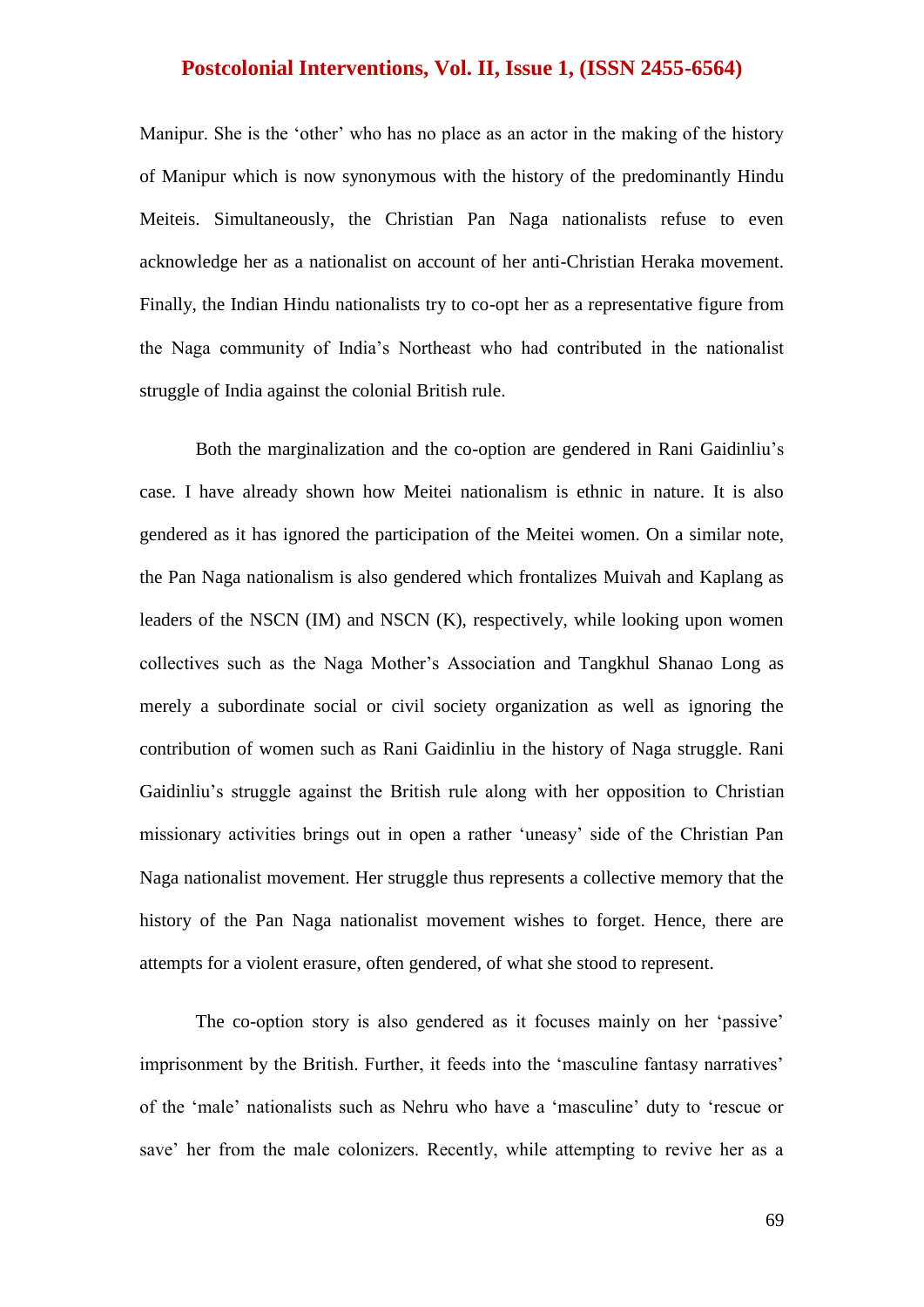regional icon representing the Naga community in the narrative of Indian nationalist struggle, what has been ignored is her repeated demand for the creation of a separate Zeliangrong administrative unit. Both in its erasure and in its co-option, the figure of Rani Gaidinliu along with her struggle thus becomes a site of collective memory for the Zeliangrong group, however divided they are, and refuses both the attempts of the three opposing gendered nationalisms.

The collective memory invoked by the followers of Heraka movement is divided even when it interrupts the linear histories of various nationalisms within and outside Manipur. In narratives of such a remembering, she is rendered agency-less even when the narratives speak up for her own struggle. In such a discourse, she is written and spoken about but never allowed to speak for herself, except when her speech is made to ventriloquize the position of the narratives within which she makes an appearance. She is reduced toa 'subaltern' figure whose voice is muted and rendered unheard by all the nationalist players wrestling in the arena of Manipur's politics.

It is here that I look at Rani Gaidinliu's notebooks which give voice to her and resist the subalternity imposed on her. J. P. Mills describe her notebooks thus:

Magic books of the sorceress Gaidiliu [sic] captured with her other property in March 1932. The writing is apparently nothing but meaningless scribbling. She is a Kabui girl of no education at all and taught herself to scribble. Her ‗literary' power gave her immense prestige and she used to send written messages to her adherents – with verbal messages to say what they meant. (Mills qtd. in Longkumer, *Reforms* 99)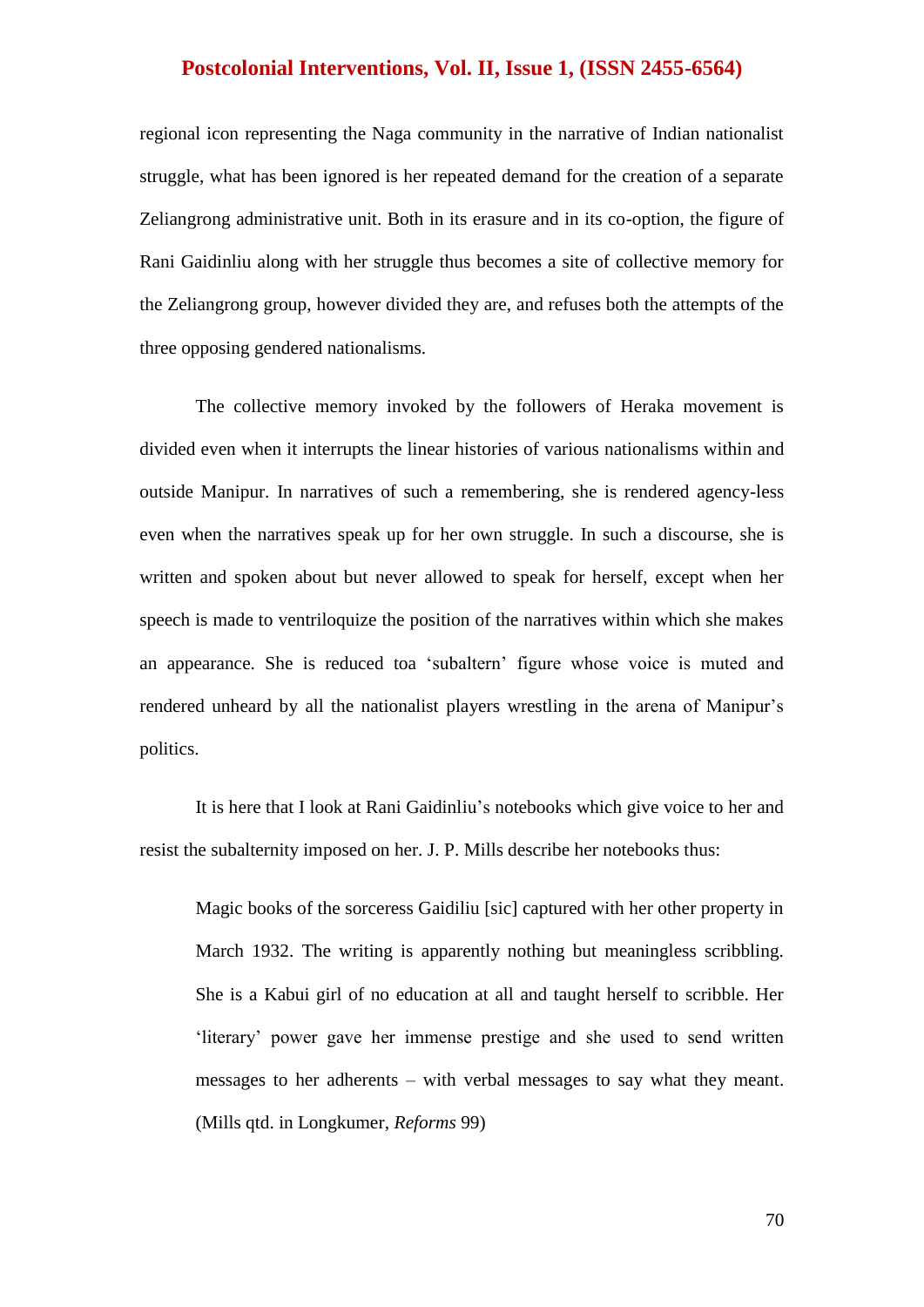J.H. Hutton in his correspondence with the British philosopher Carveth Read discusses about a "curious case of the 'child authoress'" thus:

There is a girl who produces sheets of scribblings representing the names of natural objects at the dictation of 10 familiar spirits, six male and four female. There is no doubt but this child, aged about 7, is very much in earnest. She got her mother to obtain writing materials from Kohima at the dictation of the spirits that reside in her and when they arrived fasted seven days of her own accord as a preliminary genna [no-working days—associated with taboos] before beginning to write. (Hutton qtd. in Longkumer, "Lines" 129)

Longkumer is critical of Read's response to Hutton reproduced below:

Your letter about the inspired child who spoils so much writing paper has lain too long unanswered. … Amongst ourselves it is a common occurrence for a child to announce its intention of "writing," and to do so upon every scrap of paper obtainable for some time. But that is plainly imitativeness, and there is no claim to inspiration. This Naga girl cannot have got the idea of writing out of her own consciousness: She must have seen it done or heard it described. She may deny this (I suppose) without intentional deceit. As to the 4 female and 6 male spirits that direct her, does the local belief in "possession" account for such a delusion? … What the local belief in possession is I don't know. If it will explain her delusion, that is enough. That the girl should have undertaken to write without any knowledge of what it is to "write," is impossible; and she herself, therefore, is logically non-existant [sic]. (Hutton qtd. in Longkumer, "Lines" 129)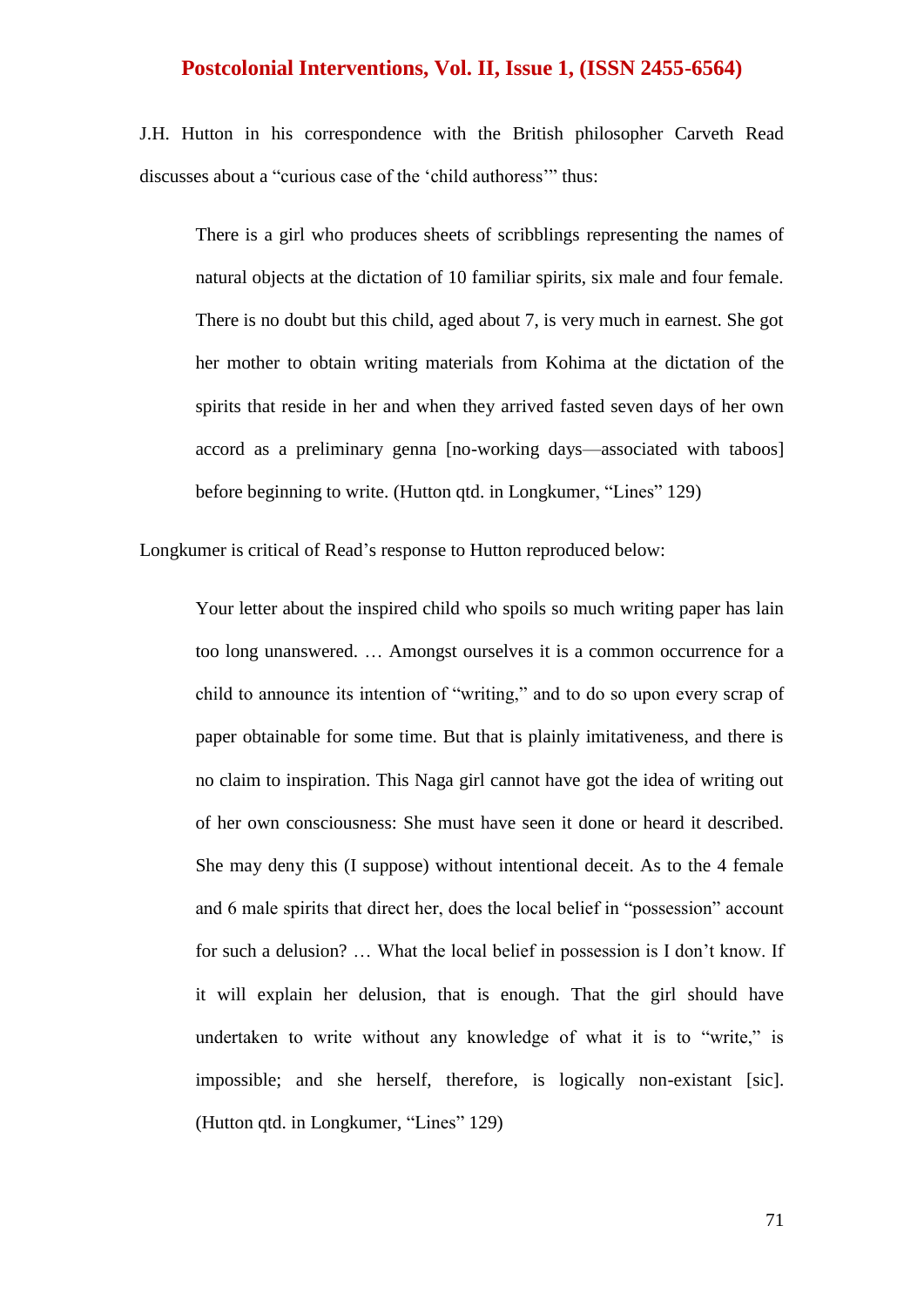Longkumer senses a "philosophical arrogance" with Read who "equates 'writing' with a particular kind of learned technique" and "anything outside this realm" is dismissed (Longkumer, "Lines" 131). Longkumer cites the example of this girl and the correspondence between Hutton and Read to show that "'writing' of this kind was known to exist in the region [India's Northeast]" in order to explain the scribbling on Rani Gaidinliu's notebooks (131). Even Longkumer in his early writing had dismissed her notebooks as "some pages had writing that resembled the Meitei (the language used in Manipur) and Bengali alphabets while other pages had seemingly random lines, circles, and drawings" (Longkumer, *Reform* 98 qtd. in Longkumer, "Lines" 131). This made Longkumer previously conclude that "overall, the writing was very cryptic" and "they represent a form of 'literary power' that was probably based on imitation influenced by the colonial state" (131). Later on, he traces the journey of her notebooks which were "confiscated in 1932 by British administrators and donated to the museum" and recent returned around 2005 by the Pitt Rivers Museum (Oxford) to the Zeme Nagas<sup>24</sup> of Assam, India ("Lines" 123–24). He also argues that the textuality of the notebooks requires "one to examine the notebooks in relation to the unfolding of the kingdom (Zeme: *heguangram*), using notion of textuality […] grounded in dreams, prophecy, songs, and visions" (123). He also emphasizes that "to appreciate the value and purpose of the notebooks, one must pay attention to the sonority of sound that manifests the words of the notebooks in song"  $(123)$ , while simultaneously describing them as "untranslatable"  $(124)$ . The colonial confiscation and the postcolonial return of her notebooks entails the return of a 'collective memory' which the British colonizers attempted to hide. Longkumer describes the confiscation thus: "Intriguingly, it could also suggest that he [Mills] took the power of Gaidinliu and the notebooks seriously: to prevent the spread of her influence, the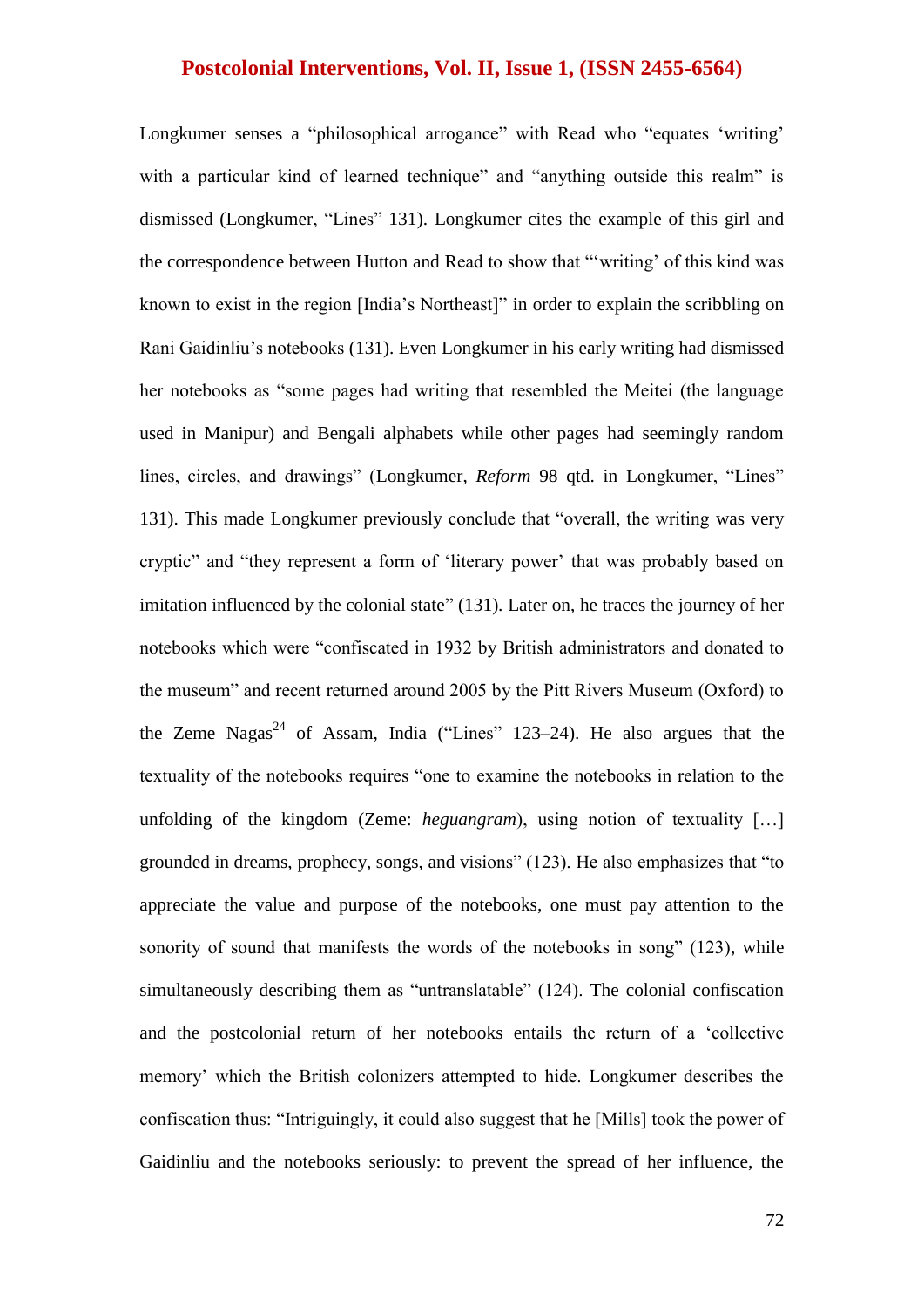action by Mills forever imprisoned the notebooks, rendering them dormant in the colonial museum" (129). This comment was made in the context of the absence of any scholarship on the notebooks by Longkumer (129). In contrast, Longkumer sees the return of the notebooks as the fulfillment of a "prophecy" that is linked with the establishment of *heguangram* (the kingdom of the Heraka)<sup>25</sup> (126).

I now focus on one of the untranslatable Heraka songs translated by Longkumer and attributed to Rani Gaidinliu, *Cheham Rani*.According to Longkumer, this song was received by her on her first journey to Bhuban Cave<sup>26</sup> (Longkumer, *Reforms* 186). The song which Longkumer observes is clearly about "resistance and victory" is reproduced below:

When will God let us be free? Even if others trouble us I'll live free like a *heguang* If other people dominate us We can also dominate them We can't overcome them by ourselves But by the blessing of Herawang [king of gods] from the beginning Now you are victorious But by the blessing of Herawang, we'll be victors Everybody calls on God They call on Ram and we call on Herawang And we can't stop calling Herawang To rid us of a bad god, we can't stop praying to Herawang (Longkumer, Reforms 186)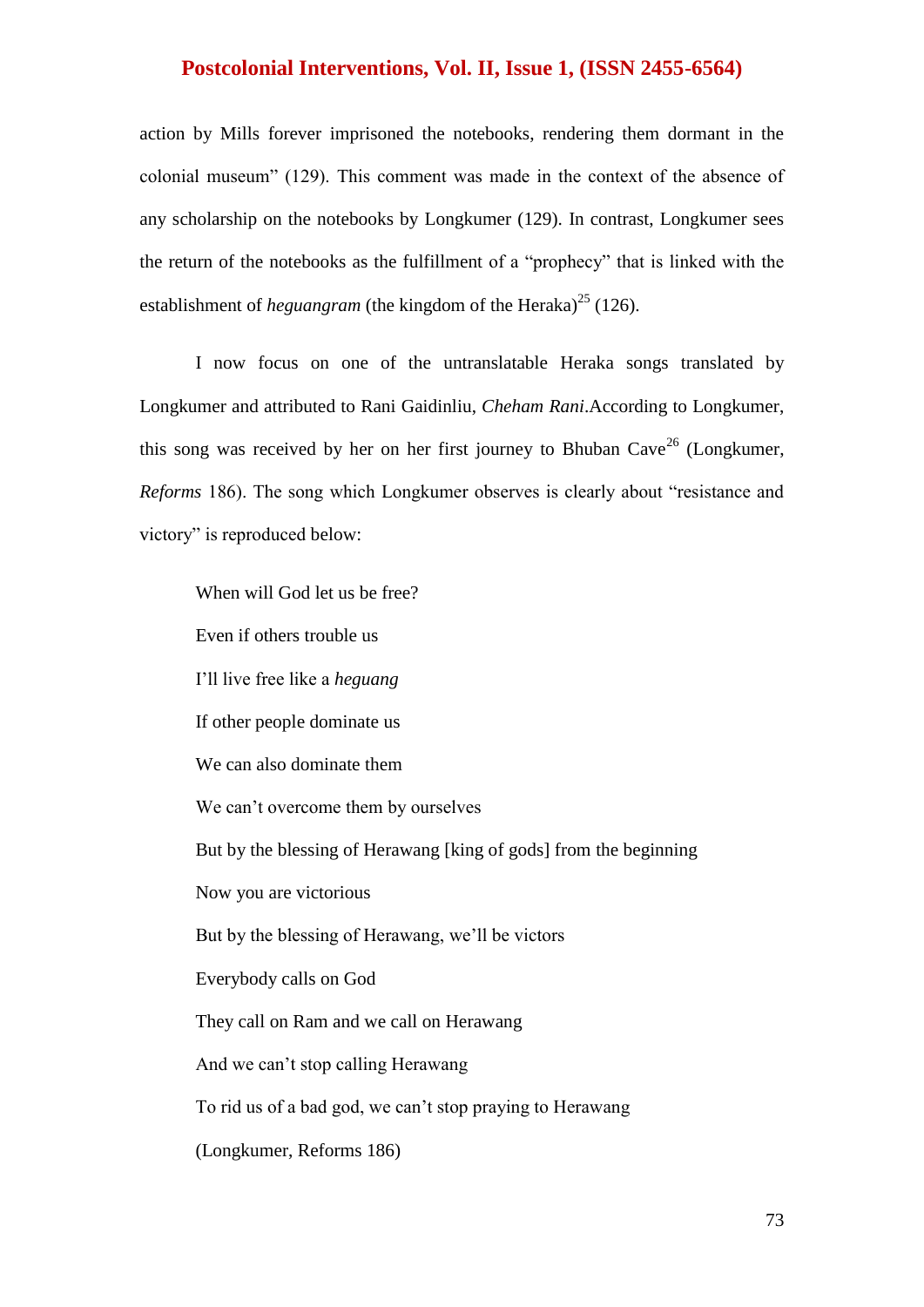Longkumer aptly writes that "[t]he song also speaks of continuity, of a certain direction, as history comes through their voices and songs" (*Reforms* 187). For him, "[t]his history [of the Heraka] is embedded in the 'Hangrum Parade,<sup>27</sup> a nostalgic reminder of the time when Ranima [Rani Gaidinliu] and her soldiers hid from the British and later the Indian army and other Naga Christian nationalists, who saw her movement as conniving with the devil" (187). Longkumer further adds that "the ‗Hangrum Parade' is also a reminder of a nascent nationalism‖ (187). This nascent nationalism is against all forms of totalizing nationalisms be it of the Britishers, the Indians, or the Naga Christians.

If, on the one hand, the Pan Naga nationalist movement rejects her in totality as she has no place in their ‗collective' memory; then, on the other hand, in an attempt to posit her as a regional icon representing the Naga struggle in the narrative of Indian nationalist movement, the Indian nation-state have only accepted that part of her which makes no demand for the sovereignty of the Zeliangrong group. Her repeated demand for the creation of a separate Zeliangrong administrative unit still falls on deaf ear, even after her death. Here, attempts are made to revive another 'collective' memory of hers which fits into the national narrative of India. Both in its erasure and in co-option, Rani Gaidinliu's struggle reflected in research by scholars such as Longkumer and in Rani Gaidinliu's own songs from her notebooks thus become a site of ‗collective' memory for the Zeliangrong group, however divided they are, and refuses both the attempts of the two opposing nationalisms.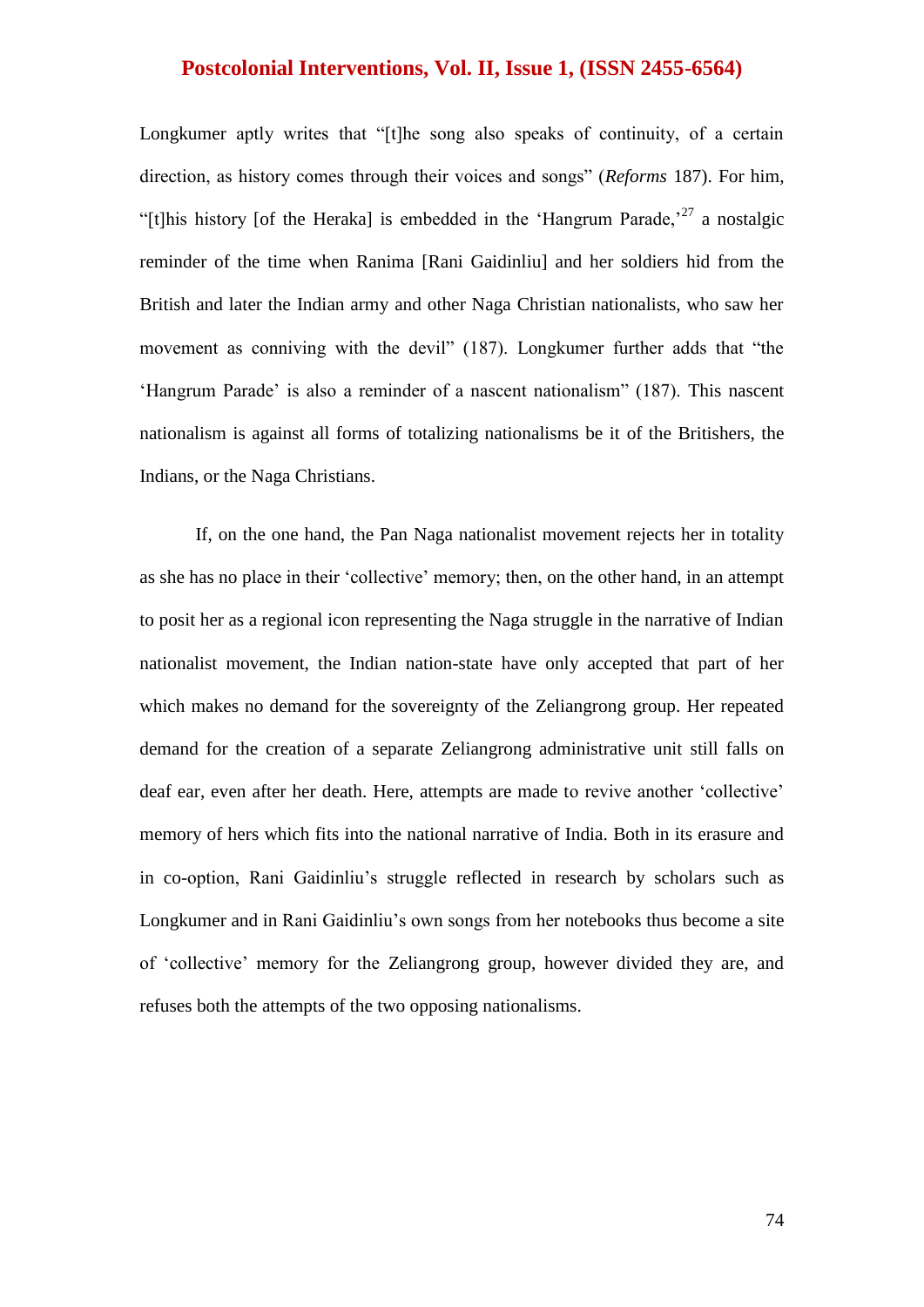#### **Conclusion**

Each of these women is articulating their own ideas of memories, often collective, from their own unique locations. The legal battle over Manorama's raped body throws into relief a very pertinent question about nationalism—about who can or should define nationalism. The two opposing camps for different reasons have erased her from the very history of struggle in which she was a participant. Rose's suicide note and its invocation provide an alternative site of struggle against the atrocities committed in the name of AFSPA. Her suicide notes lend agency to Rose, allowing her to assume a position of authority and to refute the official as well as dominant versions of her death. Along with the struggle of Rani Gaidinliu, Rose's suicide note critiques the gendered Pan Naga nationalism in Manipur. The gaps and fissures in Kom's 'collaborative' authorized autobiography in its mediatedness tells an alternative narrative, invoking a collective memory of Mary Kom which is different from the one valourized in the national media. The silences in the autobiography speak of the gendered violence that accompanied the making of a national icon called Mary Kom. It shows how Kom has turned a co-option story back to itself with a clever deployment of silences that speak and speech that points back to silences. Kom's autobiography silently resists the gendered violence of the imposition of the tag of a 'national hero' on her, while Rani Gaidinliu struggles against both erasure from the Pan Naga nationalist movement and co-option into the Indian nationalist movement. All these sites of 'collective' memory in their own respective context reiterates Anne McClintock's observation that: "All nationalisms are gendered, all are invented and all are dangerous—dangerous … in the sense that they represent relations of political power and to the technologies of [gendered] violence" (352).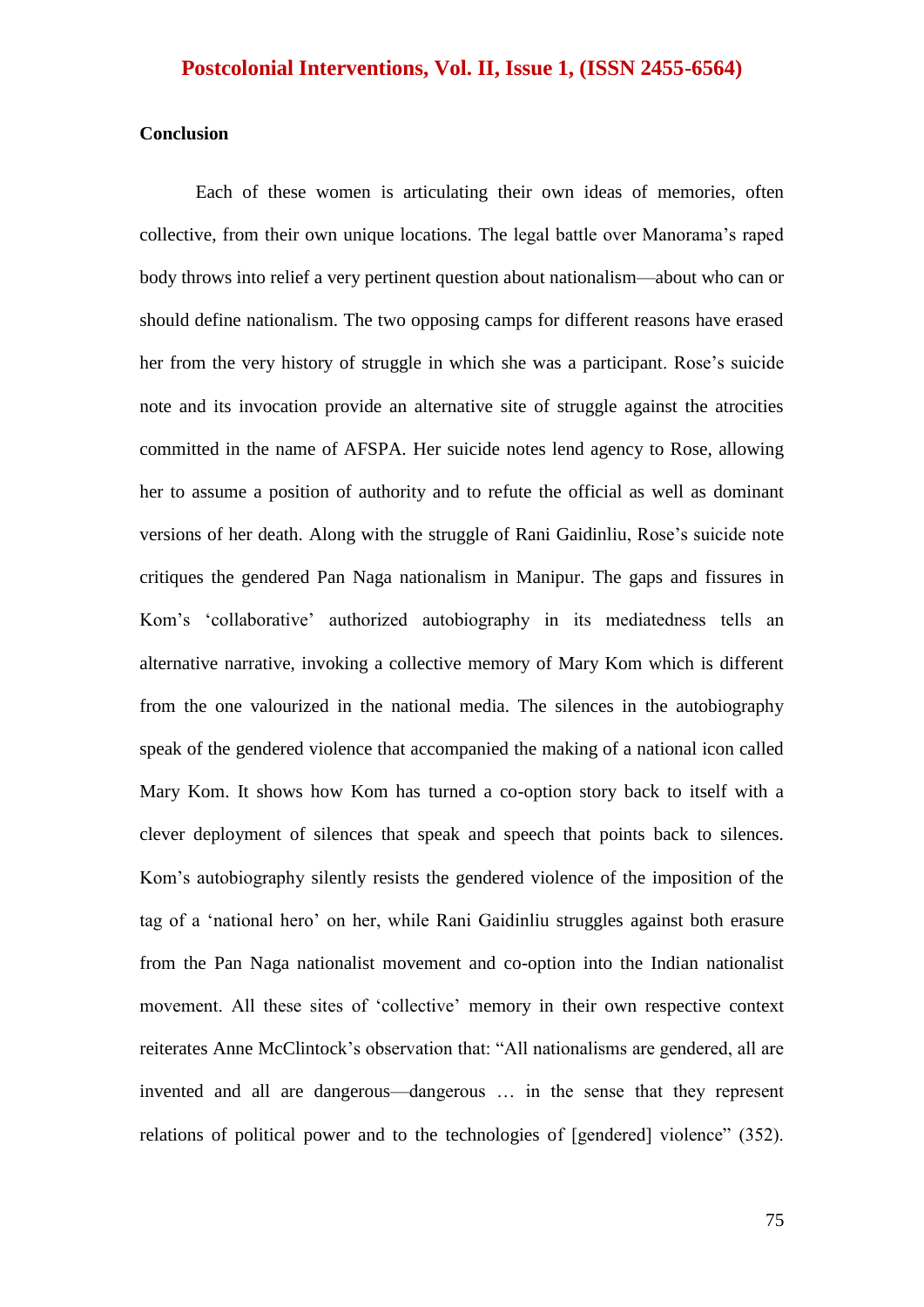Still, these sites of memory attempt to provide an alternative to such a gendered history of gendered nationalisms in Manipur.

#### Works Cited

―A Timeless Love Letter.‖ *Nagajournal*. Jun. 14, 2014. Web. Mar. 5, 2016.

Adeboye, Olufunke. "'Iku Ya J'esin': Politically Motivated Suicide, Social Honor, and Chieftaincy Politics in Early Colonial Ibadan." *Canadian Journal of African Studies* 41.2 (2007): 189–225. Print.

Bate, David. *Photography: The Key Concepts*. Oxford: Berg, 2009. Print.

- Bora, Papori. "Between the Human, the Citizen, and the Tribal: Reading Feminist Politics in India's Northeast.‖ *International Feminist Journal of Politics* 12 (2010): 341–60. Print.
- Chaudhuri, Supriya. "In the Ring: Gender, Spectatorship, and the Body." *The International Journal of the History of Sport* 29.12 (2012): 1759–73. Print.
- Diamond Oinam. "Fake Encounter." *Manipur Shinning*. Jul. 23, 2012. Web. Aug. 13, 2013.
- Divya A. "PM Narendra Modi honours legendary freedom fighter Rani Gaidinliu from North-East: Modi credited her with spreading the message of Mahatma Gandhi in the North-East, thereby connecting the thoughts of the rest of India with the North-East." *Indian Express*. Aug. 25, 2015. Web. Mar. 12, 2016.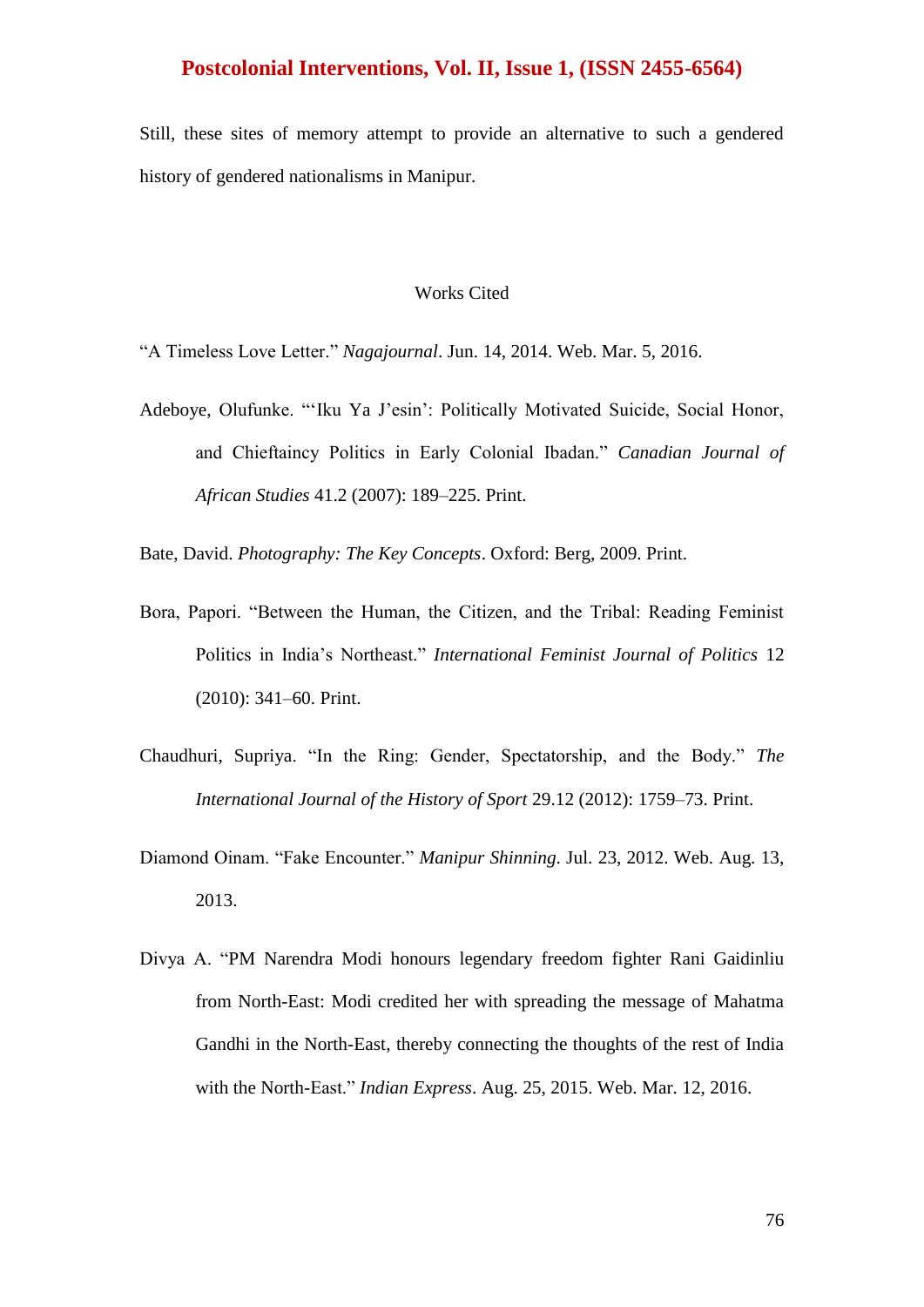- Erll, Astrid. *Memory in Culture*. Trans. Sara B. Young. Hampshire and New York: Palgrave Macmillan, 2011. Print.
- Halbwachs, Maurice. *The Collective Memory*. Trans. Francis J. Ditter, Jr., and Vida YazdiDitter. New York, Cambridge, Hagerstown, Philadelphia, San Francisco, London, Mexico City, Sao Paulo, Sidney: Harper & Row, 1980. Print.
- Human Right Watch (HRW). *'These Fellows Must Be Eliminated': Relentless Violence and Impunity in Manipur*. New York, NY: Human Rights Watch, 2008. Print.
- Jaworski, Katrina. *The Gender of Suicide: Knowledge Production, Theory and Suicidology*. Surrey: Ashgate, 2014. Print.
- Karmakar, Rahul. "Rani Gaidinlui: A Naga Oueen and BJP's Spin Machine." *Hindustan Times*. Jun. 14, 2015. Web. Mar. 12, 2016.
- Kom, Mangte Chungneijang Mary. *An Autobiography: Unbreakable*. With Dina Serto. Noida: Harper Sports, 2013. Print.
- ―La Voie Maoïste-La Via Maoista: Maoist Road—International Marxist-Leninist-Maoist Review.‖ *Maoist Road*. Mar. 8, 2015. Web. Mar. 3, 2016.
- Longkumer, Arkotong. "'Lines That Speak': The Gaidinliu Notebooks as Language, Prophecy, and Textuality." *Hau: Journal of Ethnographic Theory* 6.2 (2016): 123–47. Print.
- —. *Reforms, Identity and Narratives of Belonging: The Heraka Movement in Northeast India*. London and New York: Continuum, 2010. Print.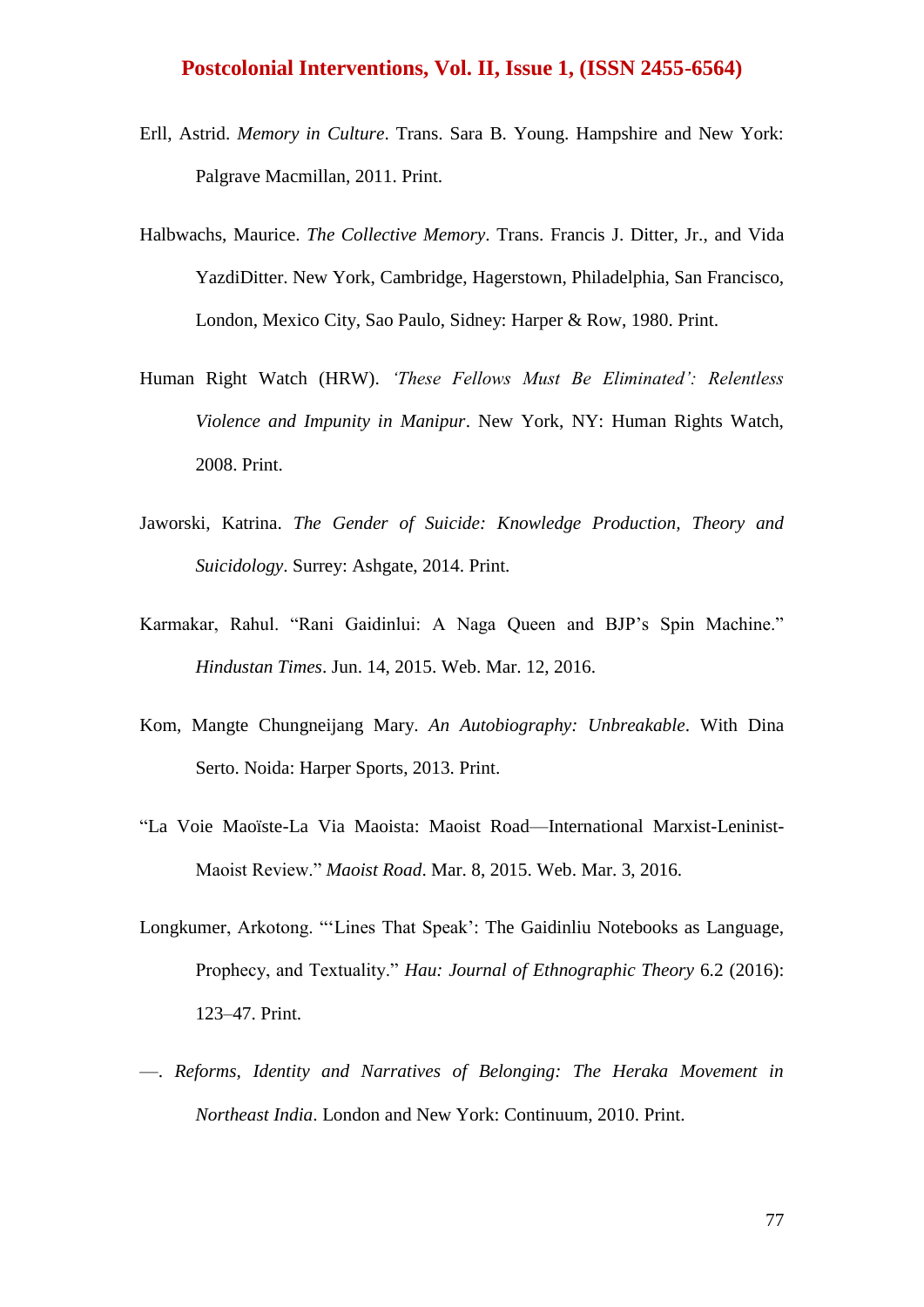- —. ―Religious and Economic Reform: The Gaidinliu Movement and the Heraka in the North Cachar Hills." South Asia: Journal of South Asian Studies 30.3 (2007): 499–515. Print.
- —. ―The Power of Persuasion: Hindutva, Christianity, and the Discourse of Religion and Culture in Northeast India." *Religion* (2016): 1-25. Web. Dec. 25, 2016.
- McDiue-Ra, Duncan. "'Is India Racist?': Murder, Migration and Mary Kom." South *Asia: Journal of South Asian Studies* 38.2 (2015): 304–19. Print.
- Mitra, Payoshni. "Challenging Stereotypes: The Case of Muslim Female Boxers in Bengal." *The International Journal of the History of Sport* 26.12 (2009): 1840–51. Print.
- My First Love Letter. ―Suicide Note of Chanu Rose 1974.‖ *Facebook*. Jun. 14, 2012. Web. Mar. 2, 2016.
- "Mōti eppōtu jananāyaka kāvalar ānār?" [When Modi Became the Democratic Guard?] *Namathu*. Aug. 21, 2014. Web. Mar. 3, 2016.

Nag, Amit Kumar. *Rani Gaidinlui*. Silchar: Tribal Mission Publications, n.d. Print.

- Nagajournal. "A Timeless Love Letter." *Facebook*. Mar. 28, 2015. Web. Mar. 5, 2016.
- Ningshen, Maireiwon. "Political Participation of Tangkhul Naga Women in Manipur: 1972–2005." Diss. Manipur U, 2010. Print.
- Nora, Pierre. "Between Memory and History: Les Lieux de Mémoire." *Representations* 26 (1989): 7–24. Print.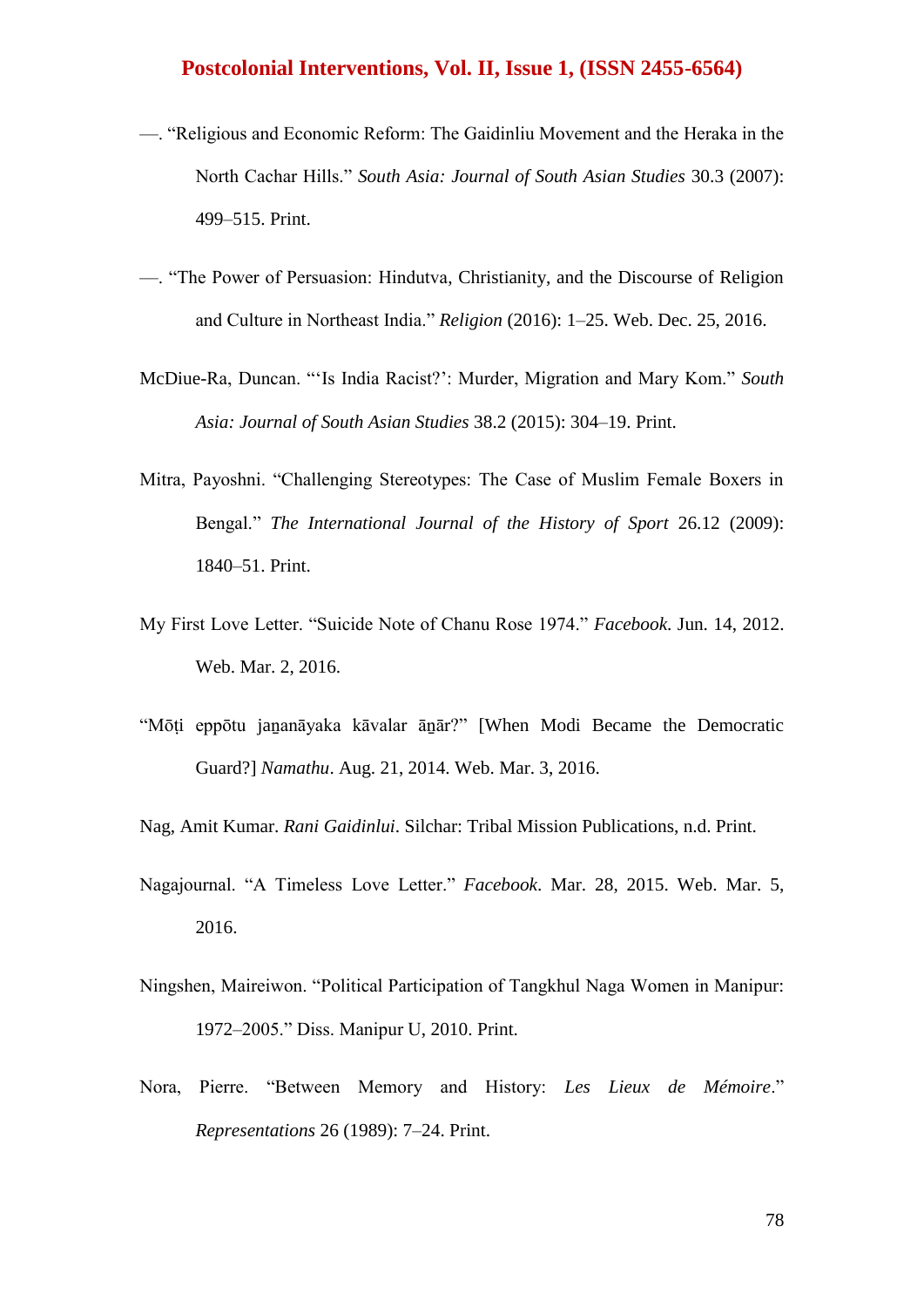- ―On March 4, 1974 a Naga Girl Was Raped by the Indian Armies. This Is the Touching Letter She Wrote to Her Boyfriend Before She Committed Suicide." *Morung.com*. Jun. 14, 2014. Web. Mar. 5, 2016.
- Pan Manipur Youth League. *Bharatki Loilam Manipur (India's Colony Manipur)*. Imphal: Lamyanba Press, 1993. Print.
- Parratt, John. *Wounded Land: Politics and Identity in Modern Manipur*. New Delhi: Mittal Publications, 2005. Print.
- Pipkin, James *W. Sporting Lives: Metaphor and Myth in American Sports Autobiographies*. Columbia, MO: U of Missouri P, 2008. Print.
- ―Revisiting Armed Forces (Special Power) Act in Manipur.‖ *Sangai Express [Imphal]*. Jun. 8, 2015. Web. Mar. 2, 2016.
- Singh, C. Upendra. *Report of the Commission of the Judicial Inquiry (Manorama Death Inquiry Commission)*. N.p.:n.p., 2004. Print.
- Singh, L. Romeo. "The Kom Tribe of Manipur: Their Demography, Culture and Bioanthropology." Diss. Manipur U, 2002. Print.
- Suan, H. Kham Khan. "Hills–Valley Divide as a Site of Conflict: Emerging Dialogic Space in Manipur." *Beyond Counter-Insurgency: Breaking the Impasse in Northest India*. Ed. Sanjib Baruah. New Delhi: Oxford UP, 2009. 263–92. Print.
- Thoudam, Natasa. "Fiction or History in the Making of the Past: A Dialogue between the Public and the Private in Maharaja Kumari Binodini Devi's *Boro Sahib Ongbi Sanatombi* (The Princess and the Political Agent)." *Indian Journal of Gender Studies* 23.3 (2016): 349–75. Print.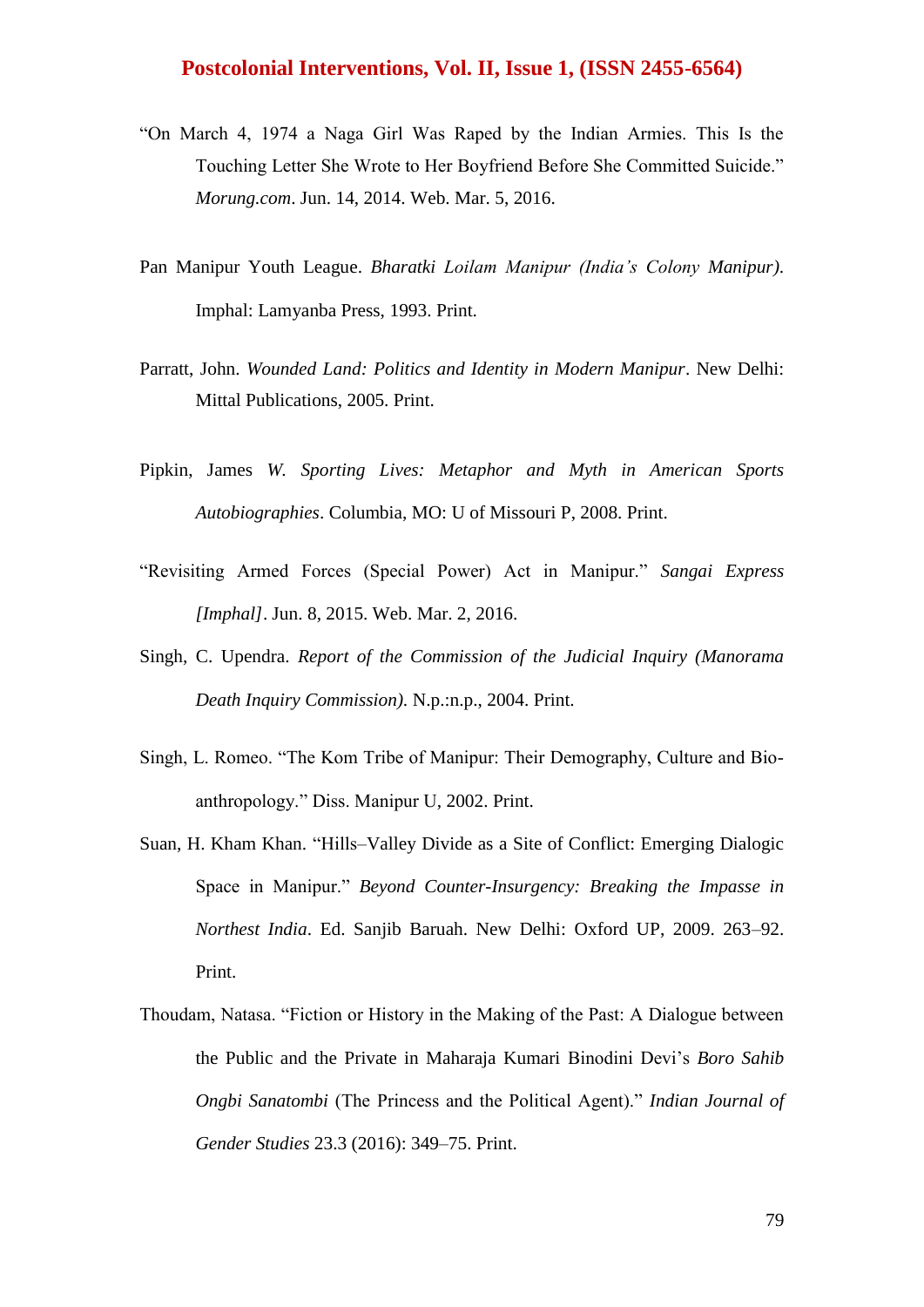―Touching Letter by Naga Girl to Boyfriend Before Suicide. She Was Raped by Army

Personnel." *The North East Today (TNT)*. Feb. 2, 2016. Web. Mar. 5, 2016.

1

<sup>4</sup>A correction: According to the forensic report it was found in her petticoat not skirt.

<sup>11</sup>Symptomatic of the Christianization of the Tangkhul community of Manipur.

 $12$ <sup>12</sup>Gang rape involves a spectacle as much as her rape is a spectacle to the elders.

 $13$ How the Naga nationalist movement is gendered is discussed in the section on Rani Gaidinliu.

<sup>1</sup> Also spelled as Gaidinlui. However, for consistency, I have used Gaidinliu throughout unless it is in quotation or in titles of already published works.

<sup>&</sup>lt;sup>2</sup>A women's collective formed around the 1970s predominantly from Meitei community. For details, see my paper titled "Fiction or History in the Making of the Past: A Dialogue between the Public and the Private in Maharaja Kumari Binodini Devi's *Boro Sahib Ongbi Sanatombi* (The Princess and the Political Agent)."

<sup>&</sup>lt;sup>3</sup>A problematic claim is made by her family by refusing any link between Manorama and the 'nationalist' struggle in Manipur. Here, her erasure from the movement starts from her family itself. However, it can be justified that the family has adopted this strategic denial, which would otherwise feed into the army's case of vilifying Manorama as a criminal and hence justifying their killing of her.

<sup>&</sup>lt;sup>5</sup>"The AFSPA gives the armed forces wide powers to shoot, to kill, arrest on flimsy pretext, conduct warrantless searches, and demolish structures in the name of 'aiding civil power.' Equipped with these special powers, soldiers have raped, tortured, 'disappeared,' and killed Indian citizens for five decades without fear of being held accountable" (Working Group on Human Rights 5).

 ${}^{6}$ Due to issue of copyright, the photograph could not be reproduced here. However, two versions of this photograph are used in the photo-montage used in her memorial event since 2013.

 $\frac{7}{7}$  This photograph also could not be reproduced here because of copyright issue. Another version of this photograph is used in the photo-montage of 2013 onwards.

<sup>&</sup>lt;sup>8</sup> Because of issues of copyright and considering the graphic nature of violence depicted, this photograph is not reproduced here.

<sup>&</sup>lt;sup>9</sup>Another term used by the eighteenth-century German dramatist and critic, Gotthold Lessing. The term 'pregnant moment' ("otherwise known as *peripateia*—from the Greek, meaning 'dramatic moment' or sudden change of fortune'") is "the instant when the future of the story will be determined; the moment of 'anticipation' when the story is in the process of being decided" (Bate 56).

 $10$ In this paper, I have used collective memory synonymously with collective remembering.